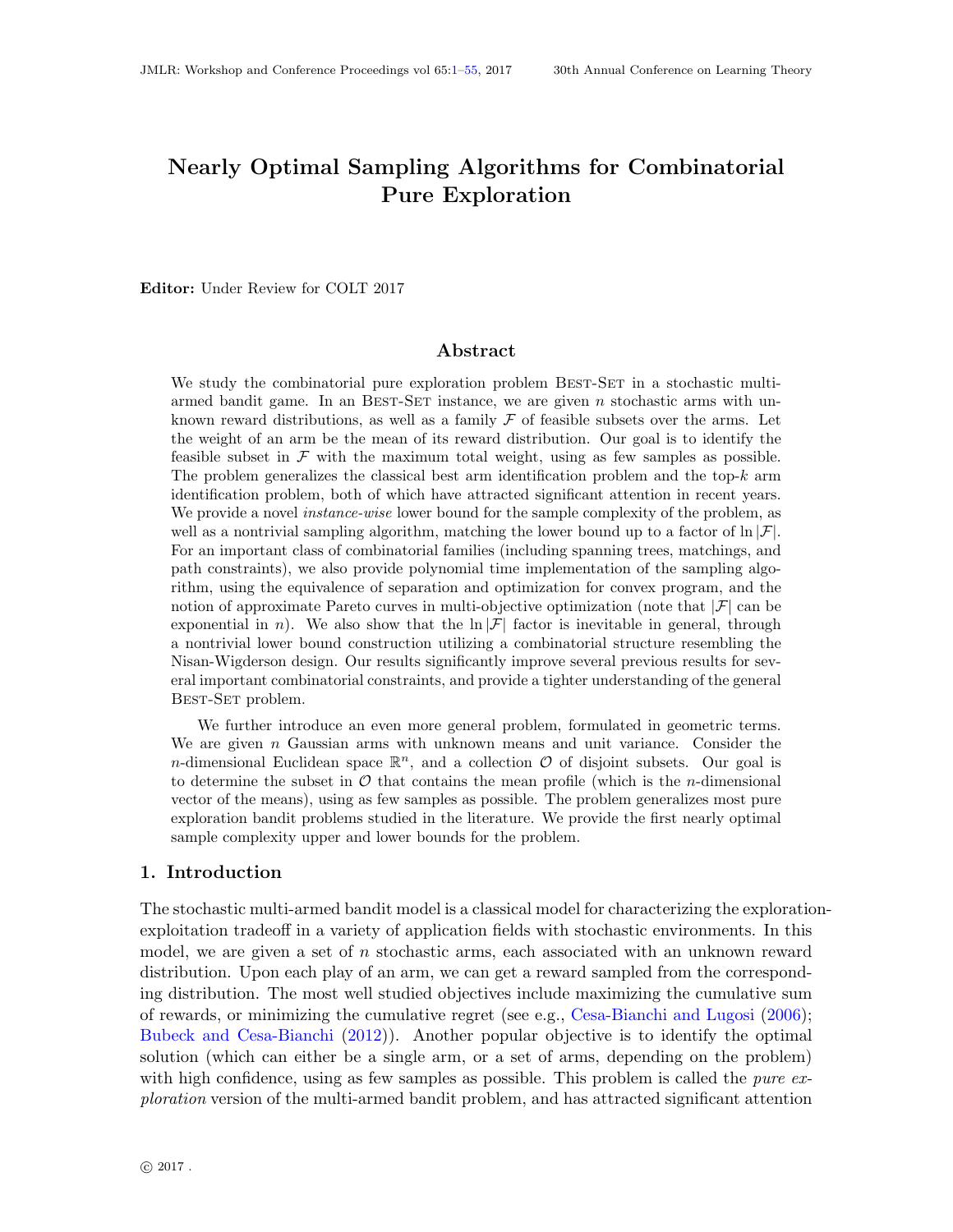due to applications in domains like medical trials, crowdsourcing, communication network, databases and online advertising [Chen et al.](#page-38-1) [\(2014\)](#page-38-1); [Zhou et al.](#page-40-0) [\(2014\)](#page-40-0); [Cao et al.](#page-37-1) [\(2015\)](#page-37-1).

The problems of identifying the best arm (i.e., the arm with maximum expected reward) and the top-k arms have been studied extensively (see e.g., [Mannor and Tsitsiklis](#page-39-0)  $(2004)$ ; [Even-Dar et al.](#page-38-2) [\(2006\)](#page-38-2); [Audibert and Bubeck](#page-37-2) [\(2010\)](#page-37-2); [Kalyanakrishnan and Stone](#page-39-1) [\(2010\)](#page-39-1); [Gabillon et al.](#page-38-3) [\(2012\)](#page-38-3); [Kalyanakrishnan et al.](#page-39-2) [\(2012\)](#page-39-2); [Karnin et al.](#page-39-3) [\(2013\)](#page-39-3); [Jamieson et al.](#page-39-4) [\(2014\)](#page-39-4); [Zhou et al.](#page-40-0) [\(2014\)](#page-40-0); [Chen and Li](#page-38-4) [\(2015\)](#page-38-4); [Cao et al.](#page-37-1) [\(2015\)](#page-37-1); [Carpentier and Locatelli](#page-37-3) [\(2016\)](#page-37-3); [Garivier and Kaufmann](#page-39-5) [\(2016\)](#page-39-5); [Chen et al.](#page-38-5) [\(2016b\)](#page-38-5); [Chen et al.](#page-38-6) [\(2017\)](#page-38-6)). [Chen et al.](#page-38-1) [\(2014\)](#page-38-1) proposed the following significant generalization, in which the cardinality constraint is replaced by a general combinatorial constraint and the goal is to identify the best subset (in terms of the total mean) satisfying the constraint.

## <span id="page-1-0"></span>Definition 1.1 (Best-Set)

In a BEST-SET instance  $\mathcal{C} = (S, \mathcal{F})$ , we are given a set S of n arms. Each arm  $a \in S$ is associated with a Gaussian reward distribution with unit variance and an unknown mean  $\mu_a$ . We are also given a family of subsets F with ground set identified with the set S of arms. Our goal is to find with probability at least  $1 - \delta$ , a subset in F with the maximum total mean using as few samples as possible. We assume that there is a unique subset with the maximum total mean.

In the above definition, the set family  $\mathcal F$  may be given explicitly (i.e., the list of all subsets in  $\mathcal F$  is given as input), or implicitly in the form of some combinatorial constraint (e.g., matroids, matchings, paths). Note that in the latter case,  $|\mathcal{F}|$  may be exponential in the input size; we would additionally like to design sampling algorithms that run in polynomial time. Some common combinatorial constraints are the following:

- 1. (MATROIDS)  $(S, \mathcal{F})$  is a matroid, where S is the ground set and  $\mathcal{F}$  is the family of independent set of the matroid. The problem already captures a number of interesting applications. See [Chen et al.](#page-38-7) [\(2016a\)](#page-38-7) for more details and the state-of-the-art sample complexity bounds.
- 2. (PATHS) Consider a network  $G$ , in which the latency of each edge is stochastic. However, the distributions of the latencies are unknown and we can only take samples. We would like to choose a path from node  $s$  to node  $t$  such that the expected latency is minimized. Here S is the set of edges of a given undirected graph  $G$ , and  $\mathcal F$  the set of  $s$ -t paths in  $G$ .
- 3. (MATCHINGS) There are n workers and n types of jobs. Each job type must be assigned to exactly one worker, and each worker can only handle one type of job. Jobs of the same type may not be exactly the same, hence may have different profit. For simplicity, we assume that for worker  $i$ , the profit of finishing a random job in type j follows an unknown distribution  $D_{ij}$ . Our goal is to find an assignment of types to workers, such that the expected total reward is maximized (assuming each worker gets a random job from the type assigned to them). This problem has potential applications to crowdsourcing. Here,  $S$  is the set of edges in the worker-job-type bipartite graph  $G$ , and  $\mathcal F$  the set of perfect matchings in  $G$ .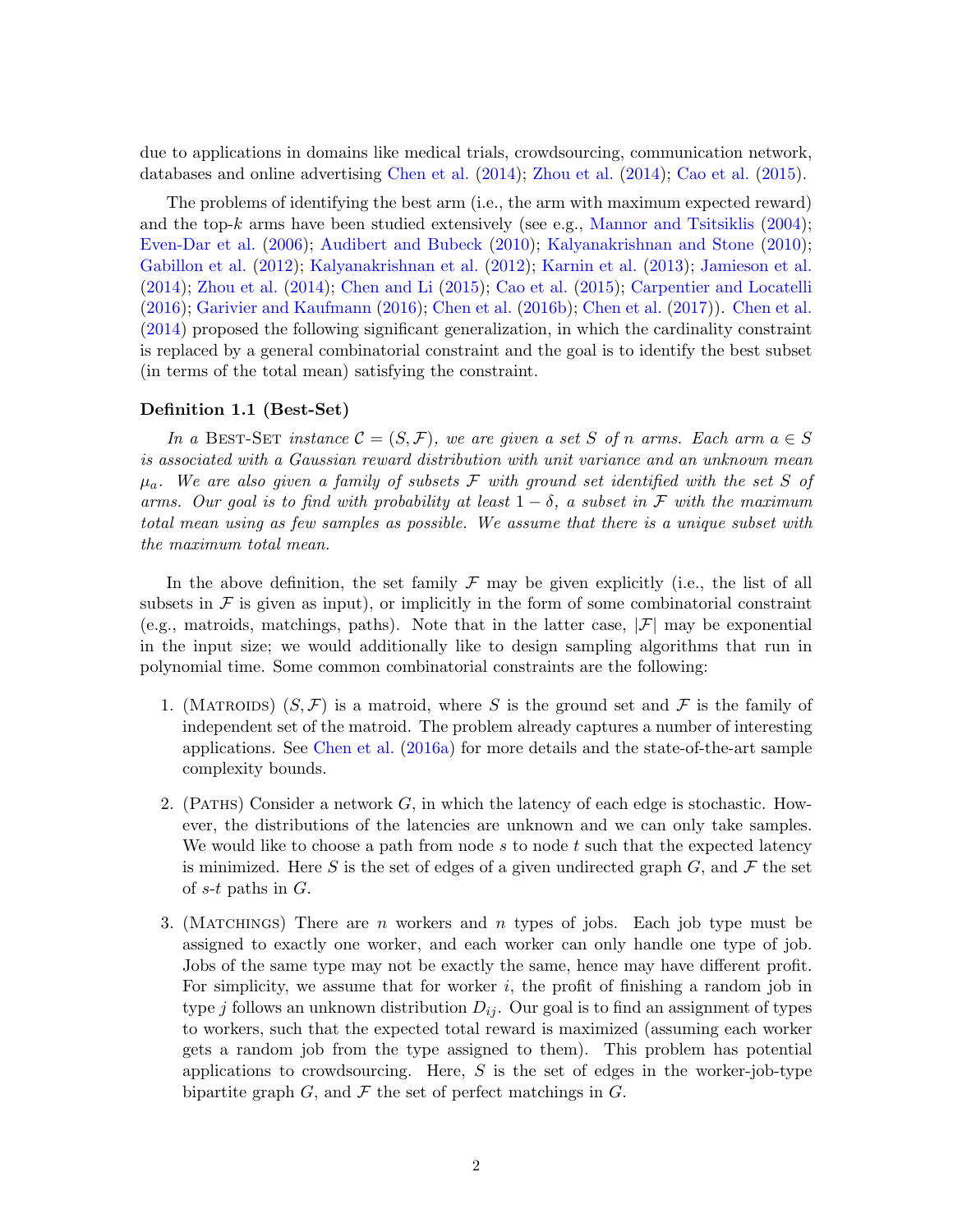4. (TREE-PLANNING) We are given a tree, where each arm  $i$  corresponds to an edge of the tree. The family  $\mathcal F$  is the set of paths from the root to the leaves. The goal is to find the root-leaf path with the maximum weight. This setting corresponds to the open-loop planning problem of maximizing the expected sum of rewards over consecutive actions from a starting state (i.e., the root) when the state dynamics is deterministic and the reward distributions are unknown (see e.g., [Munos et al.](#page-39-6) [\(2014\)](#page-39-6); [Gabillon et al.](#page-38-8)  $(2016)$ ).

While these examples show that the BEST-SET problem is quite general, there are other interesting pure exploration bandit problems that cannot be captured by such combinatorial constraints over the arm set. For example, suppose there are  $n$  Gaussian arms with unknown means and unit variance. We know there is exactly one special arm with mean in the interval (0.4, 0.6); all other arms have means either strictly larger than 0.6, or strictly less than 0.4. We would like to identify this special arm. To this end, we define a general sampling problem, which captures such problems, as follows.

**Definition 1.2 (General-Samp)** An instance of the general sampling problem is a pair  $\mathcal{I} = (S, \mathcal{O})$ , where  $S = (A_1, A_2, \ldots, A_n)$  is a sequence of n Gaussian arms each with unit variance. O is a collection of answer sets, each of which is a subset of  $\mathbb{R}^n$ . Let  $\mu_i$  denote the mean of arm  $A_i$ . The vector  $\mu$  is called the mean profile of the instance. In each round, we choose one of the arms and obtain an independent sample drawn from its reward distribution. The goal is to identify with probability  $1 - \delta$  the unique set in  $\mathcal O$  that contains  $\mu$ , while using as few samples as possible. It is guaranteed that  $\mu \in \bigcup_{O \in \mathcal{O}} O$ , and for each  $O \in \mathcal{O}$ , the closure of  $\bigcup_{O' \in \mathcal{O} \setminus \{O\}} O'$  is disjoint from  $O$ .

This definition of the general sampling problem captures well-studied bandit problems (having unique solutions) in the pure-exploration setting:

- 1. In the best arm identification problem,  $\hat{O}$  contains exactly n answer sets, where the *i*-th answer set is given by  $\{\mu \in \mathbb{R}^n : \mu_i > \max_{j \neq i} \mu_j\}.$
- 2. In the BEST-SET problem (Definition [1.1\)](#page-1-0),  $\mathcal O$  contains exactly  $|\mathcal F|$  answer sets, where each answer set corresponds to a set  $S \in \mathcal{F}$ , and is given by  $\{\mu \in \mathbb{R}^n : \sum_{i \in S} \mu_i > \}$  $\sum_{i\in T} \mu_i, \forall T \in \mathcal{F}, T \neq S$ .
- 3. There are n Gaussian arms with unknown means and unit variance. We would like to find how many arms have mean larger than a given threshold  $\theta$ . This is a variant of the threshold bandit problem (see e.g., [Locatelli et al.](#page-39-7)  $(2016)$ ).  $\mathcal{O}$  contains exactly *n* answer sets, where the *j*-th answer set is given by  $\{\mu \in \mathbb{R}^n : \sum_{i \in [n]} \mathbb{I}\{\mu_i > \theta\} = j\}.$ We assume that no arm has mean exactly  $\theta$  (to guarantee disjointness).
- 4. There are n Gaussian arms with unknown means and unit variance. Given a threshold  $\theta$ , we want to determine whether the span (i.e., the difference between the largest and smallest means) is greater than  $\theta$ . We assume that no difference of two arms is exactly  $\theta$  (to guarantee disjointness).

**Remark 1.3** The disjointness requirement, that the closure of  $\bigcup_{O' \in \mathcal{O}} O'$  is disjoint from O for all  $O \in \mathcal{O}$ , is crucial to the solvability of the instance. For example, no  $\delta$ -correct algorithm (for some  $\delta < 0.5$ ) can solve the instance with a single arm with zero mean and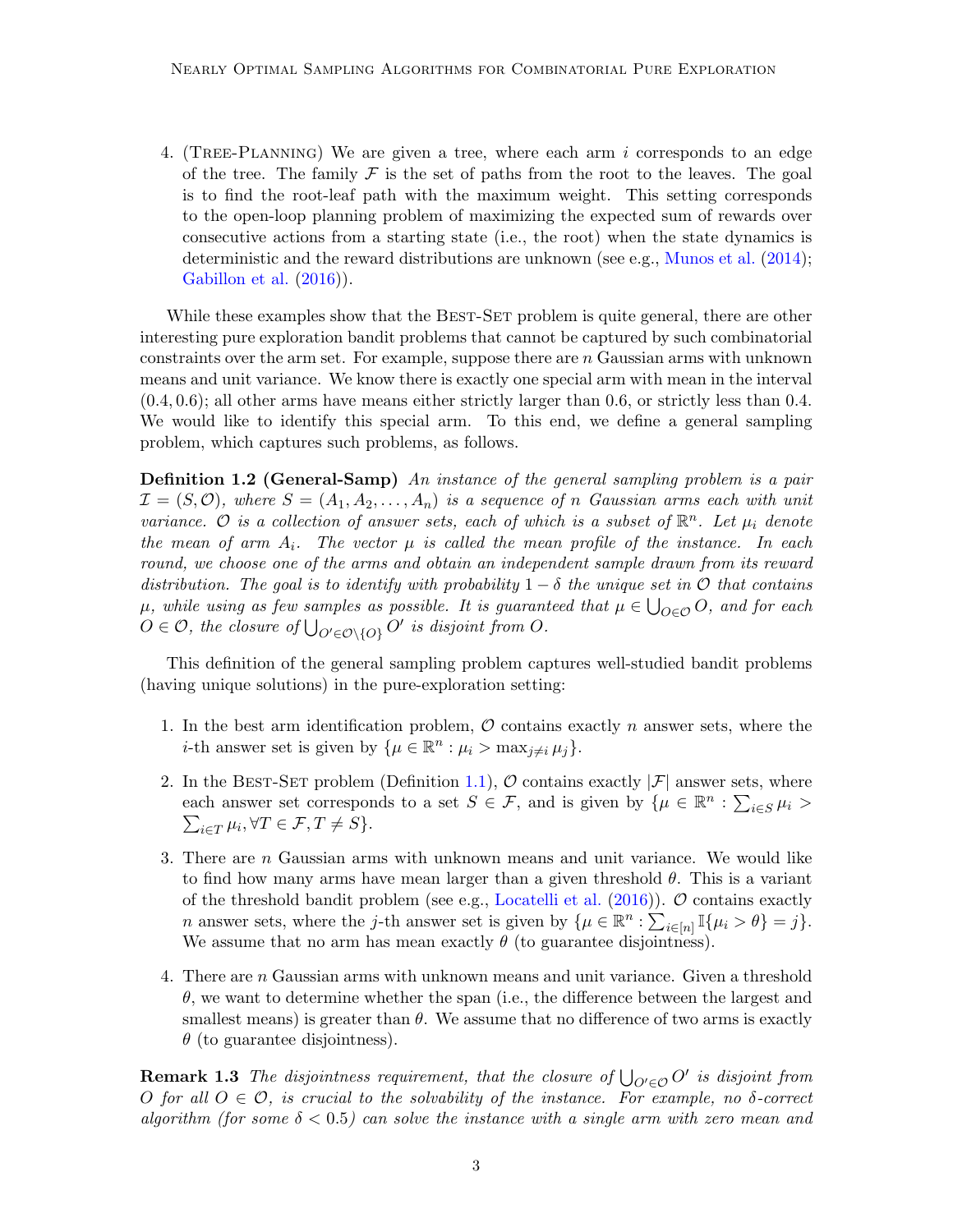$\mathcal{O} = \{(-\infty, 0), [0, +\infty)\}\$  within a finite number of samples in expectation. Furthermore, the disjointness condition guarantees that the correct solution is unique. Hence, our problem cannot capture some PAC problems in which there may be many approximate solutions.

Remark 1.4 Our problem is closely related to the active multiple hypothesis testing problem. See the related work section for more discussions.

### 1.1. Our Results

In order to formally state our results, we first define the notion of  $\delta$ -correct algorithms.

Definition 1.5 (δ-correct algorithms) We say Algorithm  $\mathbb A$  is a δ-correct algorithm for BEST-SET if on every instance  $\mathcal{C} = (S, \mathcal{F})$ , algorithm  $\mathbb A$  identifies the set in  $\mathcal F$  with the largest total mean with probability at least  $1 - \delta$ .

Similarly, we say Algorithm  $\mathbb A$  is a  $\delta$ -correct algorithm for GENERAL-SAMP if on every instance  $\mathcal{I} = (S, \mathcal{O})$ , algorithm  $\mathbb A$  identifies the set in  $\mathcal O$  which contains the mean profile of the instance with probability at least  $1 - \delta$ .

1.1.1. Instance Lower Bound via Convex Program

[Garivier and Kaufmann](#page-39-5) [\(2016\)](#page-39-5) obtained a strong lower bound for the sample complexity of Best-1-Arm, based on the change of distribution. Their lower bound is in fact the solution of a mathematical program. They show that for Best-1-Arm, one can derive the explicit solution for several distributions.

Garivier and Kaufmann's approach is general and can be applied to BEST-SET and General-Samp as well. However, the resulting mathematical program is not easy to work with. Unlike BEST-1-ARM, we cannot hope for an explicit solution for the general BEST-SET problem: the program has an infinite number of constraints, and it is unclear how to solve it computationally. Instead, we adopt their framework and derive an equivalent convex program for Best-Set (in Section [3.1\)](#page-12-0). Using this, we obtain the following result.

<span id="page-3-0"></span>**Theorem 1.6** Let  $\mathcal{C} = (S, \mathcal{F})$  be an instance of BEST-SET. Let Low(C) be the optimal value of the convex program [\(1\)](#page-12-1) (see Section [3.1\)](#page-12-0). Then for any  $\delta \in (0,0.1)$  and  $\delta$ -correct algorithm A for BEST-SET, A takes  $\Omega(\text{Low}(\mathcal{C}) \ln \delta^{-1})$  samples in expectation on C.

Our new lower bound has the following computational advantage. First, it is a solution of a convex program with a finite number of constraints. Hence, one can solve it in time polynomial in  $n$  and the number of constraints (note that there may be exponential many of them, if  $|\mathcal{F}|$  is exponentially large). Moreover, for some important classes of  $\mathcal{F}$ , we can approximate the optimal value of the convex program within constant factors in polynomial time (see Section [5.4](#page-26-0) for more details).

Comparison with the Lower Bound in [Chen et al.](#page-38-1) [\(2014\)](#page-38-1). Let  $\mathcal{C} = (S, \mathcal{F})$  be an instance of BEST-SET with the optimal set  $O \in \mathcal{F}$ . Assume that all arms are Gaussian with unit variance. It was proved in [Chen et al.](#page-38-1) [\(2014\)](#page-38-1) that for any  $\delta \in (0, e^{-16}/4)$  and any δ-correct algorithm A, A takes  $\Omega(H_C(\mathcal{C}) \ln \delta^{-1})$  samples in expectation. Here  $H_C(\mathcal{C})$  =  $\sum_{i\in S}\Delta_i^{-2}$  is the *hardness* of the instance C, where  $\Delta_i$ , the gap of arm  $i \in S$ , is defined as

$$
\Delta_i = \begin{cases} \mu(O) - \max_{O' \in \mathcal{F}, i \notin O'} \mu(O'), & i \in O, \\ \mu(O) - \max_{O' \in \mathcal{F}, i \in O'} \mu(O'), & i \notin O. \end{cases}
$$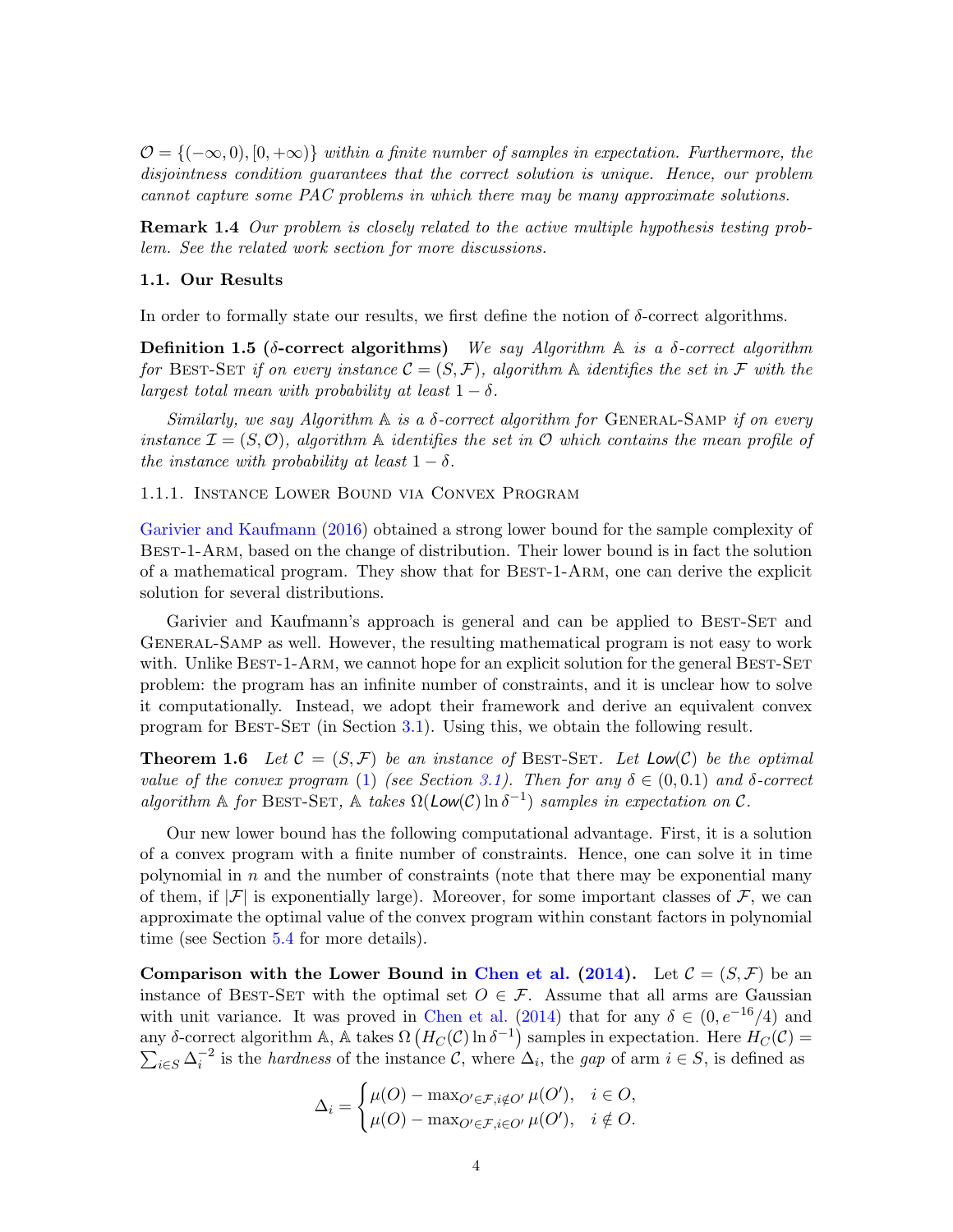<span id="page-4-0"></span>We can show that our lower bound is no weaker than the lower bound in [Chen et al.](#page-38-1) [\(2014\)](#page-38-1).

**Theorem 1.7** Let  $\mathcal{C} = (S, \mathcal{F})$  be an instance of BEST-SET,

$$
Low(C) \geq H_C(C).
$$

The proof of Theorem [1.7](#page-4-0) can be found in Section [3.2.](#page-13-0)

Furthermore, we note that for certain instances of MATCHINGS and PATHS, our lower bound can be stronger than the  $H_C(\mathcal{C}) \ln \delta^{-1}$  bound by an  $\Theta(n)$  factor. We consider the following simple instance  $C_{\text{disi-sets}}$  of BEST-SET that consist of  $n = 2k$  arms numbered 1 through n. The only two feasible sets are  $A = \{1, 2, \ldots, k\}$  and  $B = \{k+1, k+2, \ldots, 2k\}$ (i.e.,  $\mathcal{F} = \{A, B\}$ ). The mean of each arm in A is  $\epsilon > 0$ , while each arm in B has a mean of 0. A simple calculation shows that  $\mathsf{Low}(\mathcal{C}_{\mathsf{disj}\text{-sets}}) = \Theta(\epsilon^{-2}),$  while  $H_C(\mathcal{C}_{\mathsf{disj\text{-sets}}}) = O(\epsilon^{-2}/n).$ This establishes an  $\Omega(n)$  factor separation.

Indeed,  $C_{\text{disj-sets}}$  is a special case of many BEST-SET instances, including MATCHINGS (consider a cycle with length 2k; there are two perfect matchings that are disjoint) and PATHS (consider a graph with only two  $s-t$  paths, each with length k). Thus, understanding the complexity of  $C_{\text{disj-sets}}$  is crucial for understanding more complicated instances.

1.1.2. Positive Result I: A Nearly Optimal Algorithm for Best-Set

<span id="page-4-2"></span>Our first positive result is a nearly optimal algorithm for BEST-SET.

**Theorem 1.8** There is a  $\delta$ -correct algorithm for BEST-SET that takes

$$
O\left(\text{Low}(\mathcal{C})\ln \delta^{-1} + \text{Low}(\mathcal{C})\ln \Delta^{-1}\left(\ln \ln \Delta^{-1} + \ln |\mathcal{F}|\right)\right)
$$

samples on an instance  $\mathcal{C} = (S, \mathcal{F})$  in expectation, where  $\Delta$  denote the gap between the set with the second largest total mean in  $\mathcal F$  and the optimal set  $O$ .

Comparison with Previous Algorithms. Again, consider the instance  $C_{disi-sets}$ , which consists of k arms with mean  $\epsilon > 0$  and another k arms with mean zero. A straightforward strategy to determine whether  $A$  or  $B$  has a larger total mean is to sample each arm  $\tau = 8/(k\epsilon^2)\ln(2/\delta)$  times, and determine the answer based on the sign of  $\hat{\mu}(A) - \hat{\mu}(B)$ . Lemma [2.1](#page-11-0) implies that with probability at least  $1 - \delta$ ,  $\hat{\mu}(A) - \hat{\mu}(B)$  lies within an additive error  $k\epsilon/2$  to  $\mu(A) - \mu(B) = k\epsilon$ . Hence, we can identify A as the correct answer using  $n\tau = O(\epsilon^{-2} \ln \delta^{-1})$  samples.

[Chen et al.](#page-38-1) [\(2014\)](#page-38-1) developed a  $\delta$ -correct algorithm CLUCB for BEST-SET with sample complexity

$$
O\left(\text{width}(\mathcal{C})^2H_C(\mathcal{C})\ln(nH_C(\mathcal{C})/\delta)\right),
$$

where width(C) is the *width* of the underlying combinatorial structure  $\mathcal F$  as defined in [Chen](#page-38-1) [et al.](#page-38-1) [\(2014\)](#page-38-1). Hence, roughly speaking, ignoring logarithmic factors, their upper bound is a width $(C)^2$ -factor (which is at most  $n^2$  factor) away from the complexity term  $H_C(C)$  they define,<sup>[1](#page-4-1)</sup> while our upper bound is at most ln  $|\mathcal{F}|$  (which is at most n) factor away from our lower bound. Theorem [1.9](#page-5-0) shows that the  $\ln |\mathcal{F}|$  term is also inevitable in the worst case.

<span id="page-4-1"></span><sup>1.</sup> In view of Theorem [1.7](#page-4-0) and Theorem [1.6,](#page-3-0)  $H_C(\mathcal{C}) \ln(1/\delta)$  is indeed a lower bound.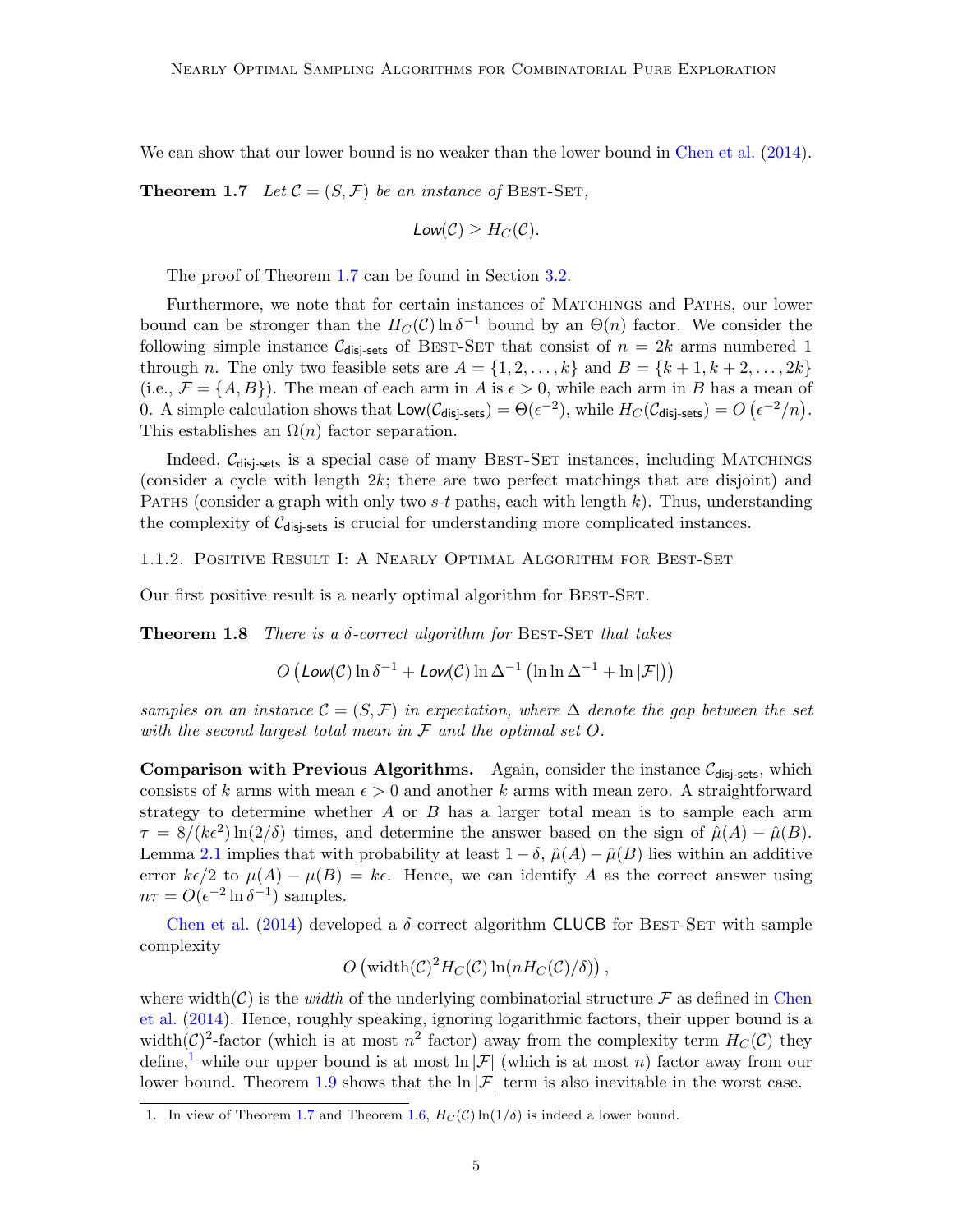In fact, consider the simple instance  $C_{disi-sets}$  we defined earlier. A simple calculation shows that width $(\mathcal{C}_{\text{disj-sets}}) = \Theta(n)$  and  $H_C(\mathcal{C}_{\text{disj-sets}}) = \Theta(\epsilon^{-2}/n)$ , so CLUCB requires  $\Omega(n\epsilon^{-2}\ln\delta^{-1})$  samples in total on the simple instance  $\mathcal{C}_{\text{disj-sets}}$  we defined earlier. Moreover, a recent algorithm proposed in [Gabillon et al.](#page-38-8) [\(2016\)](#page-38-8) also takes  $\Omega(n\epsilon^{-2} \ln \delta^{-1})$  samples. In comparison, our algorithm achieves a sample complexity of  $O(\epsilon^{-2}(\ln \delta^{-1} + \ln \epsilon^{-1} \ln \ln \epsilon^{-1}))$ on  $C_{\text{disi-sets}}$ , which is nearly optimal. Therefore, our algorithm obtain a significant speed up of order  $\Omega(n)$  on certain cases comparing to all previous algorithms.

In fact, both these previous algorithms for BEST-SET are UCB-based, i.e., they maintain a *confidence bound* for each *individual arm*. We observe that such UCB-based algorithms are inherently inadequate to achieve the optimal sample complexity, even for the simple instance  $\mathcal{C}_{\text{disi-sets}}$ . Note that in order for a UCB-based algorithm to identify A as the correct answer for  $\mathcal{C}_{disi-sets}$ , it requires an  $O(\epsilon)$  estimation of the mean of each arm in S, which requires  $\Omega(n\epsilon^{-2}\ln\delta^{-1})$  samples in total. Thus, the sample complexity of previous algorithms based on maintaining confidence bounds for individual arms is at least a factor of  $n$  away from the optimal sample complexity, even for very simple instances such as  $C_{\text{disj-sets}}$ .

The  $\ln |\mathcal{F}|$  term is necessary in the worst case: Note that the sample complexity of our algorithm involves a  $\ln |\mathcal{F}|$  term, which could be large when  $\mathcal F$  is exponential in n. Hence, it is natural to ask whether one can get rid of it. We show that this is impossible by proving a worst-case lower bound for BEST-SET in which the factor  $\ln |\mathcal{F}|$  is necessary.

<span id="page-5-0"></span>**Theorem 1.9** (i) For  $\delta \in (0, 0.1)$ , two positive integers n and  $m \leq 2^{cn}$  where c is a universal constant,, and every  $\delta$ -correct algorithm  $\mathbb A$  for BEST-SET, there exists an infinite sequence of n-arm instances  $C_1 = (S_1, \mathcal{F}_1), C_2 = (S_2, \mathcal{F}_2), \ldots$ , such that A takes at least

$$
\Omega(\text{Low}(\mathcal{C}_k) \cdot (\ln \delta^{-1} + \ln |\mathcal{F}_k|))
$$

samples in expectation on each  $\mathcal{C}_k$ ,  $|\mathcal{F}_k| = m$  for all k, and  $\text{Low}(\mathcal{C}_k)$  approaches to infinity as  $k \to +\infty$ .

(ii) Moreover, for each  $\mathcal{C}_k$  defined above, there exists a  $\delta$ -correct algorithm  $\mathbb{A}_k$  for BEST-SET such that  $A_k$  takes

 $O(\text{Low}(\mathcal{C}_k) \cdot \text{poly}(\log n, \ln \delta^{-1}))$ 

samples in expectation on it. (The constants in  $\Omega$  and  $O$  do not depend on  $n, m, \delta$  and k.)

The second part of the above theorem implies that  $\mathsf{Low}(\mathcal{C}_k) \cdot \ln \delta^{-1}$  is achievable by some specific  $\delta$ -correct algorithms for BEST-SET (up to polylog factors). However, the first part states that no matter what algorithm to use, one has to pay such a  $\ln |\mathcal{F}|$  factor, which can be as large as  $n$ , for infinitely many instances. Therefore, Theorem [1.9](#page-5-0) indeed captures a huge separation between the instance-wise lower bound and the worst-case lower bound: they may differ by a large factor of  $\ln |\mathcal{F}|$ .

**Remark 1.10** Such a separation is a delicate issue in pure exploration multi-armed bandit problems. Even in the Best-1-Arm problem with only two arms, such a separation of  $\ln \ln \Delta^{-1}$  ( $\Delta$  is the gap of the two arms) factor is known (see [Chen and Li](#page-38-4) [\(2015\)](#page-38-4) for more details).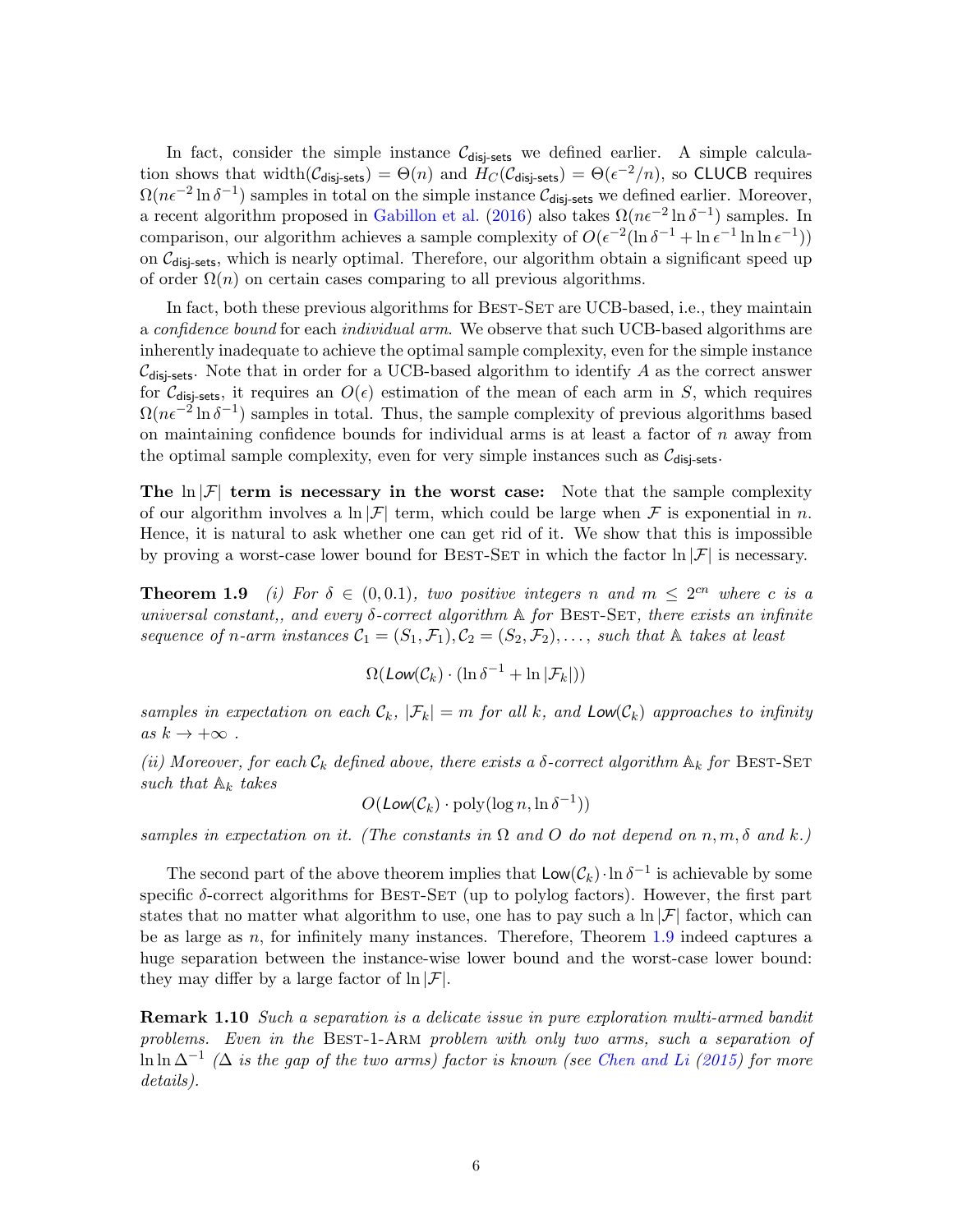We note that [Garivier and Kaufmann](#page-39-5) [\(2016\)](#page-39-5) obtained an algorithm for BEST-1-ARM that matches the instance lower bound as  $\delta$  approaches zero. Such algorithms are called asymptotically optimal in the sequential hypothesis testing literature. Their algorithm can potentially be adapted to obtain asymptotically optimal algorithms for BEST-SET (and even General-Samp) as well. From both Theorem [1.8](#page-4-2) and [1.9,](#page-5-0) we can see the sample complexity typically consists of two terms, one depending on  $\ln 1/\delta$  and one independent of  $\delta$  (this is true for many other pure exploration bandit problems). In [Garivier and Kaufmann](#page-39-5) [\(2016\)](#page-39-5), the authors did not investigate the the second term in the sample complexity (which does not depend on  $\delta$ ), since it is treated as a "constant" (only  $\delta$  is treated as a variable and approaches to 0). However, as Theorem [1.9](#page-5-0) indicates, the "constant" term can be quite large (comparing with the first term for moderate  $\delta$  values, say  $\delta = 10^{-10}$ ) and cannot be ignored, especially in our general BEST-SET problem. Hence, in this paper, we explictly pin down the "constant" terms for our algorithms, and make progress towards tighter bounds on these terms (Theorems [1.9](#page-5-0) and [1.14\)](#page-7-0).

### 1.1.3. POSITIVE RESULT II: AN EFFICIENT IMPLEMENTATION FOR IMPLICIT  $\mathcal F$

One drawback for our first algorithm is that it needs to take full description of  $\mathcal F$ . So it would become computationally intractable if  $\mathcal F$  is given *implicitly*, and of exponential size. Our second algorithm addresses this computational problem in several important special cases, assuming that the underlying combinatorial structure,  $F$ , admits an *efficient maximization* oracle and a pseudo-polynomial algorithm for the exact version, which we explain next.

We say that a family of BEST-SET instances  $\{\mathcal{C}_k\} = \{(S_k, \mathcal{F}_k)\}\$  has an efficient maximization oracle, if there is an algorithm that, given a weight function  $w$  defined on  $S_k$ , identifies the maximum weight set in  $\mathcal{F}_k$  (i.e.,  $\arg\max_{A \in \mathcal{F}_k} \sum_{i \in A} w_i$ ), and runs in polynomial time (with respect to  $|S_k|$ ). Moreover, a family of BEST-SET instances  $\{\mathcal{C}_k\}$  admits a pseudo-polynomial algorithm for the exact version, if an algorithm, given an integer weight function w on  $S_k$  together with a target value V, decides whether  $\mathcal{F}_k$  contains a set with total weight *exactly*  $V$ , and runs in pseudo-polynomial time (i.e., polynomial with respect to  $|S_k|$  and  $V$ ).

**Remark 1.11** The following problems admit efficient maximization oracles and pseudopolynomial algorithms for the exact version:

- 1. Maximum weight spanning tree.
- 2. Maximum weight bipartite matching.
- 3. Shortest s-t path with non-negative weights. [2](#page-6-0)

<span id="page-6-1"></span>**Theorem 1.12** For any family of BEST-SET instances that admits efficient maximization oracles and pseudo-polynomial algorithms, there is a  $\delta$ -correct algorithm for this instance family that takes

$$
O\left(\text{Low}(\mathcal{C})\ln \delta^{-1} + \text{Low}(\mathcal{C})\ln^2 \Delta^{-1}\left(\ln \ln \Delta^{-1} + \ln |\mathcal{F}|\right)\right)
$$

samples on an instance  $\mathcal{C} = (S, \mathcal{F})$  in expectation, where  $\Delta$  denote the gap between the set with the second largest total mean in  $\mathcal F$  and the optimal set O. Moreover, the algorithm runs in polynomial time with respect to the expected sample complexity.

<span id="page-6-0"></span><sup>2.</sup> For the shortest path problem, we need an efficient minimization oracle, which is equivalent.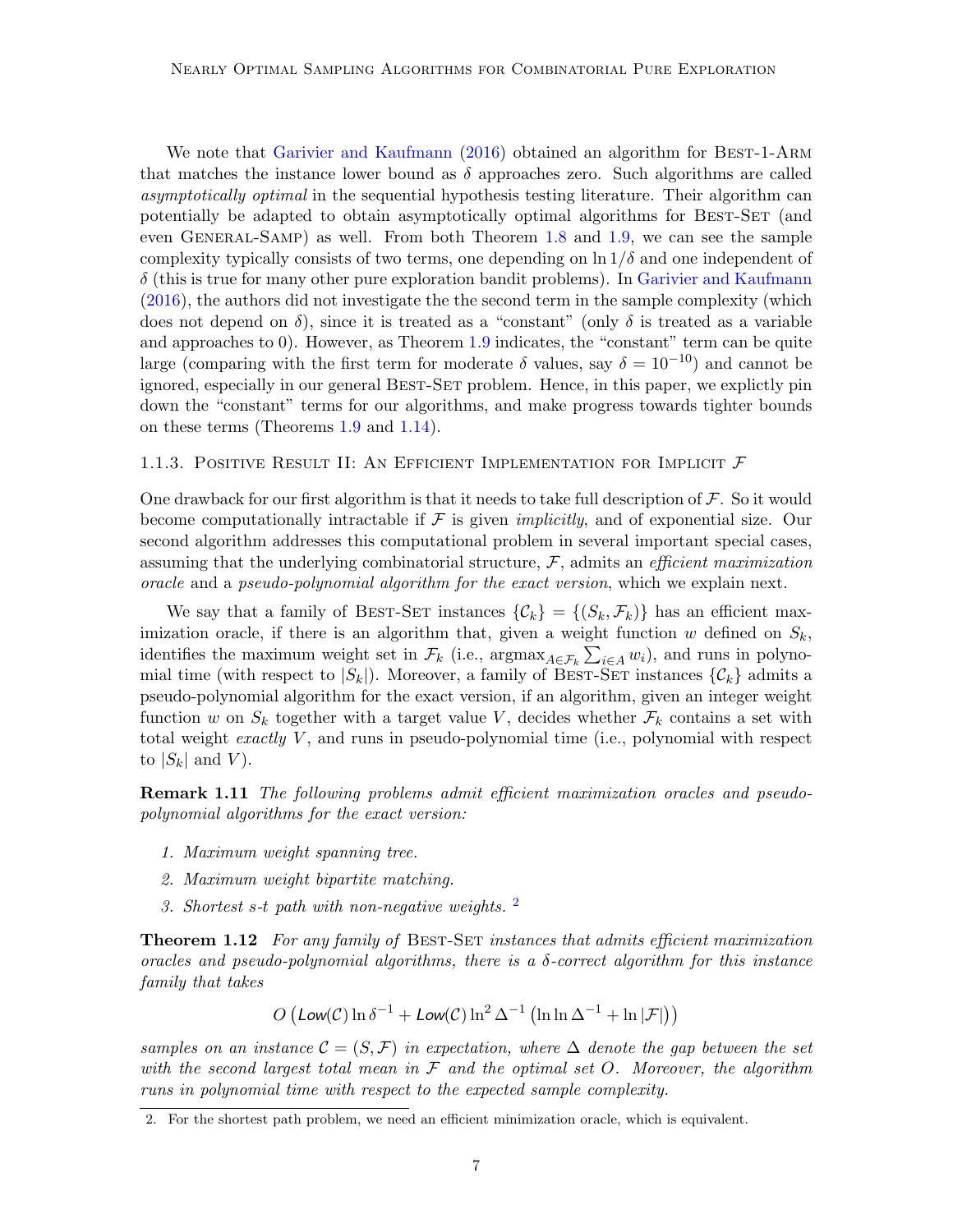### 1.1.4. Positive Result III: Nearly Optimal Algorithm for General-Samp

<span id="page-7-4"></span>Last but not the least, we present an nearly optimal algorithm for GENERAL-SAMP.

**Theorem 1.13** There is a  $\delta$ -correct algorithm for GENERAL-SAMP that takes

$$
O(\text{Low}(\mathcal{I}) \left( \ln \delta^{-1} + n^3 + n \ln \Delta^{-1} \right))
$$

samples on any instance  $\mathcal{I} = (S, \mathcal{O})$  in expectation, where

$$
\Delta = \inf_{\nu \in \mathsf{Alt}(O)} \|\mu - \nu\|_2
$$

is defined as the minimum Euclidean distance between the mean profile  $\mu$  and an alternative mean profile  $\nu \in \mathsf{Alt}(O)$  with an answer other than O.

Another worst-case lower bound with a factor of  $n$ . Note that the sample complexity of our algorithm above involves a term depending on  $n$ . Note that BEST-SET is a special case of GENERAL-SAMP, and setting  $m = 2^{\Omega(n)}$  in Theorem [1.9,](#page-5-0) we obtain an  $O(\textsf{Low}(\mathcal{I}) \cdot (n + \ln \delta^{-1}))$  worst-case lower bound for GENERAL-SAMP. <sup>[3](#page-7-1)</sup> Therefore, at least we cannot get rid of the dependence on n. Moreover, the instance behind the lower bound in Theorem [1.9](#page-5-0) has an exponentially large  $|O|$ . So one may wonder if it is possible to reduce the factor n to ln |O|. <sup>[4](#page-7-2)</sup> We present another lower bound showing it is also impossible, by constructing hard instances with  $|O| = O(1)$ . Our lower bound instances reveal another source of hardness, different from the combinatorics used in Theorem [1.9.](#page-5-0)

<span id="page-7-0"></span>**Theorem 1.14** For  $\delta \in (0, 0.1)$ , a positive integer n and every  $\delta$ -correct algorithm  $\mathbb{A}$  for the general sampling problem, there exists an infinite sequence of n-arm instances  $\mathcal{I}_1$  =  $(S_1, \mathcal{O}_1), \mathcal{I}_2 = (S_2, \mathcal{O}_2), \ldots$ , such that  $\mathbb A$  takes at least

$$
\Omega(\text{Low}(\mathcal{I}_k) \cdot (\ln \delta^{-1} + n))
$$

samples in expectation on each  $\mathcal{I}_k$ ,  $|\mathcal{O}_k| = O(1)$  for all k, and  $\text{Low}(\mathcal{I}_k)$  goes to infinity. Moreover, for each  $\mathcal{I}_k$ , there exists a  $\delta$ -correct algorithm  $\mathbb{A}_k$  for GENERAL-SAMP such that  $A_k$  takes

$$
O(\text{Low}(\mathcal{I}_k) \cdot \ln \delta^{-1})
$$

samples in expectation on it. (The constants in  $\Omega$  and  $O$  do not depend on n, m,  $\delta$  and k.)

### 1.2. Our Techniques

## 1.2.1. Overview of Our Best-Set Algorithm

Our algorithm is based on a process of successive elimination. However, unlike previous approaches [Karnin et al.](#page-39-3) [\(2013\)](#page-39-3); [Chen and Li](#page-38-4) [\(2015\)](#page-38-4); [Chen et al.](#page-38-7) [\(2016a\)](#page-38-7); [Gabillon et al.](#page-38-8) [\(2016\)](#page-38-8) which maintained a set of arms, our algorithm maintains a collection of candidate sets and performs the eliminations on them. The goal of the r-th round is to eliminate those sets with a optimality gap<sup>[5](#page-7-3)</sup> of at least  $\Theta(2^{-r})$ .

<span id="page-7-1"></span><sup>3.</sup> We observe that  $\textsf{Low}(\mathcal{I})$  is essentially equivalent to  $\textsf{Low}(\mathcal{C})$  when  $\mathcal{I}$  is identical to a BEST-SET instance  $\mathcal{C}$ .

<span id="page-7-2"></span><sup>4.</sup> This is possible for BEST-SET, because of Theorem [1.8.](#page-4-2)

<span id="page-7-3"></span><sup>5.</sup> The optimality gap for a set  $A \in \mathcal{F}$  is simply  $\mu(O) - \mu(A)$  where O is the optimal set.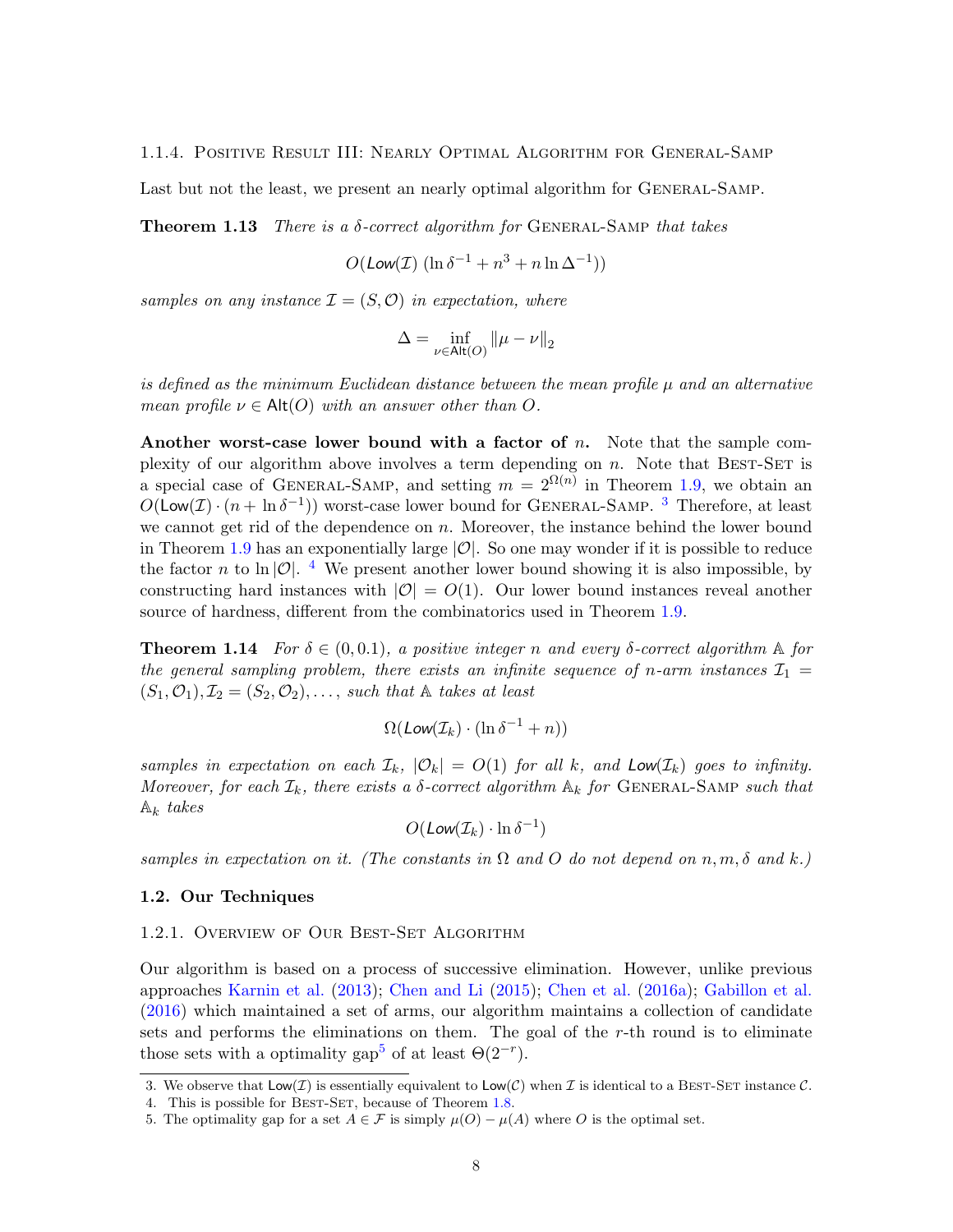In order to implement the above elimination, we adopt a mathematical program, which is a nontrivial modification of the one in Theorem [1.6](#page-3-0) and sample the arms accordingly to obtain an  $2^{-r}$  approximation of the gap between every pair of sets that are still under consideration. If there is a set pair  $(A, B)$  such that the empirical mean of B exceeds that of A by  $2^{-r}$ , we are certain that A is not the optimal set, and thus we stop considering A as a candidate answer. This process is repeated until only one set remains.

## 1.2.2. Overview of Our Best-Set Algorithm with Efficient Computation

The previous algorithm maintains the sets still under consideration at the beginning of each round  $r$ . As the number of feasible sets is typically exponential in the number of arms, it may be computationally expensive to maintain these sets explicitly. The key to computational efficiency is to find a compact representation of the sets still under consideration. Here, we represent these sets by using the empirical means and some carefully chosen threshold.

To efficiently solve the mathematical program (which is actually a convex program) mentioned above, we apply the Ellipsoid method and use the  $\varepsilon$ -approximate Pareto curve framework of [Papadimitriou and Yannakakis](#page-39-8) [\(2000\)](#page-39-8) to design an efficient separation oracle. This technique allows us to approximately solve the convex program in polynomial-time with respect to the input size and the sample complexity of our algorithm.

## 1.2.3. Overview of Our General-Samp Algorithm

Our General-Samp algorithm follows a "explore-verify" approach. In the first stage of algorithm (exploration stage), we sample each arm repeatedly in round-robin fashion, until the confidence region of the mean profile  $\mu$  intersects exactly one answer set, which we identify as the candidate answer. The second stage (verification stage) is devoted to verifying the candidate answer. To this end, we formulate the optimal sampling profile as a linear program. Then, we verify the candidate answer by sampling the arms according to the sampling profile.

Note that in the exploration stage, the arms are sampled in an inefficient round-robin fashion, while the candidate answer is verifed using the optimal sampling profile in the second stage. Hence, we use a less stringent confidence in Stage 1, and then adopts the required confidence level  $\delta$  in the second stage.

## 1.2.4. Other Technical Highlights

The factor  $\ln |\mathcal{F}|$  is necessary for Best-Set. In order to establish the worst-case  $\mathsf{Low}(\mathcal{C}_k) \cdot \ln |\mathcal{F}|$  lower bound (the first part of Theorem [1.9\)](#page-5-0), we construct a family  $\mathcal F$  of subsets of  $[n]$  satisfying the following two important properties  $6$ .

- (Sets in F are large) Each subset  $A \in \mathcal{F}$  is of the same size  $\ell = \Omega(n)$ .
- (Intersections are small) For every two different subsets  $A, B \in \mathcal{F}$ ,  $|A \cap B| \leq \ell/2$ .

For each  $A \in \mathcal{F}$ , we construct an instance  $\mathcal{C}_A$  in which the *i*-th arm has mean  $\Delta$  if  $i \in A$ and mean 0 otherwise, where  $\Delta$  is a small real number. Clearly, a  $\delta$ -correct algorithm must

<span id="page-8-0"></span><sup>6.</sup> These two properties resemble the well-known set system of [Nisan and Wigderson](#page-39-9) [\(1994\)](#page-39-9).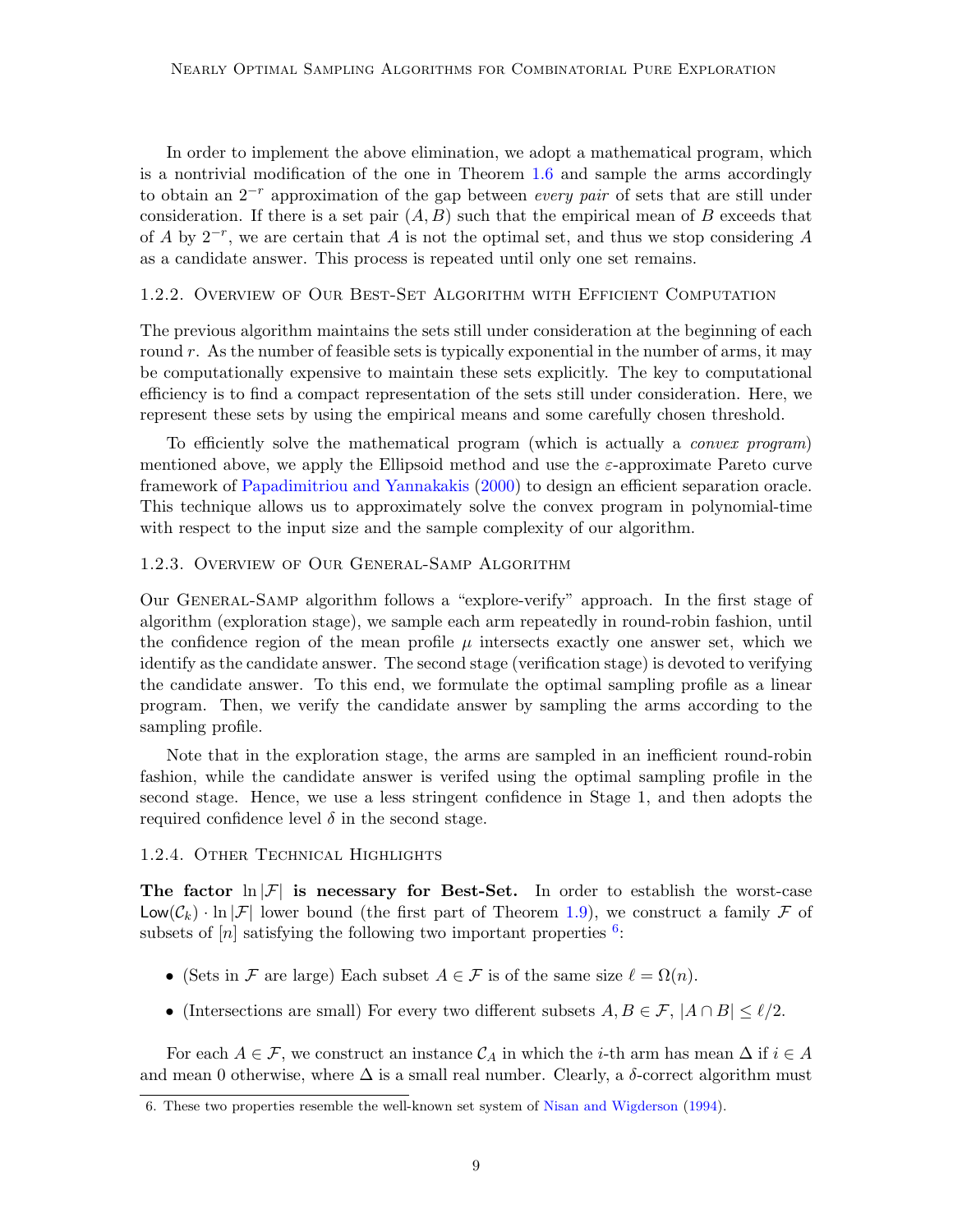output the subset A on instance  $\mathcal{C}_A$  with probability at least  $1 - \delta$ . Intuitively speaking, our lower bound works by showing that if an algorithm  $A$  can correctly solve all  $\mathcal{C}_A$ 's, then there must exist two different instances  $\mathcal{C}_A$  and  $\mathcal{C}_B$ , such that A can distinguish these two instance with a much smaller confidence of  $\delta/|\mathcal{F}|$ . It is easy to see the later task requires  $\Omega(\Delta^{-2} \cdot \ln |\mathcal{F}|)$  samples by the change of distribution method. Then, by a simple calculation, one can show that  $\mathsf{Low}(\mathcal{C}_A) = \Theta(\Delta^{-2})$  for all  $A \in \mathcal{F}$ .

An  $O(\text{Low}(\mathcal{C}_B) \cdot \text{polylog}(\log n, \ln \delta^{-1}))$  Upper Bound. To prove Theorem [1.9](#page-5-0) (ii), for each instance of the form  $\mathcal{C}_B$  constructed above, we need to design a  $\delta$ -correct algorithm  $\mathbb{A}_B$  which is particularly fast on that instance. To this end, we provide a surprisingly fast testing algorithm A<sub>help</sub> to distinguish between two hypotheses  $x = 0$  and  $||x||_2 \ge 1$  with sample complexity  $O(n)$  (see Theorem [C.2](#page-49-0) for the details). This is somewhat surprising, considering the following argument: for this problem, uniform sampling seems to be a good method as the problem is completely symmetric (no arm is more special than others). If we sample every arm once, we actually get a sample (which is an  $n$ -dimensional vector) from a multivariate Gaussian  $N(x, I_{n\times n})$ . To decide whether the mean x satisfies  $x = 0$  or  $||x||_2 \geq 1$ with confidence 0.99, we need  $O(n)$  samples from multi-variate Gaussian  $N(x, I_{n \times n})$ , by a simple calculation. This argument suggests that we need  $O(n^2)$  arm pulls. However, we show that an interesting randomized sampling method only needs  $O(n)$  arm pulls.

Worst Case Lower Bound for General-Samp. We consider the following special case of General-Samp, which behaves like an OR function: namely, each arm has mean either 0 or  $\Delta$ , and the goal is to find out whether there is an arm with mean  $\Delta$ , where  $\Delta$  is a small real number.

Let  $\mathcal{I}_k$  be an instance in which the k-th arm has mean  $\Delta$ , while other arms have mean 0. On one hand, it is not hard to see that  $\mathsf{Low}(\mathcal{I}_k) = \Theta(\Delta^{-2})$  via a simple calculation. On the other hand, we show that in order to solve all  $\mathcal{I}_k$ 's correctly, an algorithm must in a sense find the  $\Delta$ -mean arm itself, and hence are forced to spend  $\Omega(n\Delta^{-2})$  total samples in the worst-case. While the high level idea is simple, the real proof is a bit technical and can be found in Section [D.](#page-52-0)

### 1.3. Other Related Work

An important and well-studied special case of BEST-SET and GENERAL-SAMP is BEST-1-Arm, in which we would like identify the best single arm. For the PAC version of the problem, <sup>[7](#page-9-0)</sup> [Even-Dar et al.](#page-38-9) [\(2002\)](#page-38-9) obtained an algorithm with sample complexity  $O(n\varepsilon^{-2} \cdot$  $\ln \delta^{-1}$ ), which is also optimal in worse cases. For the exact version of BEST-1-ARM, a lower bound of  $\Omega(\sum_{i=2}^n \Delta_{[i]}^{-2})$  $\frac{-2}{[i]} \ln \delta^{-1}$ , where  $\Delta_{[i]}$  denotes the gap between the *i*-th largest arm and the largest arm, has been proved by [Mannor and Tsitsiklis](#page-39-0) [\(2004\)](#page-39-0). In a very early work, [Farrell](#page-38-10) [\(1964\)](#page-38-10) established a worst-case lower bound of  $\Omega(\Delta_{[2]}^{-2} \ln \ln \Delta_{[2]}^{-1})$  even if there are only two arms. An upper bound of  $O(\sum_{i=2}^n \Delta_{[i]}^{-2})$  $\frac{-2}{[i]}(\ln \ln \Delta_{[i]}^{-1} + \ln \delta^{-1}))$  was achieved by the Exponential-Gap Elimination algorithm by [Karnin et al.](#page-39-3) [\(2013\)](#page-39-3), matching Farrell's lower bound for two arms. Later, [Jamieson et al.](#page-39-4) [\(2014\)](#page-39-4) obtained the a more practical algorithm with the same theoretical sample complexity, based the confidence bounds derived from the law of iterative logarithm. Very Recently, in [Chen et al.](#page-38-5) [\(2016b\)](#page-38-5); [Chen and Li](#page-38-11) [\(2016\)](#page-38-11), the

<span id="page-9-0"></span><sup>7.</sup> In the PAC version, our goal is to identify an  $\varepsilon$ -approximate optimal arm.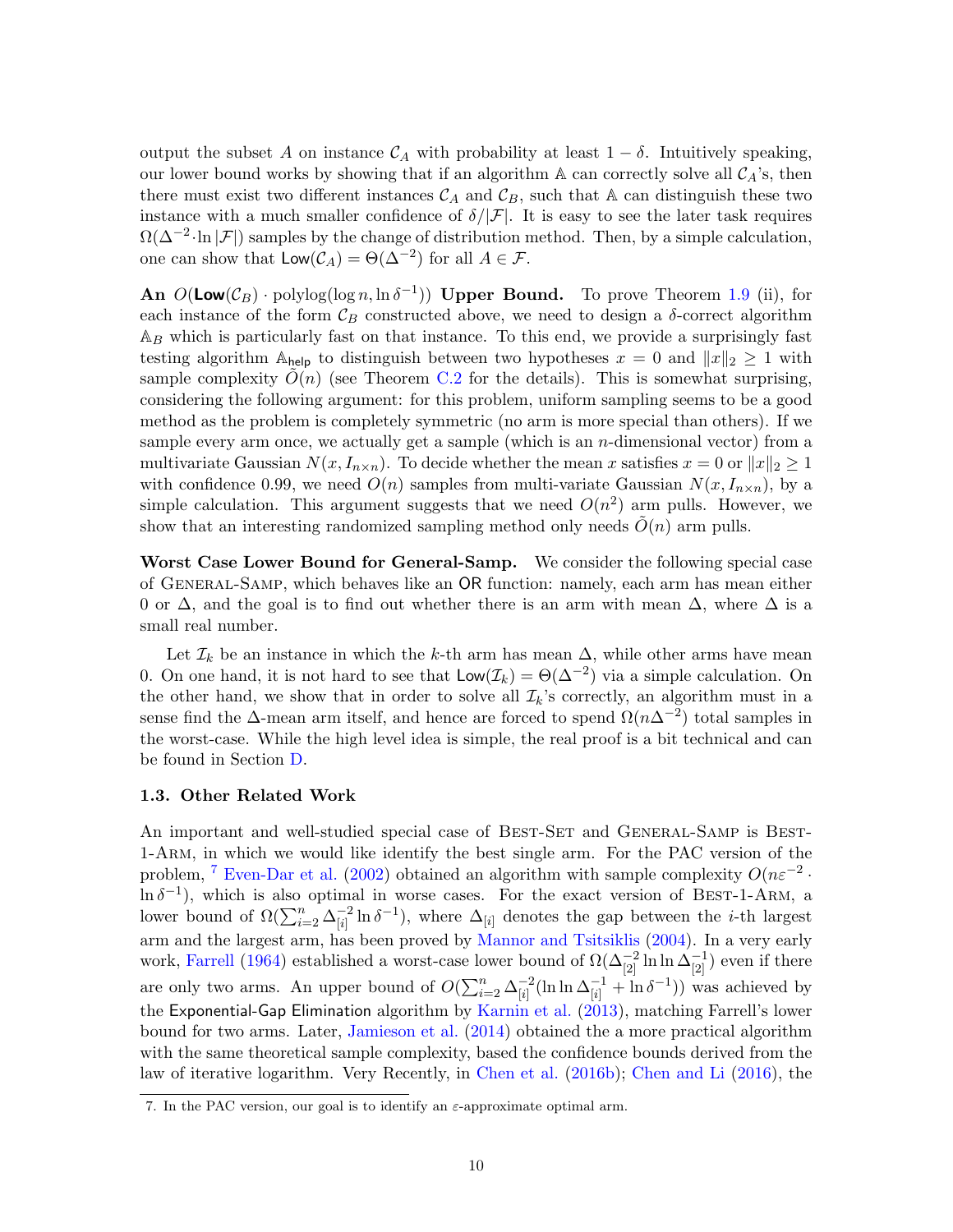authors proposed an intriguing gap-entropy conjecture stating that the optimal instancewise sample complexity of BEST-1-ARM is related to the entropy of a certain distribution of the arm gaps. On a different line, [Garivier and Kaufmann](#page-39-5) [\(2016\)](#page-39-5) proposed an algorithm which is asymptotically optimal. The high level ideas of our algorithms for BEST-SET and General-Samp are similar to the approach in [Garivier and Kaufmann](#page-39-5) [\(2016\)](#page-39-5), which also computes the allocation of samples using a mathematical program, and then take samples according to it. In a high level, our algorithm are also similar to the "explore-verify" approach used in [Karnin](#page-39-10) [\(2016\)](#page-39-10).

The natural generalization of BEST-1-ARM is BEST- $k$ -ARM, in which we would like to identify the top  $k$  arms. The problem and its PAC versions have been also studied extensively in the past few years [Kalyanakrishnan and Stone](#page-39-1) [\(2010\)](#page-39-1); [Gabillon et al.](#page-38-3) [\(2012,](#page-38-3) [2011\)](#page-38-12); [Kalyanakrishnan et al.](#page-39-2) [\(2012\)](#page-39-2); [Bubeck et al.](#page-37-4) [\(2012\)](#page-37-4); [Kaufmann and Kalyanakrishnan](#page-39-11) [\(2013\)](#page-39-11); [Zhou et al.](#page-40-0) [\(2014\)](#page-40-0); [Kaufmann et al.](#page-39-12) [\(2014\)](#page-39-12); [Chen et al.](#page-38-7) [\(2016a\)](#page-38-7); [Chen et al.](#page-38-6) [\(2017\)](#page-38-6).

All aforementioned results are in the *fixed confidence* setting, where we need to output the correct answer with probability at least  $1 - \delta$ , where  $\delta$  is the given confidence level. Another popular setting is called the *fixed budget* setting, in which one aims to minimize the failure probability, subject to a fixed budget constraint on the total number of samples. (see e.g., [Gabillon et al.](#page-38-3) [\(2012\)](#page-38-3); [Karnin et al.](#page-39-3) [\(2013\)](#page-39-3); [Chen et al.](#page-38-1) [\(2014\)](#page-38-1); [Carpentier and](#page-37-3) [Locatelli](#page-37-3)  $(2016)$ ).

Our problems are related to the classic sequential hypothesis testing framework, which is pioneered by [Wald](#page-40-1) [\(1945\)](#page-40-1). In fact, they are closely related to the *active hypothesis testing* problem first studied by [Chernoff](#page-38-13) [\(1959\)](#page-38-13). In Wald's setting, the observations are predetermined, and we only need to design the stopping time. In Chernoff's setting, the decision maker can choose different experiments to conduct, which result in different observations about the underlying model. Chernoff focused on the case of binary hypotheses and obtained an asymptotically optimal testing algorithm as the error probability approaches to 0. Chernoff's seminal result has been extended to more than two hypothesis (see e.g., [Draglia](#page-38-14) [et al.](#page-38-14) [\(1999\)](#page-38-14); [Naghshvar et al.](#page-39-13) [\(2013\)](#page-39-13)). In fact, the active multiple hypothesis testing is already quite general, and includes the bandit model as a special case. Our work differs from the above line of work in the following aspects: First, most of the work following Chernoff's approach (which extends Wald's approach) uses different variants of the SPRT (sequential probability ratio test). It is unclear how to compute such ratios (efficiently) for our combinatorial pure exploration problem. However, the computation problem is a major focus of our work (we devote Section [5](#page-22-0) to discuss how to solve the computation problem efficiently). Second, the optimality of their results are in the asymptotic sense (when  $\delta \to 0$ ). In the high dimension (i.e., n is large) but moderate  $\delta$  regime, the additive term, which is independent of  $\delta$  but dependent on n (see Theorem [1.9](#page-5-0) and [1.14\)](#page-7-0), may become the dominate term. Our work makes this term explicit and aims at minimizing it as well.

### 2. Preliminaries

Some naming conventions first. Typically, we use a lowercase letter to denote an *element*, e.g., an arm  $a$  or an index  $i$ , uppercase letter to denote a set of elements, e.g., a set of arms S, and a letter in calligraphic font to denote a family of sets, e.g., a set of sets of arms S. Given a BEST-SET instance  $\mathcal{C} = (S, \mathcal{F}), \mu_i$  denotes the mean of arm  $i \in S$ . For subset  $A \subseteq S$ ,  $\mu(A)$  denotes  $\sum_{i \in A} \mu_i$ .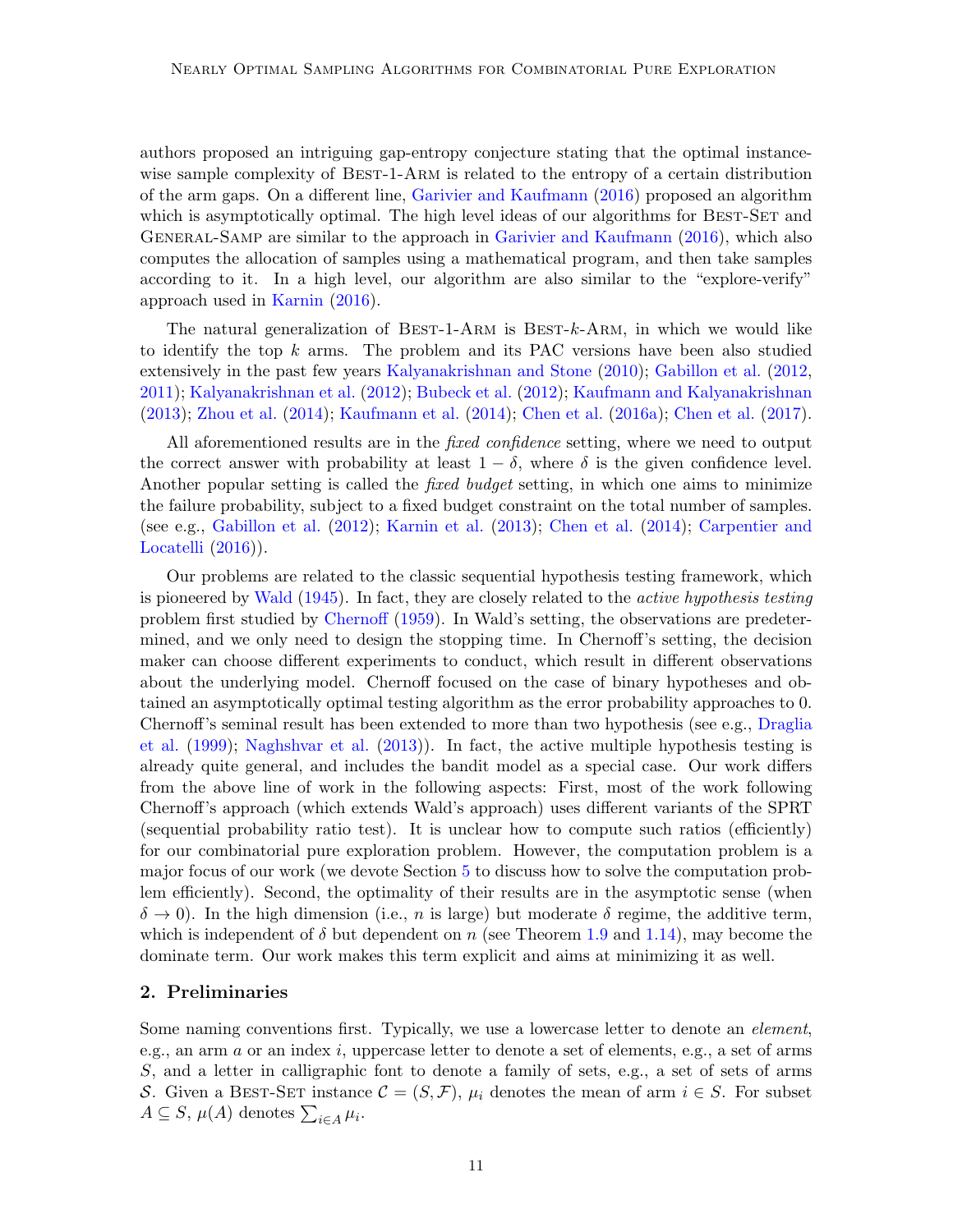For two sets  $A, B$ , we use  $A \triangle B$  to denote the *symmetry difference* of A and B. Namely,

$$
A \triangle B = (A \backslash B) \cup (B \backslash A).
$$

We need the following important lemma for calculating the confidence level of a subset of arms.

<span id="page-11-0"></span>**Lemma 2.1** Given a set of Gaussian arms  $a_1, a_2, \ldots, a_k$  with unit variance and means  $\mu_1, \mu_2, \ldots, \mu_k$ , suppose we take  $\tau_i$  samples in the i<sup>th</sup> arm, and let  $X_i$  be its empirical mean. Then we have

$$
\Pr\left[\left|\sum_{i=1}^k X_i - \sum_{i}^k \mu_i\right| \ge \epsilon\right] \le 2 \exp\left\{-\frac{\epsilon^2}{2\sum_{i=1}^k 1/\tau_i}\right\}.
$$

**Proof** [Proof of Lemma [2.1\]](#page-11-0) By assumption,  $\sum_{i=1}^{k} X_i - \sum_{i=1}^{k} \mu_i$  follows the Gaussian distribution with mean 0 and variance  $\sum_{i=1}^{k} 1/\tau_i$ . The lemma hence follows from the tail bound of Gaussian distributions.

Tail bound of the  $\chi^2$  distribution. A  $\chi^2$  distribution with n degrees of freedom is the distribution of a sum of the squares of  $n$  random variables drawn independently from the standard Gaussian distribution  $\mathcal{N}(0,1)$ . The following lemma, as a special case of [\(Laurent and Massart,](#page-39-14) [2000,](#page-39-14) Lemma 1), proves an exponential tail probability bound for  $\chi^2$  distributions.

<span id="page-11-2"></span>**Lemma 2.2** Let X be a  $\chi^2$  random variable with n degrees of freedom. For any  $x > 0$ , it holds that

$$
\Pr\left[X \ge 2n + 3x\right] \le e^{-x}.
$$

Let  $KL(a_1, a_2)$  denote the Kullback-Leibler divergence from the distribution of arm  $a_2$ to that of arm  $a_1$ . For two Gaussian arms  $a_1$  and  $a_2$  with means  $\mu_1$  and  $\mu_2$  respectively, it holds that

$$
KL(a_1, a_2) = \frac{1}{2}(\mu_1 - \mu_2)^2.
$$

Moreover, let

$$
d(x, y) = x \ln(x/y) + (1 - x) \ln[(1 - x)/(1 - y)]
$$

denote the binary relative entropy function.

Change of Distribution. The following "Change of Distribution" lemma, formulated by [Kaufmann et al.](#page-39-12) [\(2014\)](#page-39-12), characterizes the behavior of an algorithm when underlying distributions of the arms are slightly altered, and is thus useful for proving sample complexity lower bounds. Similar bounds are known in the sequential hypothesis testing literature (see e.g., [\(Ghosh,](#page-39-15) [1970,](#page-39-15) p.283)) In the following,  $Pr_{A,C}$  and  $\mathbb{E}_{A,C}$  denote the probability and expectation when algorithm  $A$  runs on instance  $C$ .

<span id="page-11-1"></span>**Lemma 2.3 (Change of Distribution)** Let  $A$  be an algorithm that runs on n arms, and let  $C = (a_1, a_2, \ldots, a_n)$  and  $C' = (a'_1, a'_2, \ldots, a'_n)$  be two sequences of n arms. Let random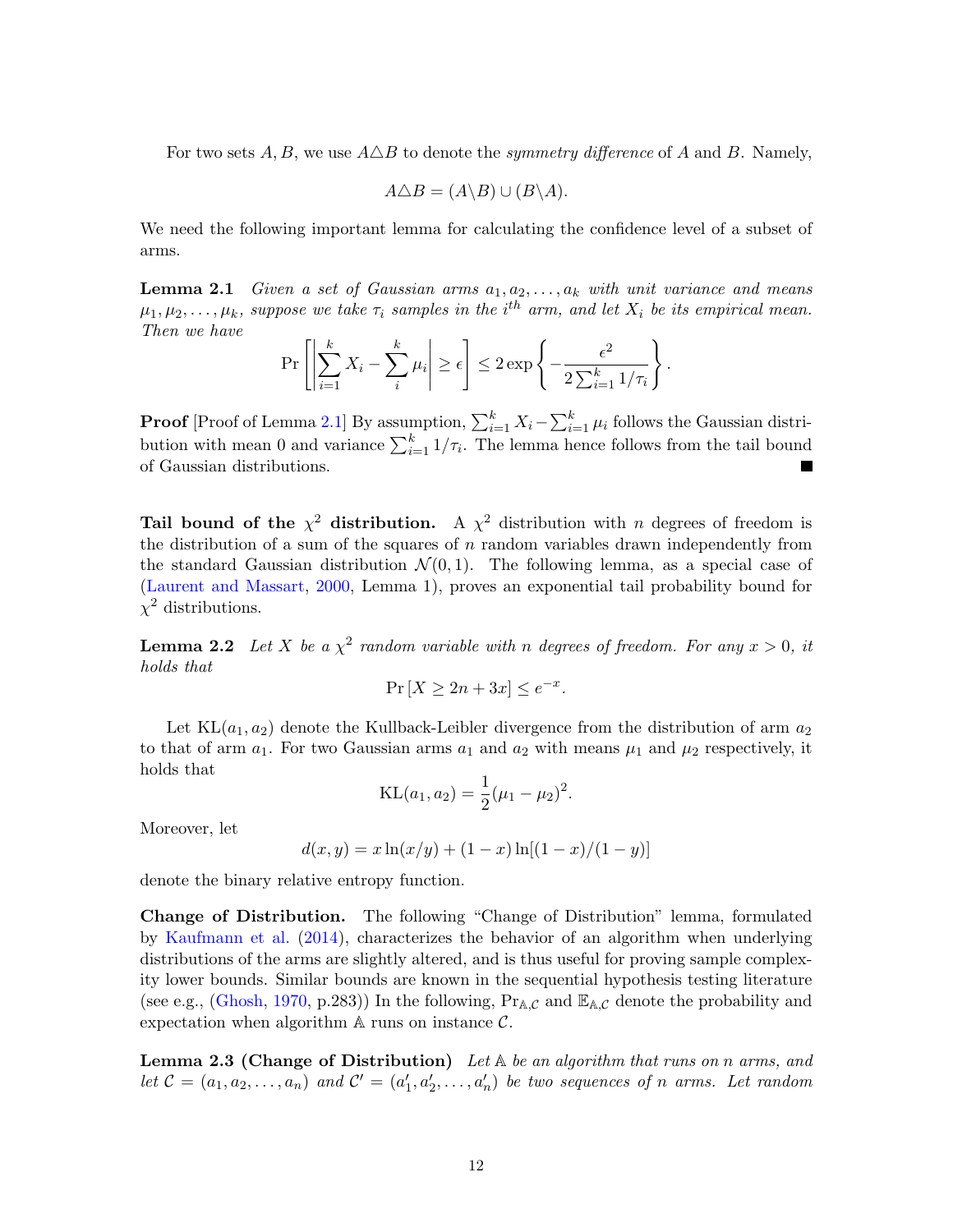variable  $\tau_i$  denote the number of samples taken from the *i*-th arm. For any event  $\mathcal E$  in  $\mathcal F_\tau$ , where  $\tau$  is a stopping time with respect to the filtration  $\{\mathcal{F}_t\}_{t>0}$ , it holds that

$$
\sum_{i=1}^n \mathbb{E}_{\mathbb{A},\mathcal{C}}[\tau_i] \operatorname{KL}(a_i,a'_i) \geq d\left(\Pr_{\mathbb{A},\mathcal{C}}[\mathcal{E}],\Pr_{\mathbb{A},\mathcal{C}'}[\mathcal{E}]\right).
$$

## <span id="page-12-2"></span>3. Instance Lower Bound

#### <span id="page-12-0"></span>3.1. Instance Lower Bound for Best-Set

Given a BEST-SET instance  $\mathcal{C} = (S, \mathcal{F})$ , let O denote the optimal set in  $\mathcal{F}$  (i.e., O =  $\argmax_{A \in \mathcal{F}} \mu(A)$ . We define  $\textsf{Low}(\mathcal{C})$  as the optimal value of the following mathematical program:

minimize 
$$
\sum_{i \in S} \tau_i
$$
  
\nsubject to  $\sum_{i \in O \triangle A} 1/\tau_i \leq [\mu(O) - \mu(A)]^2 \quad \forall A \in \mathcal{F}$   
\n $\tau_i > 0, \forall i \in S.$  (1)

<span id="page-12-1"></span>We prove Theorem [1.6,](#page-3-0) which we restate in the following for convenience.

**Theorem [1.6](#page-3-0)** (restated) Let  $\mathcal{C} = (S, \mathcal{F})$  be an instance of BEST-SET. For any  $\delta \in (0, 0.1)$ and  $\delta$ -correct algorithm  $\mathbb A$  for BEST-SET,  $\mathbb A$  takes  $\Omega(\text{Low}(\mathcal{C}) \ln \delta^{-1})$  samples in expectation on C.

**Proof** [Proof of Theorem [1.6\]](#page-3-0) Fix  $\delta \in (0, 0.1)$ , instance C and  $\delta$ -correct algorithm A. Let  $n_i$  be the expected number of samples drawn from the *i*-th arm when A runs on instance C. Let  $\alpha = d(1 - \delta, \delta)/2$  and  $\tau_i = n_i/\alpha$ . It suffices to show that  $\tau$  is a feasible solution for the program in  $(1)$ , as it directly follows that

$$
\sum_{i=1}^{n} n_i = \alpha \sum_{i=1}^{n} \tau_i \ge \alpha \text{Low}(\mathcal{C}) = \Omega(\text{Low}(\mathcal{C}) \ln \delta^{-1}).
$$

Here the last step holds since for all  $\delta \in (0, 0.1)$ ,

$$
d(1 - \delta, \delta) = (1 - 2\delta) \ln \frac{1 - \delta}{\delta} \ge 0.8 \ln \frac{1}{\sqrt{\delta}} = 0.4 \ln \delta^{-1}.
$$

To show that  $\tau$  is a feasible solution, we fix  $A \in \mathcal{F}$ . Let  $\Delta_i = c/n_i$ , where

$$
c = \frac{2[\mu(O) - \mu(A)]}{\sum_{i \in O \triangle A} 1/n_i}.
$$

We consider the following alternative instance  $\mathcal{C}'$ : the mean of each arm i in  $O \setminus A$  is decreased by  $\Delta_i$ , while the mean of each arm  $i \in A \setminus O$  is increased by  $\Delta_i$ ; the collection of feasible sets are identical to that in  $\mathcal{C}$ . Note that in  $\mathcal{C}'$ , the difference between the weights of  $O$  and  $A$  is given by

$$
\left(\mu(O) - \sum_{i \in O \setminus A} \Delta_i\right) - \left(\mu(A) + \sum_{i \in A \setminus O} \Delta_i\right) = \mu(O) - \mu(A) - c \sum_{i \in O \bigtriangleup A} 1/n_i = -(\mu(O) - \mu(A)) < 0.
$$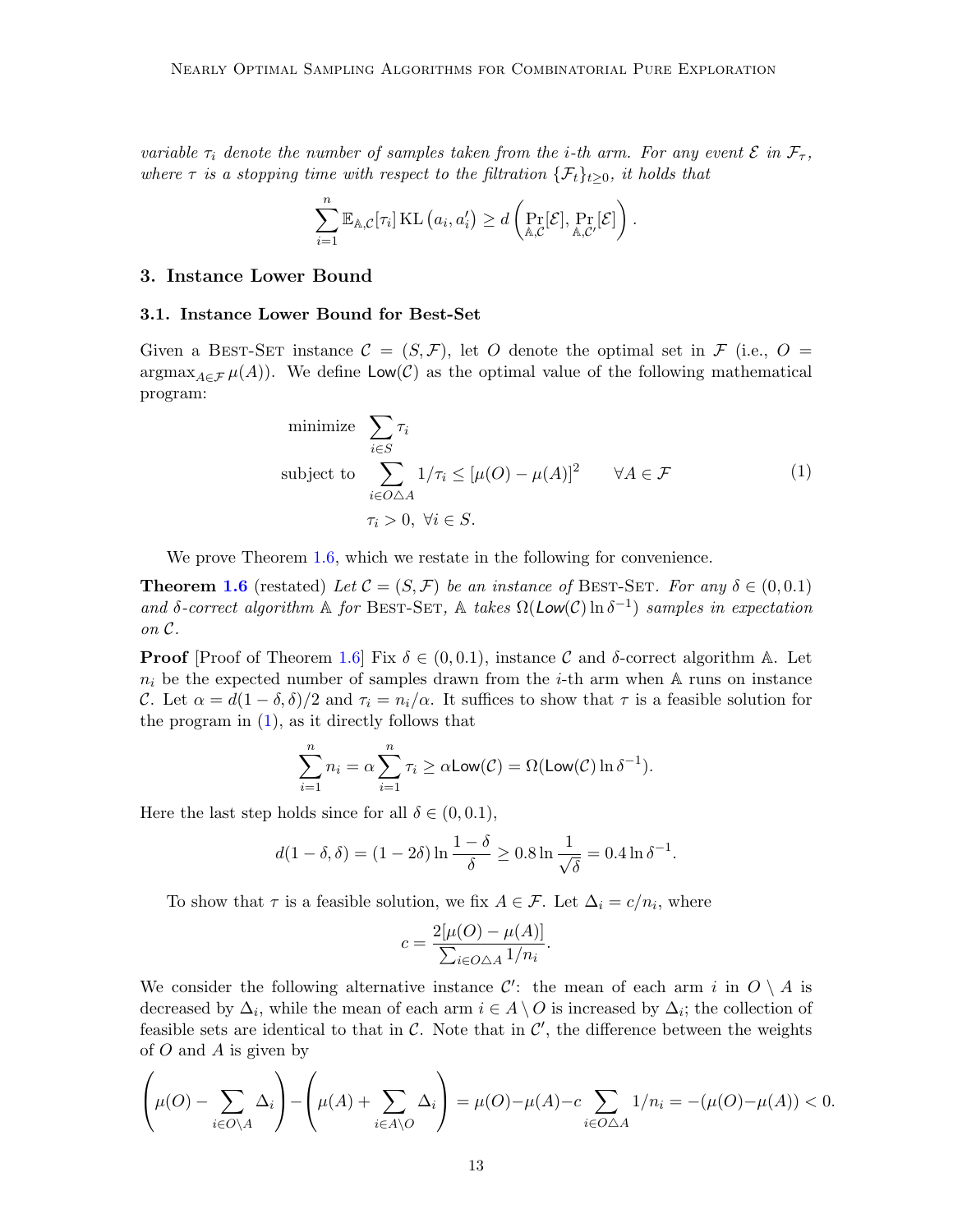In other words,  $O$  is no longer optimal in  $\mathcal{C}'$ .

Let  $\mathcal E$  denote the event that algorithm  $\mathbb A$  returns  $\mathcal O$  as the optimal set. Note that since A is  $\delta$ -correct,  $Pr_{A,C}[\mathcal{E}] \geq 1 - \delta$  and  $Pr_{A,C'}[\mathcal{E}] \leq \delta$ . Therefore, by Lemma [2.3,](#page-11-1)

$$
\sum_{i \in O \triangle A} n_i \cdot \frac{1}{2} \Delta_i^2 \ge d \left( \Pr_{\mathbb{A}, \mathcal{C}}[\mathcal{E}], \Pr_{\mathbb{A}, \mathcal{C}'}[\mathcal{E}] \right) \ge d(1 - \delta, \delta).
$$

Plugging in the values of  $\Delta_i$ 's yields

$$
2d(1-\delta,\delta) \le \sum_{i \in O\triangle A} n_i \cdot \frac{c^2}{n_i^2} = \frac{4[\mu(O) - \mu(A)]^2}{\left(\sum_{i \in O\triangle A} 1/n_i\right)^2} \sum_{i \in O\triangle A} 1/n_i = \frac{4[\mu(O) - \mu(A)]^2}{\sum_{i \in O\triangle A} 1/n_i},
$$

and it follows that

$$
\sum_{i \in O \triangle A} 1/\tau_i \leq [\mu(O) - \mu(A)]^2.
$$

#### <span id="page-13-0"></span>3.2. Comparison with Previous Lower Bound

In this section, we show that our lower bound is no weaker than the lower bound in [Chen](#page-38-1) [et al.](#page-38-1) [\(2014\)](#page-38-1). Formally, we prove Theorem [1.7.](#page-4-0) We restate it here for convenience.

**Theorem [1.7](#page-4-0)** (restated) Let  $C = (S, \mathcal{F})$  be an instance of BEST-SET,

$$
Low(C) \geq H_C(C).
$$

**Proof** We start with the concept of gap, which was defined as follows in [Chen et al.](#page-38-1) [\(2014\)](#page-38-1). Let  $\mathcal{C} = (S, \mathcal{F})$  be an instance of BEST-SET with the optimal set  $O \in \mathcal{F}$ . For each arm i, its gap  $\Delta_i$  is defined as

$$
\Delta_i = \begin{cases} \mu(O) - \max_{O' \in \mathcal{F}, i \notin O'} \mu(O'), & i \in O, \\ \mu(O) - \max_{O' \in \mathcal{F}, i \in O'} \mu(O'), & i \notin O. \end{cases}
$$

The hardness of the instance C,  $H_C(\mathcal{C})$ , is defined as  $H_C(\mathcal{C}) = \sum_{i \in S} m'_i$ , where  $m'_i = \Delta_i^{-2}$ .

Consider the following mathematical program, which is essentially the same as Program [\(1\)](#page-12-1), except for replacing summation with maximization in the constraints.

minimize 
$$
\sum_{i \in S} \tau'_i
$$
  
subject to 
$$
\max_{i \in O \triangle A} 1/\tau'_i \leq [\mu(O) - \mu(A)]^2 \quad \forall A \in \mathcal{F}
$$

$$
\tau'_i > 0, \forall i \in S.
$$
 (2)

<span id="page-13-1"></span>A simple observation is that, the optimal solution of Program [\(2\)](#page-13-1) can be achieved by setting

$$
\tau'_{i} = \max_{i \in O \triangle A} [\mu(O) - \mu(A)]^{-2} = m'_{i}.
$$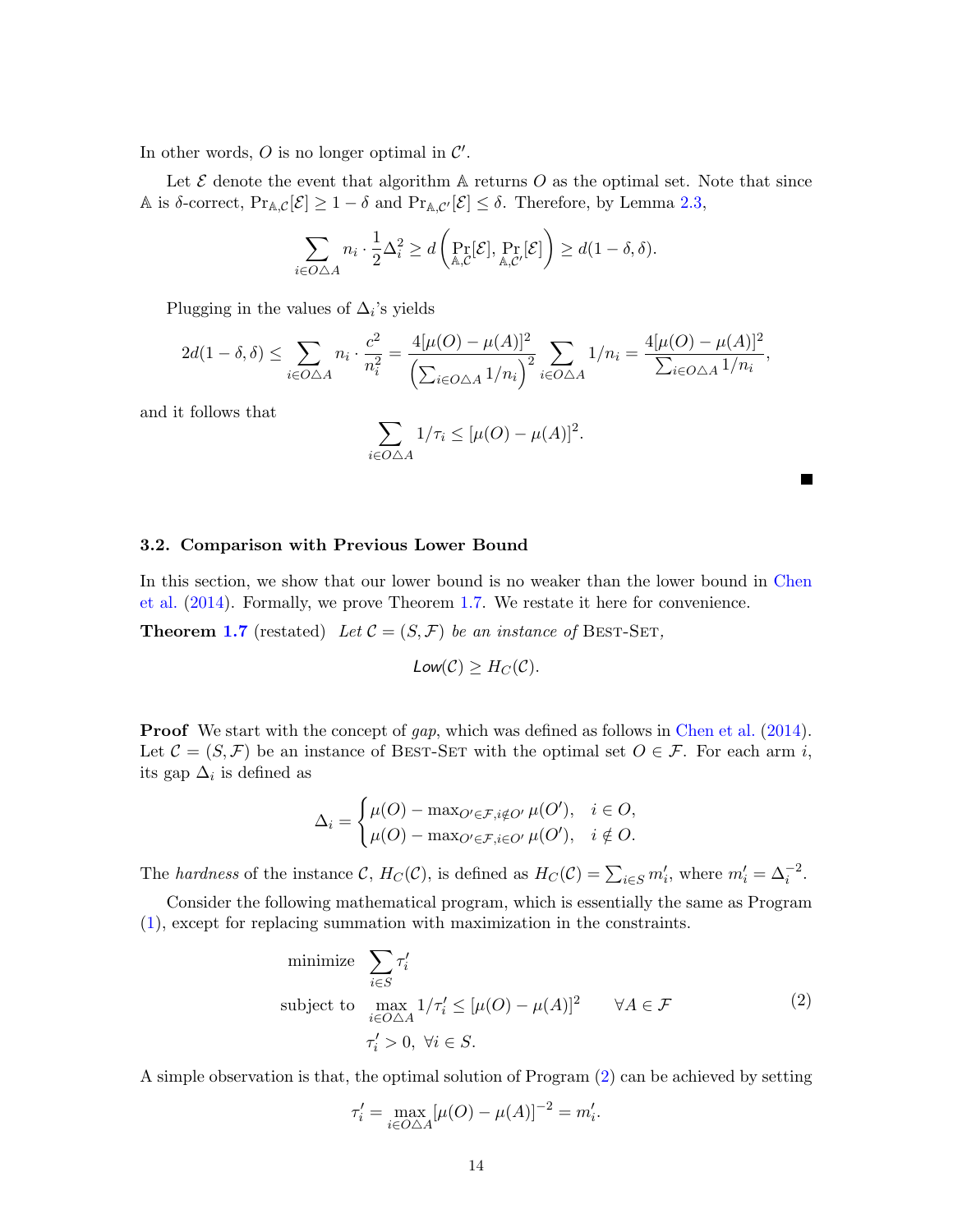Furthermore, every feasible solution of Program [\(1\)](#page-12-1) is also a feasible solution of Program [\(2\)](#page-13-1). Theorem [1.7](#page-4-0) hence holds.

## 3.3. Instance Lower Bound for General-Samp

For a GENERAL-SAMP instance  $\mathcal{I} = (S, \mathcal{O})$  with mean profile  $\mu \in \mathcal{O}$ , we define  $\mathsf{Low}(\mathcal{I})$  as the optimal value of the following linear program:

minimize 
$$
\sum_{i=1}^{n} \tau_i
$$
  
subject to 
$$
\sum_{i=1}^{n} (\nu_i - \mu_i)^2 \tau_i \ge 1, \ \forall \nu \in \text{Alt}(O),
$$

$$
\tau_i \ge 0.
$$
 (3)

<span id="page-14-0"></span>Here  $\mathsf{Alt}(O) = \bigcup_{O' \in \mathcal{O} \setminus \{O\}} O'.$ 

We prove that  $\Omega(\textsf{Low}(\mathcal{I}) \ln \delta^{-1})$  is an instance-wise sample complexity lower bound for instance  $\mathcal{I}$ . The proof is very similar to that in [Garivier and Kaufmann](#page-39-5) [\(2016\)](#page-39-5), and we provide one for completeness.

<span id="page-14-1"></span>**Theorem 3.1** Suppose  $\delta \in (0, 0.1)$  and  $\mathcal I$  is an instance of GENERAL-SAMP. Any  $\delta$ correct algorithm for GENERAL-SAMP takes  $\Omega(Low(\mathcal{I}) \ln \delta^{-1})$  samples in expectation on  $\mathcal{I}$ .

**Proof** Fix  $\delta \in (0, 0.1)$ , instance  $\mathcal I$  and a  $\delta$ -correct algorithm  $\mathbb A$ . Let  $n_i$  be the expected number of samples drawn from the i-th arm when A runs on instance I. Let  $\alpha = 2d(1-\delta, \delta)$ and  $\tau_i = n_i/\alpha$ . It suffices to show that  $\tau$  is a feasible solution for the program in [\(3\)](#page-14-0), as it directly follows that the expected sample complexity of A is lower bounded by

$$
\sum_{i=1}^{n} n_i = \alpha \sum_{i=1}^{n} \tau_i \ge \alpha \text{Low}(\mathcal{I}) = \Omega(\text{Low}(\mathcal{I}) \ln \delta^{-1}).
$$

Here the last step holds since for all  $\delta \in (0, 0.1)$ ,

$$
d(1 - \delta, \delta) = (1 - 2\delta) \ln \frac{1 - \delta}{\delta} \ge 0.8 \ln \frac{1}{\sqrt{\delta}} = 0.4 \ln \delta^{-1}.
$$

To show that  $\tau$  is a feasible solution, we fix  $\nu \in \text{Alt}(O)$ . Let  $\mathcal{I}'$  be an alternative instance obtained by changing the mean profile in  $\mathcal I$  from  $\mu$  to  $\nu$ . Let  $\mathcal E$  denote the event that algorithm A returns O as the optimal set. The  $\delta$ -correctness of A guarantees that  $\Pr_{\mathbb{A},\mathcal{I}}[\mathcal{E}] \geq 1-\delta$  and  $\Pr_{\mathbb{A},\mathcal{I}'}[\mathcal{E}] \leq \delta$ . By Lemma [2.3,](#page-11-1)

$$
\sum_{i=1}^n n_i \cdot \mathrm{KL}(\mathcal{N}(\mu_i, 1), \mathcal{N}(\nu_i, 1)) \ge d\left(\Pr_{\mathbb{A}, \mathcal{I}}[\mathcal{E}], \Pr_{\mathbb{A}, \mathcal{I}'}[\mathcal{E}]\right) \ge d(1 - \delta, \delta).
$$

Plugging in  $\alpha = 2d(1 - \delta, \delta)$  and  $KL(\mathcal{N}(\mu_i, 1), \mathcal{N}(\nu_i, 1)) = \frac{1}{2}(\nu_i - \mu_i)^2$  yields

$$
\alpha = 2d(1 - \delta, \delta) \le \sum_{i=1}^{n} n_i \cdot (\nu_i - \mu_i)^2 = \alpha \sum_{i=1}^{n} (\nu_i - \mu_i)^2 \tau_i,
$$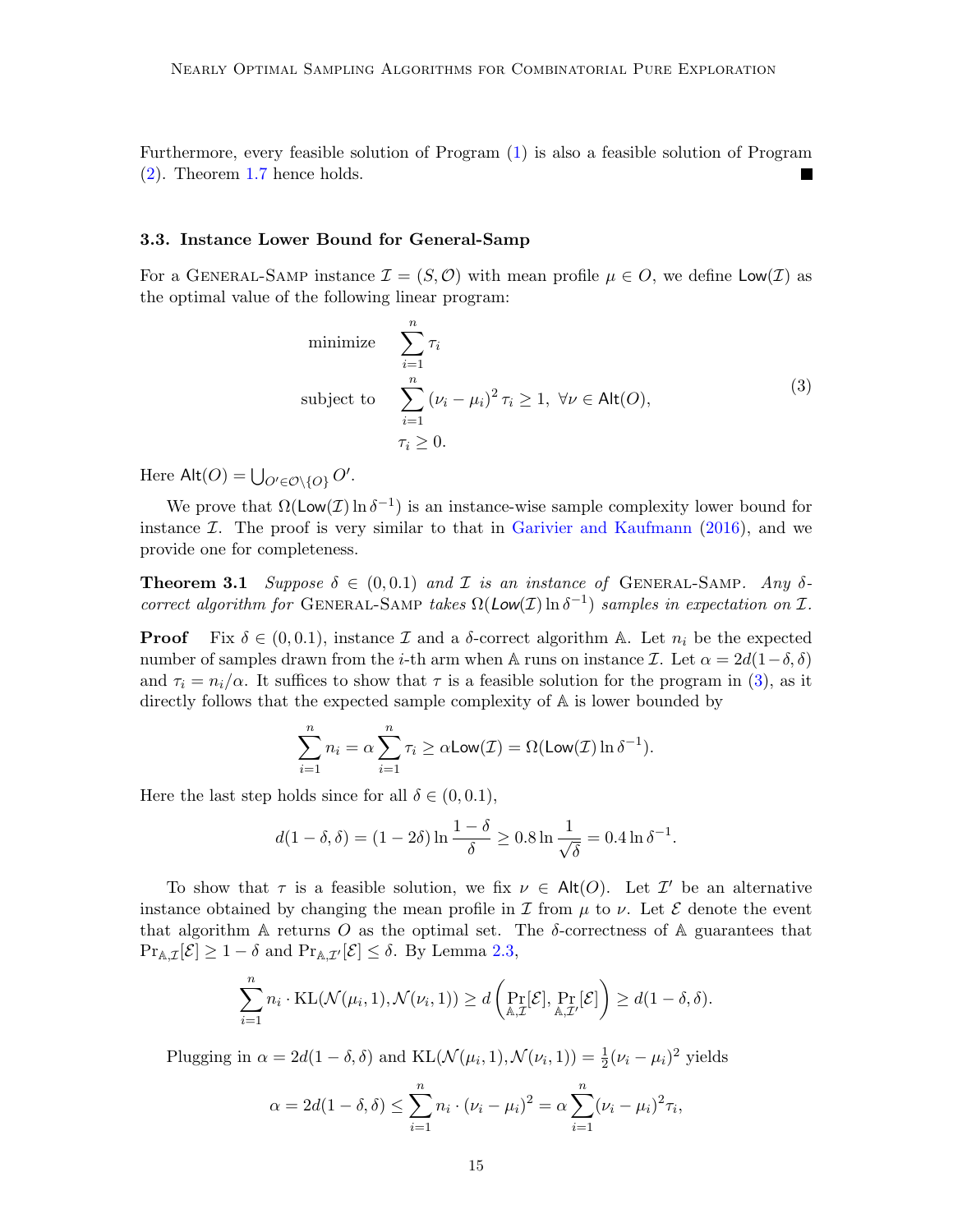and it follows that  $\sum_{i=1}^{n} (\nu_i - \mu_i)^2 \tau_i \geq 1$ .

## <span id="page-15-1"></span>4. Optimal Algorithm for Combinatorial Bandit

In this section, we present an algorithm for BEST-SET that nearly achieves the optimal sample complexity. We postpone the computationally efficient implementation of the algorithm to the next section.

**The Second Service** 

### 4.1. Overview

Our algorithm is based on a process of successive elimination. However, unlike the previous approaches [Karnin et al.](#page-39-3) [\(2013\)](#page-39-3); [Chen and Li](#page-38-4) [\(2015\)](#page-38-4); [Chen et al.](#page-38-7) [\(2016a\)](#page-38-7); [Gabillon et al.](#page-38-8) [\(2016\)](#page-38-8) which maintained a set of arms, our algorithm maintains a collection of candidate sets and performs the eliminations on them directly. Specifically, at the r-th round of the algorithm, we adopt a precision level  $\epsilon_r := 2^{-r}$ , and maintain a set of candidates sets  $\mathcal{F}_r \subseteq \mathcal{F}$ ; and the goal of the r-th round is to eliminate those sets in  $\mathcal{F}_r$  with a optimality gap<sup>[8](#page-15-0)</sup> of at least  $\Theta(\epsilon_r)$ .

A crucial difficulty in implementing the above elimination is that it seems we have to compute the optimal set itself in order to approximate the optimality gaps. To circumvent this problem, we instead approximate the gaps between *every pair* of sets in  $\mathcal{F}_r$ , which certainly include the optimality gaps. Roughly speaking, we solve an optimization similar to that in [\(1\)](#page-12-1), and sample the arms accordingly to obtain an  $O(\epsilon_r)$  approximation of the gap between every pair of sets that are still under consideration. Now if there is a set pair  $(A, B)$  such that the empirical mean of B exceeds that of A by  $\epsilon_r$ , we are certain that A is not the optimal set, and thus we stop considering  $A$  as a candidate answer. This process is repeated until only one set remains.

### 4.2. Algorithm

We first define a few useful subroutines that play important roles in the algorithm. Procedure SimultEst takes as its input a set  $\mathcal{U} \subseteq \mathcal{F}$  together with an accuracy parameter  $\epsilon$  and a confidence level  $\delta$ . It outputs a vector  $\{m_i\}_{i\in S}$  over S that specifies the number of samples

<span id="page-15-0"></span><sup>8.</sup> The optimality gap for a set  $A \in \mathcal{F}$  is simply  $\mu(O) - \mu(A)$  where O is the optimal set.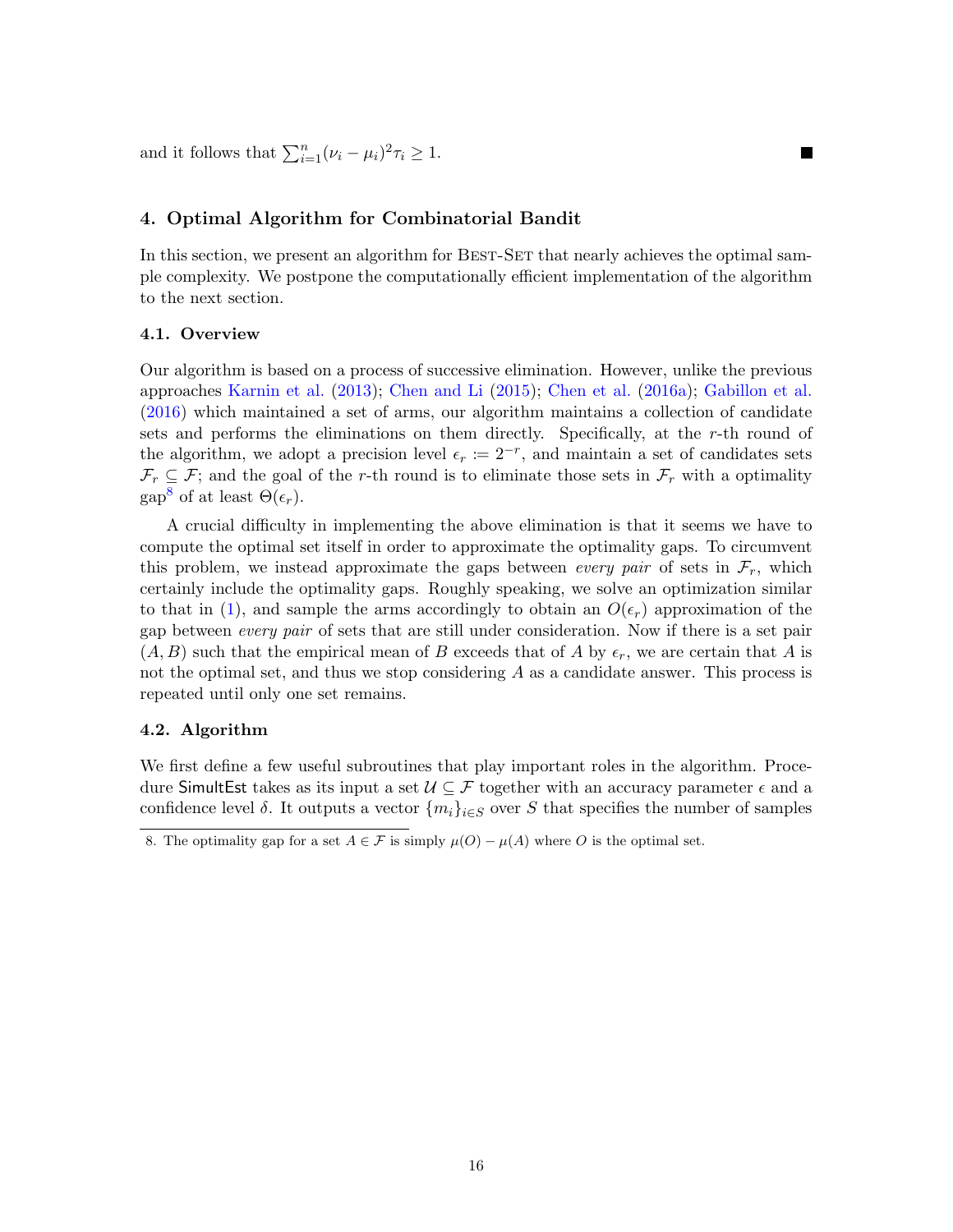that should be taken from each arm, so that the difference between any two sets in  $\mathcal U$  can be estimated to an accuracy of  $\epsilon$  with probability  $1 - \delta$ .

## Algorithm 1: SimultEst( $\mathcal{U}, \epsilon, \delta$ )

**Input:**  $\mathcal{U}$ , accuracy parameter  $\epsilon$ , and confidence level  $\delta$ .

**Output:** A vector  $m$ , indicating the number of samples to be taken from each arm.

1 Let  ${m_i}_{i \in S}$  be the optimal solution of the following program:

minimize 
$$
\sum_{i \in S} m_i
$$
  
\nsubject to  $\sum_{i \in A \triangle B} \frac{1}{m_i} \le \frac{\epsilon^2}{2 \ln(2/\delta)}, \ \forall A, B \in \mathcal{U}$   
\n $m_i > 0, \ \forall i \in S$ 

#### 2 return  $m$ ;

Procedure Verify takes a sequence  $\mathcal{F}_1, \ldots, \mathcal{F}_r$  of subsets of  $\mathcal F$  together with a confidence parameter  $\delta$ . Similar to SimultEst, it returns a vector  $\{m_i\}_{i\in S}$  of the number of samples from each arm, so that the gap between the conjectured answer  $\hat{O}$ , the only set in  $\mathcal{F}_r$ , and each set in  $\mathcal{F}_k$  can be estimated to  $O(\epsilon_k)$  accuracy. (Recall that  $\epsilon_k = 2^{-k}$ .) Notice that in general, the solutions returned by SimultEst and Verify are real-valued. We can simply get an integer-valued solution by rounding up without affecting the asymptotical performance.

Algorithm 2: Verify( $\{\mathcal{F}_k\},\delta$ )

**Input:**  $\{\mathcal{F}_k\}_{k\in[r]}$  and confidence level  $\delta$ . It is guaranteed that  $|\mathcal{F}_r| = 1$ .

**Output:** A vector  $m$ , indicating the number of samples to be taken from each arm.

1  $O \leftarrow$  the only set in  $\mathcal{F}_r$ ;  $\lambda \leftarrow 10$ ;

2 Let  $\{m_i\}_{i\in S}$  be the optimal solution of the following program:

minimize 
$$
\sum_{i \in S} m_i
$$
  
\nsubject to 
$$
\sum_{i \in \hat{O} \triangle A} \frac{1}{m_i} \le \frac{(\epsilon_k/\lambda)^2}{2 \ln(2/\delta)}, \ \forall k \in [r], A \in \mathcal{F}_k
$$
\n
$$
m_i > 0, \ \forall i \in S
$$

#### $3$  return  $m$ ;

Sample is a straightforward sampling procedure: it takes a vector  $m$ , samples each arm  $i \in S$  exactly  $m_i$  times, and returns the empirical means. We finish the description of all subroutines.

**Remark 4.1** In this section, we focus on the sample complexity and do not worry too much about the computation complexity of our algorithm. It would be convenient to think that the subsets in  $\mathcal F$  are given explicitly as input. In this case, the convex programs in the subroutines can be solved in time polynomial in n and  $|\mathcal{F}|$ . We will consider computational complexity issues when  $\mathcal F$  is given implicitly in Section [5.](#page-22-0)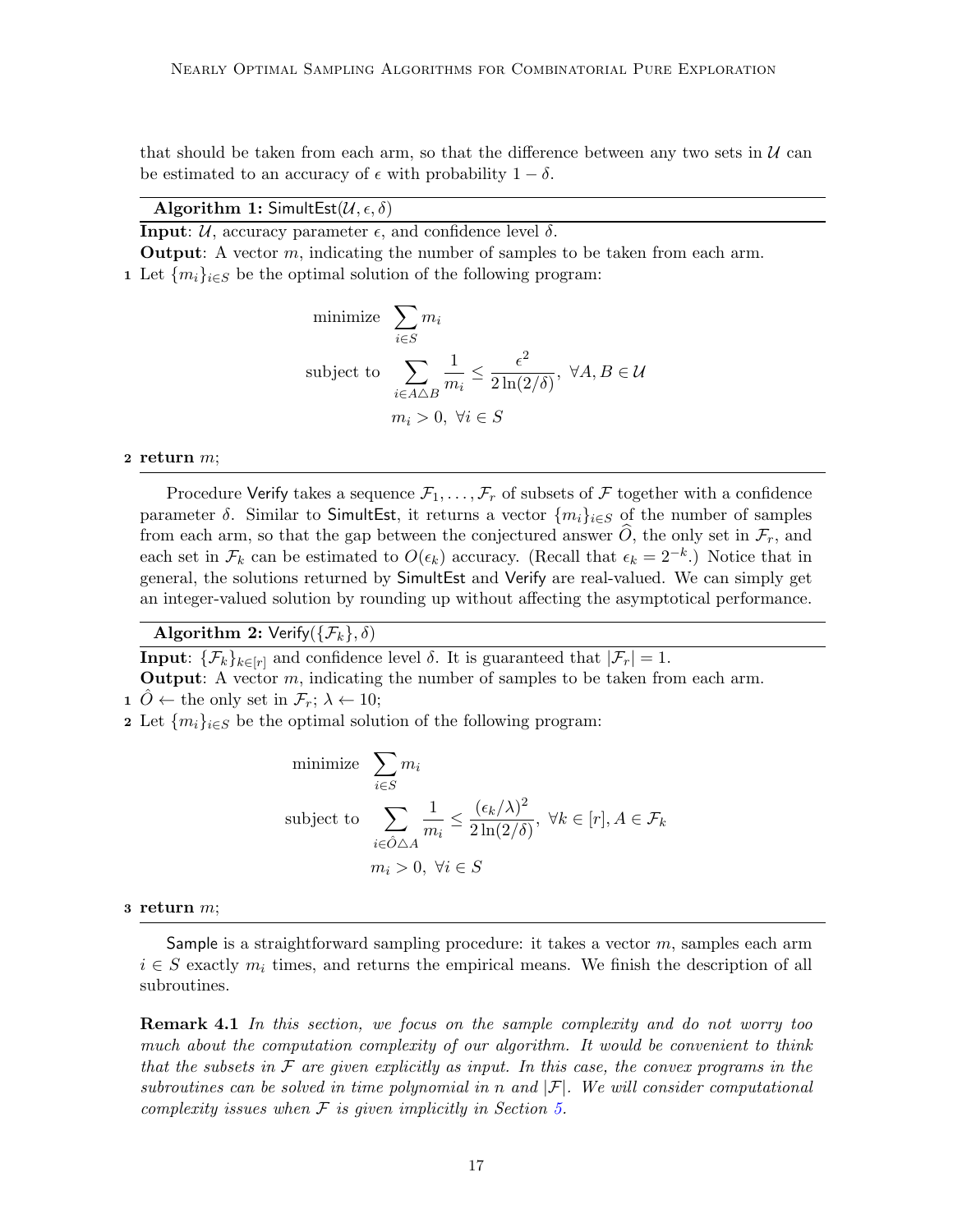Now, we describe our algorithm NaiveGapElim for BEST-SET. NaiveGapElim proceeds in rounds. In each round r, it calls the SimultEst procedure and samples the arms in  $S$ accordingly, and then removes the sets with  $\Theta(\epsilon_r)$  gaps from  $\mathcal{F}_r$ . When exactly one set O remains in  $\mathcal{F}_r$  (i.e., the condition at line [3](#page-17-0) is met), the algorithm calls Verify and Sample, and verifies that the conjectured answer  $\ddot{O}$  is indeed optimal.

Algorithm 3: NaiveGapElim $(C, \delta)$ 

<span id="page-17-3"></span><span id="page-17-2"></span><span id="page-17-1"></span><span id="page-17-0"></span>**Input:** BEST-SET instance  $\mathcal{C} = (S, \mathcal{F})$  and confidence level  $\delta$ . Output: The answer. 1  $\mathcal{F}_1 \leftarrow \mathcal{F}; \delta_0 \leftarrow 0.01; \lambda \leftarrow 10;$ 2 for  $r = 1$  to  $\infty$  do  $3 \mid \text{if } |\mathcal{F}_r| = 1 \text{ then}$  $\begin{array}{cc} \texttt{4} & | & | & m \leftarrow \mathsf{Verify}(\{\mathcal{F}_k\}_{k=1}^r, \delta/(r|\mathcal{F}|)); \end{array}$  $\mathfrak{s}$  |  $\hat{\mu} \leftarrow$  Sample $(m);$ 6  $\begin{bmatrix} \hat{O} \leftarrow \text{the only set in } \mathcal{F}_r; \end{bmatrix}$  $\tau$  if  $\hat{\mu}(\hat{O}) - \hat{\mu}(A) \ge \epsilon_k/\lambda$  for all  $A \in \mathcal{F} \setminus \mathcal{F}_k$  and all  $k \in [r]$  then  $8 \mid \cdot \cdot \cdot \cdot \cdot \cdot$  return  $\ddot{O}$ ;  $9 \mid \cdot \cdot$  else  $\begin{array}{|c|c|c|c|c|}\n\hline\n10 & \multicolumn{1}{|c|}{\textbf{return error}};\n\end{array}$ 11  $\epsilon_r \leftarrow 2^{-r}; \delta_r \leftarrow \delta_0/(10r^2|\mathcal{F}|^2);$ 12  $m^{(r)} \leftarrow$  SimultEst $(\mathcal{F}_r, \epsilon_r/\lambda, \delta_r);$  $13$  $(1)^{(r)} \leftarrow$  Sample $(m^{(r)})$ ; 14  $\Big| \quad \text{opt}_r \leftarrow \max_{A \in \mathcal{F}_r} \hat{\mu}^{(r)}(A);$ 15  $\left[ \mathcal{F}_{r+1} \leftarrow \{ A \in \mathcal{F}_r : \hat{\mu}^{(r)}(A) \geq \text{opt}_r - \epsilon_r/2 - 2\epsilon_r/\lambda \};\right.$ 

#### <span id="page-17-5"></span>4.3. Correctness of NaiveGapElim

<span id="page-17-4"></span>We formally state the correctness guarantee of NaiveGapElim in the following lemma.

**Lemma 4.2** For any  $\delta \in (0, 0.01)$  and BEST-SET instance C, NaiveGapElim $(C, \delta)$  returns the correct answer with probability  $1-\delta_0-\delta$ , and returns an incorrect answer w.p. at most  $\delta$ .

The proof proceeds as follows. We first define two "good events"  $\mathcal{E}_0^{\text{good}}$  $_0^{\text{good}}$  and  $\mathcal{E}^{\text{good}}$ , which happen with probability at least  $1-\delta_0$  and  $1-\delta$ , respectively. Our algorithm always returns the correct answer conditioned on  $\mathcal{E}_0^{\text{good}} \cap \mathcal{E}^{\text{good}}$ , and it either returns the correct answer or reports an error conditioned on  $\mathcal{E}^{\text{good}}$ . This implies that NaiveGapElim is  $(\delta + \delta_0)$ -correct. This is not ideal since  $\delta_0$  is a fixed constant, so in Section [4.5](#page-22-1) we use a parallel simulation construction to boost its success probability to  $1 - \delta$ , while retaining the same sample complexity.

**Good events.** Define  $\mathcal{E}_{0,r}^{\text{good}}$  as the event that either the algorithm terminates before round r, or for all  $A, B \in \mathcal{F}_r$ ,

$$
\left|(\hat{\mu}^{(r)}(A) - \hat{\mu}^{(r)}(B)) - (\mu(A) - \mu(B))\right| < \epsilon_r/\lambda.
$$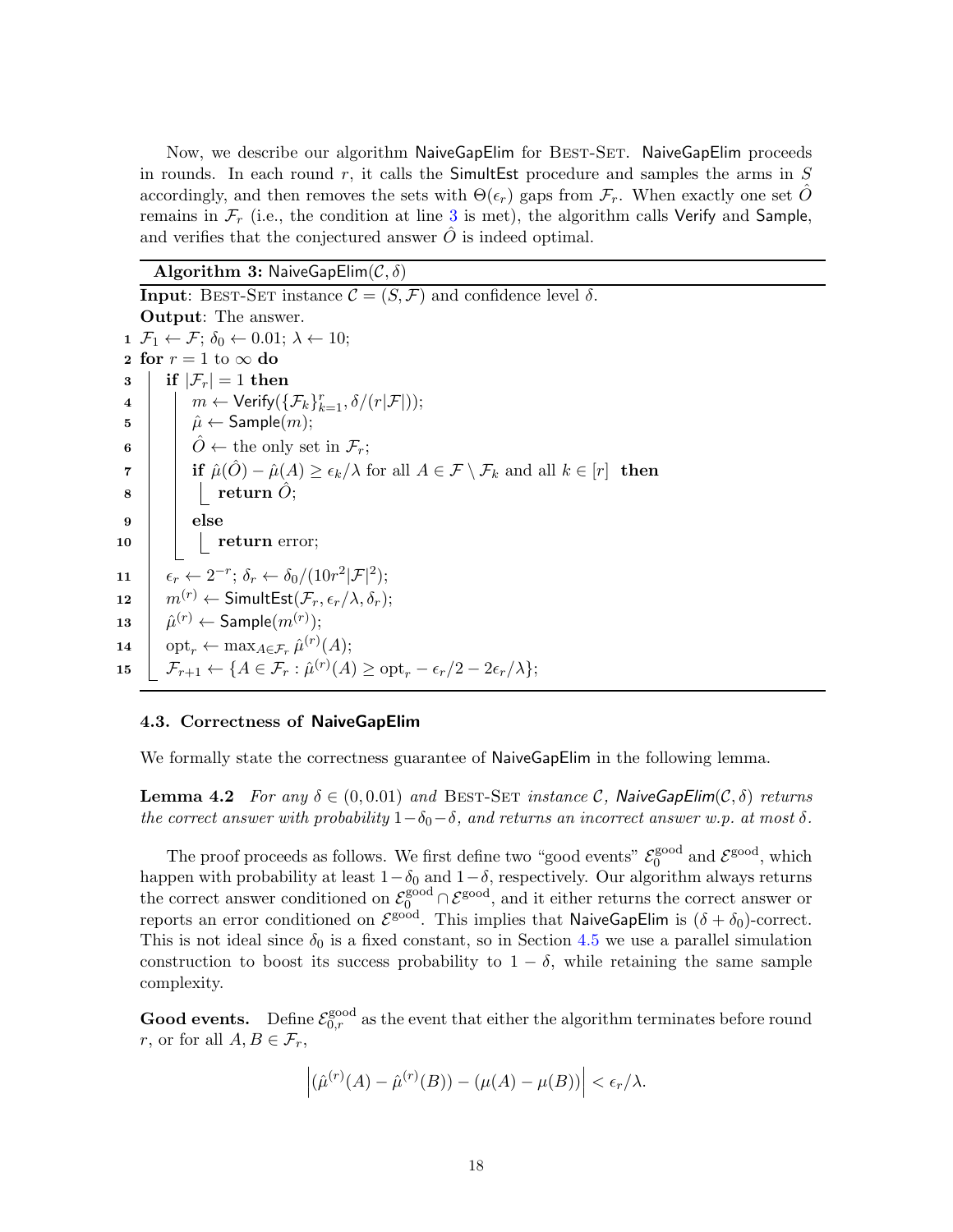Here  $\lambda$  is the constant in NaiveGapElim. Moreover, we define  $\mathcal{E}_0^{\text{good}}$  $_0^{\text{good}}$  as the intersection of  $\{\mathcal{E}_{0,r}^{\text{good}}\},$  i.e.,

$$
\mathcal{E}^{\text{good}}_0 \coloneqq \bigcap_{r=1}^{\infty} \mathcal{E}^{\text{good}}_{0,r}.
$$

 $\mathcal{E}^{\text{good}}$  is defined as the event that for all  $A \in \mathcal{F}_r$ ,

$$
\left| \left( \hat{\mu}(\hat{O}) - \hat{\mu}(A) \right) - (\mu(\hat{O}) - \mu(A)) \right| < \epsilon_r/\lambda.
$$

<span id="page-18-0"></span>Here  $\hat{\mu}$  and  $\hat{O}$  are defined at lines [5](#page-17-1) and [6](#page-17-2) in NaiveGapElim.

**Lemma 4.3** Pr  $\left[\mathcal{E}_0^{\text{good}}\right]$  $\begin{aligned} \begin{bmatrix} \text{good} \\ \text{0} \end{bmatrix} &\geq 1 - \delta_0 \text{ and } \Pr\left[\mathcal{E}^{\text{good}}\right] \geq 1 - \delta. \end{aligned}$ 

**Proof** [Proof of Lemma [4.3\]](#page-18-0) Since  $m^{(r)}$  is a feasible solution of the program in SimultEst( $\mathcal{F}_r, \epsilon_r/\lambda, \delta_r$ ), it holds for all  $A, B \in \mathcal{F}_r$  that

$$
\sum_{i \in A \triangle B} \frac{1}{m_i^{(r)}} \le \frac{(\epsilon_r/\lambda)^2}{2 \ln(2/\delta_r)}.
$$

By Lemma [2.1,](#page-11-0)

$$
\Pr\left[\left|\left(\hat{\mu}^{(r)}(A) - \hat{\mu}^{(r)}(B)\right) - (\mu(A) - \mu(B))\right| \ge \epsilon_r/\lambda\right]
$$
\n
$$
= \Pr\left[\left|\left(\hat{\mu}^{(r)}(A \setminus B) - \hat{\mu}^{(r)}(B \setminus A)\right) - (\mu(A \setminus B) - \mu(B \setminus A))\right| \ge \epsilon_r/\lambda\right]
$$
\n
$$
\le 2 \exp\left\{-\frac{(\epsilon_r/\lambda)^2}{2\sum_{i \in A \triangle B} 1/m_i^{(r)}}\right\}
$$
\n
$$
\le 2 \exp\left(-\ln(2/\delta_r)\right) = \delta_r.
$$

By a union bound over all possible  $A, B \in \mathcal{F}_r$ , we have  $\Pr \left[\mathcal{E}_{0,r}^{\text{good}} \right] \leq |\mathcal{F}|^2 \delta_r = \delta_0/(10r^2)$ . It follows from another union bound that

$$
\Pr\left[\mathcal{E}_0^{\text{good}}\right] \ge 1 - \sum_{r=1}^{\infty} \Pr\left[\mathcal{E}_{0,r}^{\text{good}}\right] \ge 1 - \sum_{r=1}^{\infty} \frac{\delta_0}{10r^2} \ge 1 - \delta_0.
$$

A similar union bound argument over all  $k \in [r]$  and  $A \in \mathcal{F}_r$  yields that  $Pr\left[\mathcal{E}^{\text{good}}\right] \geq 1-\delta$ .

**Implications of good events.** Let O denote the optimal set in F, i.e.,  $O = \arg\max_{A \in \mathcal{F}} \mu(A)$ . Throughout the analysis of our algorithm, it is useful to group the sets in  $\mathcal F$  based on the gaps between their weights and  $\mu(O)$ . Formally, we define  $G_r$  as

$$
G_r \coloneqq \{ A \in \mathcal{F} : \mu(O) - \mu(A) \in (\epsilon_{r+1}, \epsilon_r] \}. \tag{4}
$$

We also adopt the shorthand notation  $G_{\geq r} = \{O\} \cup \bigcup_{k=r}^{\infty} G_k$ .

<span id="page-18-1"></span>**Lemma 4.4** Conditioning on  $\mathcal{E}_0^{\text{good}}$  $0^{\text{good}}$ ,  $O \in \mathcal{F}_r$  for all  $r \geq 1$ .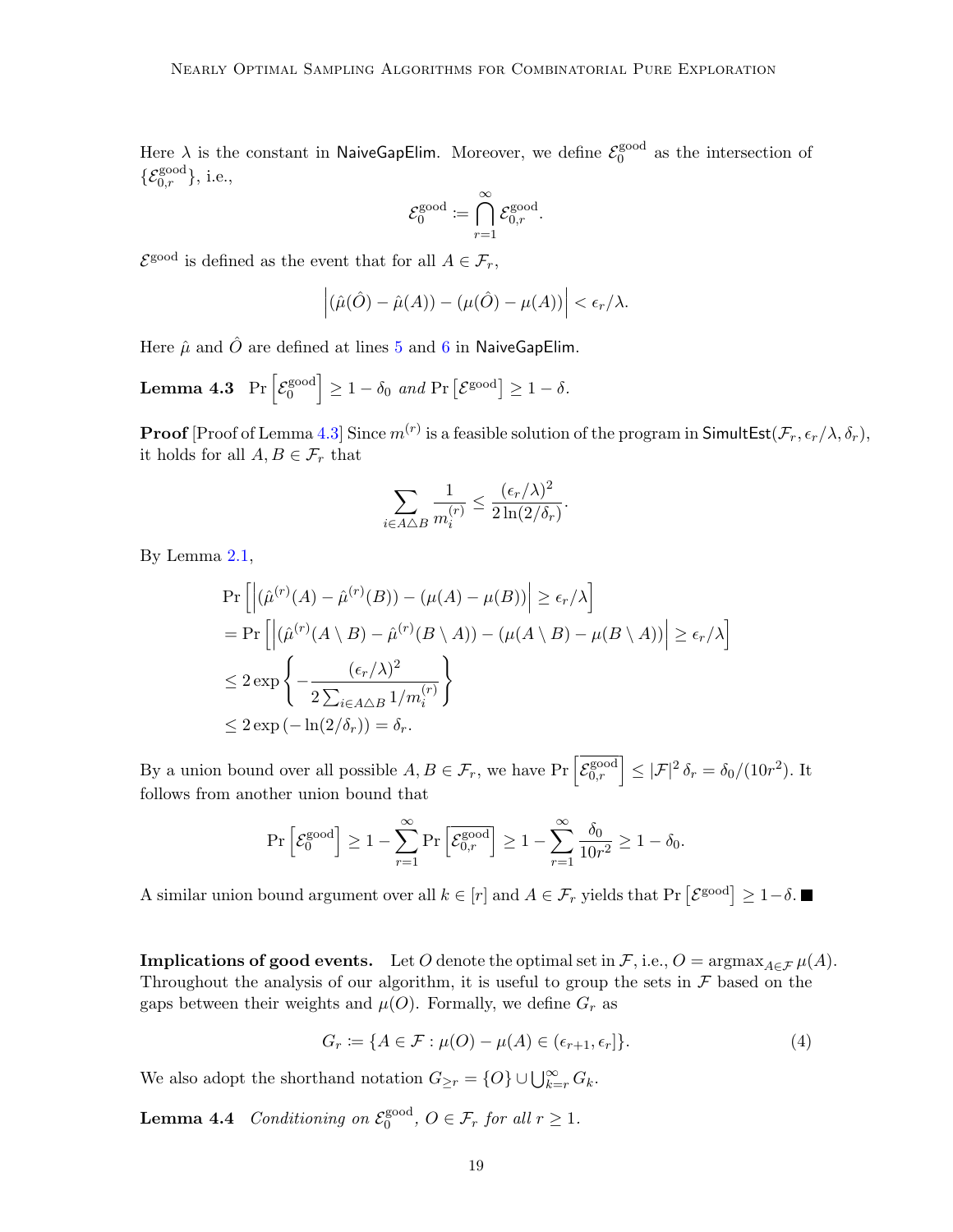**Proof** [Proof of Lemma [4.4\]](#page-18-1) Suppose for a contradiction that  $O \in \mathcal{F}_r \setminus \mathcal{F}_{r+1}$  for some r. By definition of  $\mathcal{F}_{r+1}$ , it holds that

<span id="page-19-0"></span>
$$
\hat{\mu}^{(r)}(O) < \mathrm{opt}_r - \epsilon_r/2 - 2\epsilon_r/\lambda.
$$

Observe that  $\mathrm{opt}_r = \hat{\mu}^{(r)}(A)$  for some  $A \in \mathcal{F}_r$ . Therefore,  $\hat{\mu}^{(r)}(O) - \hat{\mu}^{(r)}(A) < -1/2 + \hat{\mu}^{(r)}(A)$  $2/\lambda$ ) $\epsilon_r$ . Since O is the maximum-weight set with respect to  $\mu$ ,  $\mu$ (O) –  $\mu$ (A)  $\geq$  0. These two inequalities imply that

$$
\left| (\hat{\mu}^{(r)}(O) - \hat{\mu}^{(r)}(A)) - (\mu(O) - \mu(A)) \right| > 0 - [-(1/2 + 2/\lambda)\epsilon_r] > \epsilon_r/\lambda,
$$

which happens with probability zero conditioning on event  $\mathcal{E}_0^{\text{good}}$  $0^{\text{good}}$ , since  $O, A \in \mathcal{F}_r$ .

The following lemma, as a generalization of Lemma [4.4](#page-18-1) to all sets in  $\mathcal{F}$ , states that the sequence  $\{\mathcal{F}_r\}$  is an approximation of  $\{G_{\geq r}\}\)$  conditioning on event  $\mathcal{E}_0^{\text{good}}$ gooa<br>0

**Lemma 4.5** Conditioning on  $\mathcal{E}_0^{\text{good}}$  $0^{\text{good}}$ ,  $G_{\geq r} \supseteq \mathcal{F}_{r+1} \supseteq G_{\geq r+1}$  for all  $r \geq 1$ .

**Proof** [Proof of Lemma [4.5\]](#page-19-0) We first prove the left inclusion. Suppose that  $A \in \mathcal{F}_r$  and  $A \notin G_{\geq r}$ . By definition of  $G_{\geq r}$ ,  $\mu(O) - \mu(A) > \epsilon_r$ . Conditioning on  $\mathcal{E}_0^{\text{good}}$ <sup>good</sup>, we have  $O \in \mathcal{F}_r$ by Lemma [4.4,](#page-18-1) and thus

$$
\hat{\mu}^{(r)}(O) - \hat{\mu}^{(r)}(A) > \mu(O) - \mu(A) - \epsilon_r/\lambda > (1 - 1/\lambda)\epsilon_r.
$$

Recall that  $\text{opt}_r = \max_{A \in \mathcal{F}_r} \hat{\mu}^{(r)}(A) \geq \hat{\mu}^{(r)}(O)$ , and  $1 - 1/\lambda > 1/2 + 2/\lambda$  by our choice of λ. It follows that

$$
\hat{\mu}^{(r)}(A) < \hat{\mu}^{(r)}(O) - (1 - 1/\lambda)\epsilon_r < \text{opt}_r - \epsilon_r/2 - 2\epsilon_r/\lambda,
$$

and thus  $A \notin \mathcal{F}_{r+1}$ .

Then we show that  $A \in G_{\geq r+1}$  implies  $A \in \mathcal{F}_{r+1}$ . Note that  $A \in G_{\geq r+1}$  implies  $\mu(O) - \mu(A) \leq \epsilon_{r+1} = \epsilon_r/2$ , and thus,

$$
\hat{\mu}^{(r)}(O) - \hat{\mu}^{(r)}(A) \le \mu(O) - \mu(A) + \epsilon_r/\lambda \le (1/2 + 1/\lambda)\epsilon_r.
$$

Moreover, since  $\mathrm{opt}_r = \hat{\mu}^{(r)}(B)$  for some  $B \in \mathcal{F}_r$ , it holds that

$$
\mathrm{opt}_r - \hat{\mu}^{(r)}(O) = \hat{\mu}^{(r)}(B) - \hat{\mu}^{(r)}(O) \leq \mu(B) - \mu(O) + \epsilon_r/\lambda \leq \epsilon_r/\lambda.
$$

Adding the two inequalities above yields

$$
\hat{\mu}^{(r)}(A) \ge \text{opt}_r - (1/2 + 2/\lambda)\epsilon_r.
$$

By definition of  $\mathcal{F}_{r+1}$  in NaiveGapElim,  $A \in \mathcal{F}_{r+1}$ , which completes the proof.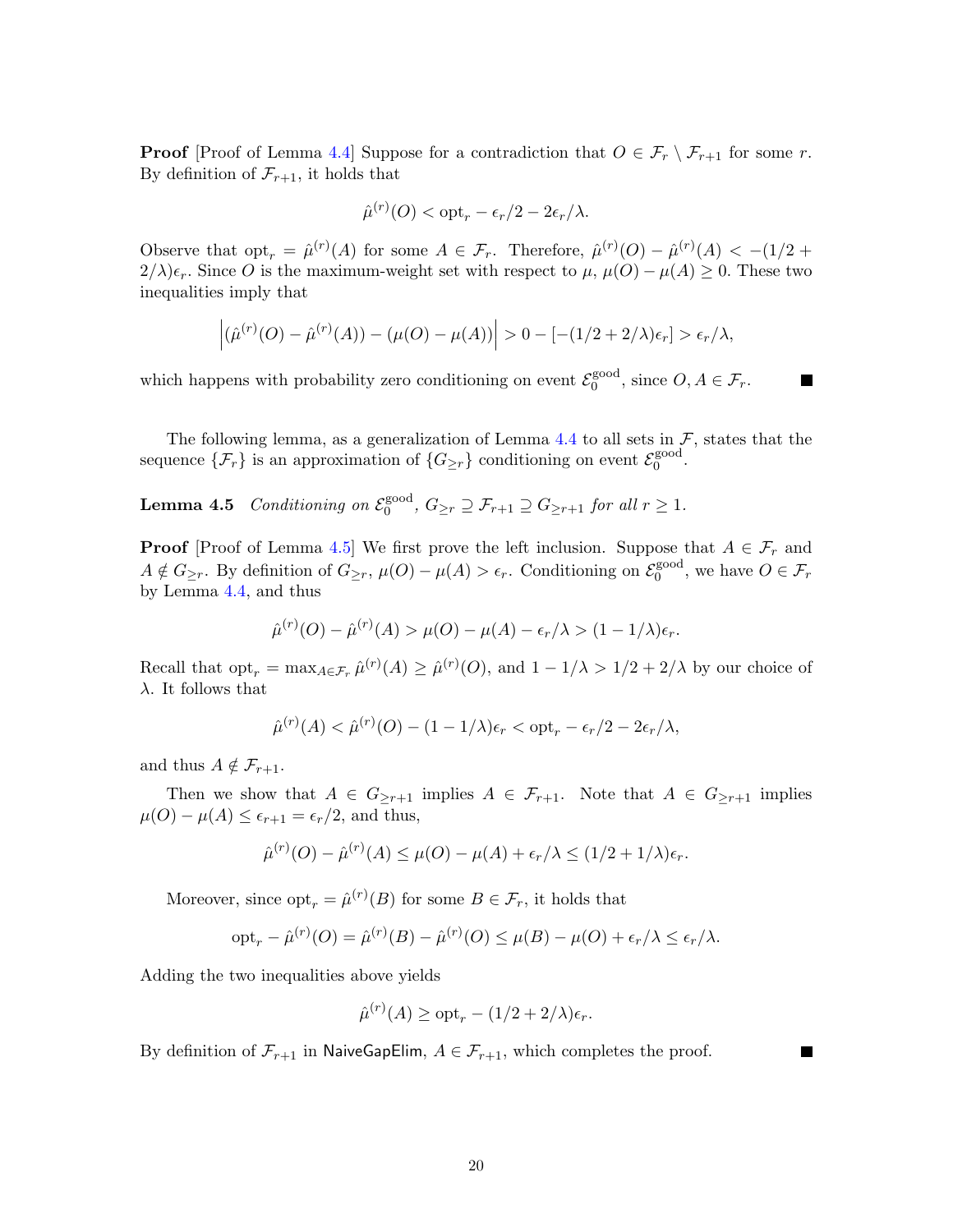Correctness conditioning on  $\mathcal{E}_0^{\text{good}} \cap \mathcal{E}_0^{\text{good}}$ . By Lemma [4.4,](#page-18-1) conditioning on  $\mathcal{E}_0^{\text{good}}$  $_0^{\text{good}},$  the correct answer is in  $\mathcal{F}_r$  for every r. This guarantees that whenever the algorithm enters the if-statement (i.e., when  $|\mathcal{F}_r| = 1$ ), it holds that  $\mathcal{F}_r = \{O\}$ . Moreover, let  $r^*$  be a sufficiently large integer such that  $G_{\geq r^*} = G_{\geq r^*+1} = \{O\}$ . Then Lemma [4.5](#page-19-0) implies that  $\mathcal{F}_{r^*+1} = \{O\}$ , and consequently the algorithm eventually enters the if-statement, either before or at round  $r^* + 1$ .

Now we show that the algorithm always returns the correct answer O instead of reporting an error, conditioning on  $\mathcal{E}_0^{\text{good}} \cap \mathcal{E}^{\text{good}}$ . Fix  $A \in \mathcal{F} \setminus \{O\}$ . Let r be the largest integer such that  $A \in \mathcal{F}_r$ , i.e.,  $A \in \mathcal{F}_r \setminus \mathcal{F}_{r+1}$ . By Lemma [4.5,](#page-19-0) we have  $\mathcal{F}_{r+1} \supseteq G_{\geq r+1}$ . It follows that  $A \notin G_{\geq r+1}$ , and thus  $\mu(O) - \mu(A) > \epsilon_{r+1} = \epsilon_r/2$ .

Recall that since  $O, A \in \mathcal{F}_r$ , conditioning on event  $\mathcal{E}^{\text{good}}$ ,  $\hat{\mu}(O) - \hat{\mu}(A)$  is within an additive error of  $\epsilon_r/\lambda$  to  $\mu(O) - \mu(A)$ . Therefore,

$$
\hat{\mu}(O) - \hat{\mu}(A) > \mu(O) - \mu(A) - \epsilon_r/\lambda > (1/2 - 1/\lambda)\epsilon_r > \epsilon_r/\lambda.
$$

Here the last step follows from our choice of parameter  $\lambda$ .

Consequently, the condition at line [7](#page-17-3) of NaiveGapElim is always met conditioning on  $\mathcal{E}_0^{\rm good}\cap\mathcal{E}^{\rm good},$  and NaiveGapElim returns the correct answer  $O.$ 

Soundness conditioning on  $\mathcal{E}^{\text{good}}$ . Finally, we show that conditioning on  $\mathcal{E}^{\text{good}}$ , Naive-GapElim either returns the correct answer or reports an error. Suppose that when the algorithm enters the if-statement at line [3,](#page-17-0)  $\mathcal{F}_r$  is equal to  $\{\hat{O}\}\$  for some  $\hat{O}\neq O$ . Let r be the unique integer that satisfies  $O \in \mathcal{F}_r \setminus \mathcal{F}_{r+1}$ . Recall that since  $O, \hat{O} \in \mathcal{F}_r$ , conditioning on event  $\mathcal{E}^{\text{good}}$ ,

$$
\left|(\hat{\mu}(\hat{O}) - \hat{\mu}(O)) - (\mu(\hat{O}) - \mu(O))\right| < \epsilon_r/\lambda.
$$

By definition,  $\mu(\hat{O}) - \mu(O) < 0$ , and it follows that

$$
\hat{\mu}(\hat{O}) - \hat{\mu}(O)) < \mu(\hat{O}) - \mu(O) + \epsilon_r/\lambda < \epsilon_r/\lambda.
$$

This guarantees that the condition at line [7](#page-17-3) is not met when  $\hat{O} \neq O$ , and thus the algorithm does not incorrectly return  $O$ .

### <span id="page-20-1"></span>4.4. Sample Complexity

We analyze the sample complexity of the NaiveGapElim algorithm conditioning on event  $\mathcal{E}_0^{\text{good}} \cap \mathcal{E}^{\text{good}}$ . Let  $\Delta = \mu(O) - \max_{A \in \mathcal{F} \setminus \{O\}} \mu(A)$  denote the gap between the set with the second largest weight in  $\mathcal F$  and the weight of  $O$ .

<span id="page-20-0"></span>**Lemma 4.6** For any  $\delta \in (0, 0.01)$  and BEST-SET instance C, Naive GapElim( $C, \delta$ ) takes

$$
O\left(\text{Low}(\mathcal{C})\ln\delta^{-1} + \text{Low}(\mathcal{C})\ln\Delta^{-1}\left(\ln\ln\Delta^{-1} + \ln|\mathcal{F}|\right)\right)
$$

samples conditioning on event  $\mathcal{E}_0^{\text{good}} \cap \mathcal{E}^{\text{good}}$ .

**Proof** Recall that for a BEST-SET instance  $\mathcal{C} = (S, \mathcal{F})$ , Low(C) is defined as

$$
\mathsf{Low}(\mathcal{C}) \coloneqq \sum_{i \in S} \tau_i^*,
$$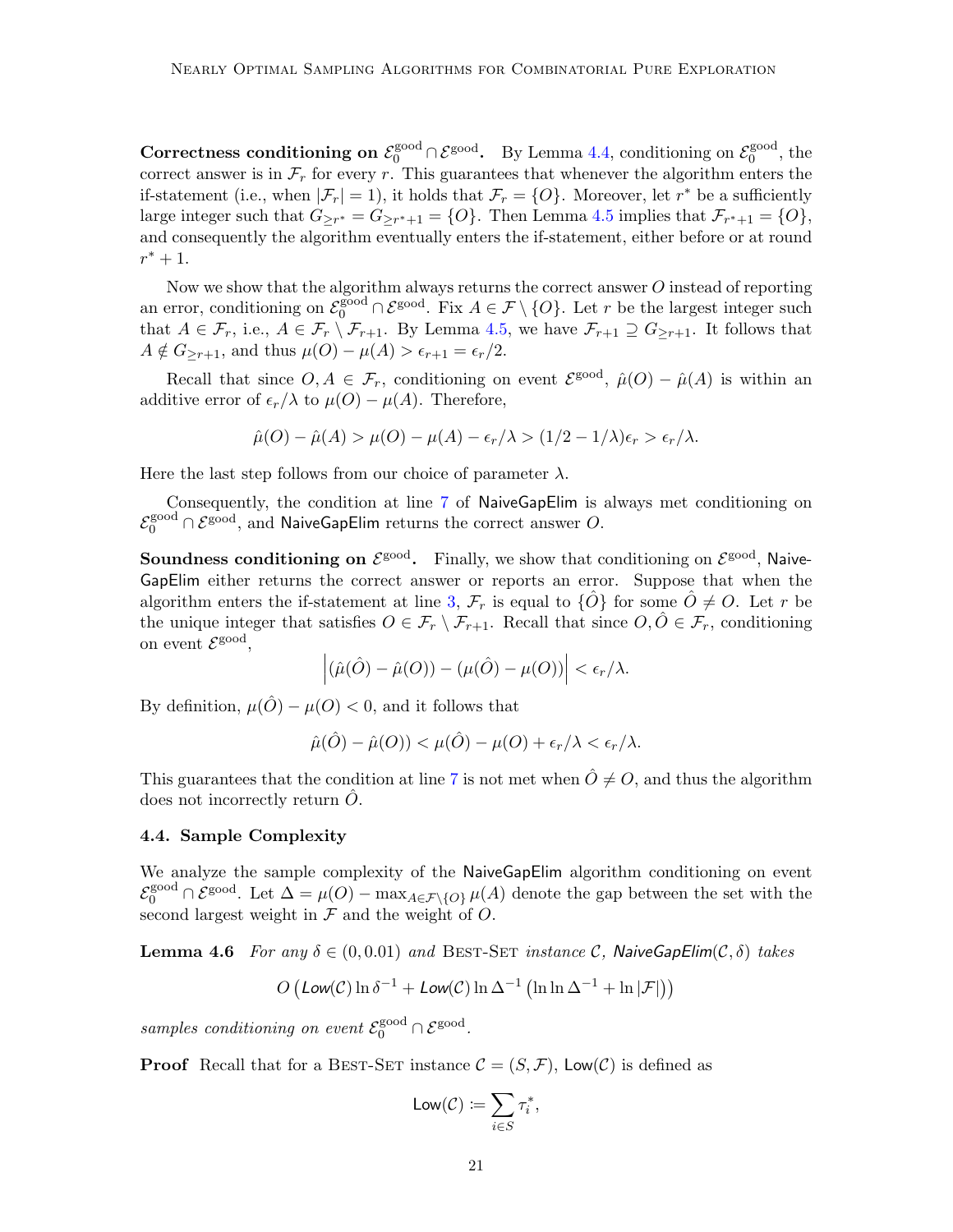where  $\tau^*$  denotes the optimal solution to the following program:

minimize 
$$
\sum_{i \in S} \tau_i
$$
  
subject to 
$$
\sum_{i \in O \triangle A} 1/\tau_i \leq [\mu(O) - \mu(A)]^2, \ \forall A \in \mathcal{F}
$$

$$
\tau_i > 0, \ \forall i \in S.
$$

$$
(5)
$$

For each r, we construct a feasible solution to the corresponding program in SimultEst( $\mathcal{F}_r$ ,  $\epsilon_r/\lambda$ ,  $\delta_r$ ), thereby proving an upper bound on the number of samples taken in round r. Let  $\alpha =$  $16\lambda^2 \ln(2/\delta_r)$  and  $m_i = \alpha \tau_i^*$ . Fix  $A, B \in \mathcal{F}_r$ . By Lemma [4.5,](#page-19-0) we have  $A, B \in G_{\geq r-1}$ , and thus  $\mu(O) - \mu(A) \leq \epsilon_{r-1}$  and  $\mu(O) - \mu(B) \leq \epsilon_{r-1}$ . Therefore,

$$
\sum_{i \in A \triangle B} 1/m_i \leq \alpha^{-1} \left( \sum_{i \in O \triangle A} 1/\tau_i^* + \sum_{i \in O \triangle B} 1/\tau_i^* \right) \\
\leq \alpha^{-1} \left[ [\mu(O) - \mu(A)]^2 + [\mu(O) - \mu(B)]^2 \right] \\
\leq 2\alpha^{-1} \epsilon_{r-1}^2 = \frac{(\epsilon_r/\lambda)^2}{2\ln(2/\delta_r)}.
$$

Here the second step holds since  $\tau^*$  is a feasible solution to the program in [\(1\)](#page-12-1). The third step follows from  $\mu(O) - \mu(A) \leq \epsilon_{r-1}$  and  $\mu(O) - \mu(B) \leq \epsilon_{r-1}$ . Finally, the last step applies  $\alpha = 16\lambda^2 \ln(2/\delta_r).$ 

Therefore,  $\{m_i\}$  is a valid solution to the program in SimultEst, and then the number of samples taken in round  $r$  is upper bounded by

$$
\sum_{i \in S} m_i = \alpha \sum_{i \in S} \tau_i^* = O(\text{Low}(\mathcal{C}) \ln \delta_r^{-1}) = O(\text{Low}(\mathcal{C}) \left( \ln r + \ln |\mathcal{F}| \right)).
$$

The last step holds due to

$$
\ln \delta_r^{-1} = \ln(10r^2|\mathcal{F}|^2/\delta_0) = O(\ln r + \ln |\mathcal{F}|).
$$

Recall that  $\Delta = \mu(O) - \max_{A \in \mathcal{F} \setminus \{O\}} \mu(A)$ . Let  $r^* = \lfloor \log_2 \Delta^{-1} \rfloor + 1$  be the smallest integer such that  $\epsilon_{r^*} < \Delta$ . As shown in the proof of correctness, the algorithm terminates before round  $r^* + 1$ . Summing over all r between 1 and  $r^*$  yields

$$
O\left(\text{Low}(\mathcal{C})\sum_{r=1}^{r^*} (\ln r + \ln |\mathcal{F}|)\right) = O\left(r^* \cdot \text{Low}(\mathcal{C})\left(\ln r^* + \ln |\mathcal{F}|\right)\right)
$$

$$
= O\left(\ln \Delta^{-1} \cdot \text{Low}(\mathcal{C})\left(\ln \ln \Delta^{-1} + \ln |\mathcal{F}|\right)\right).
$$

It remains to upper bound the number of samples taken in the last round, denoted by round r. Let  $\beta = 8\lambda^2 \ln(2r|\mathcal{F}|/\delta)$ , and  $m_i = \beta \tau_i^*$ . Fix  $k \in [r]$  and  $A \in \mathcal{F}_k$ . By Lemma [4.5,](#page-19-0) we have  $A \in G_{\geq k-1}$ , which implies that  $\mu(O) - \mu(A) \leq \epsilon_{k-1}$ . It also follows from Lemma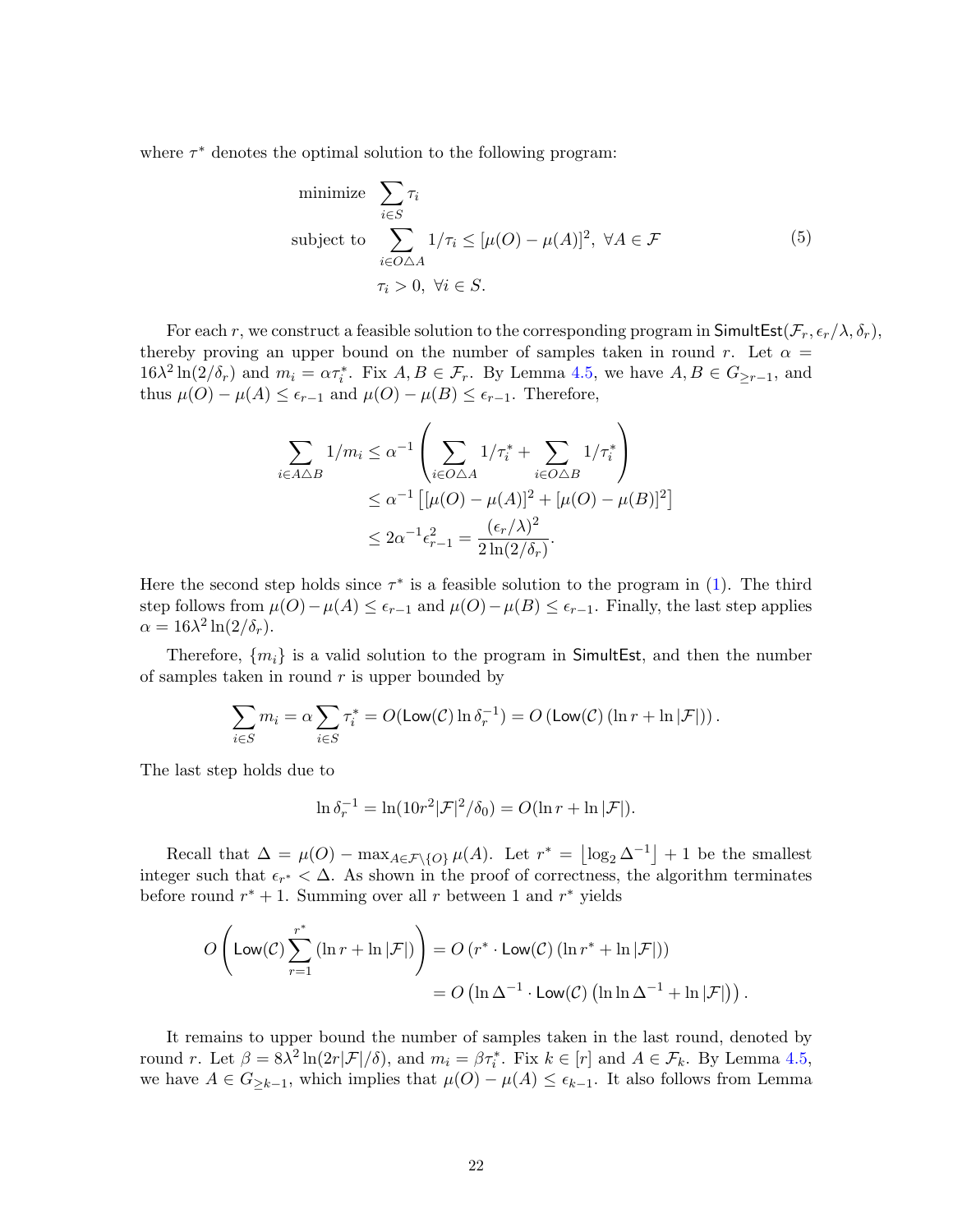[4.4](#page-18-1) that  $\hat{O} = O$ . Thus we have

$$
\sum_{i \in \hat{O} \triangle A} 1/m_i = \beta^{-1} \sum_{i \in O \triangle A} 1/\tau_i^*
$$
  
\n
$$
\leq \beta^{-1} [\mu(O) - \mu(A)]^2
$$
  
\n
$$
\leq 4\beta^{-1} \epsilon_k^2 = \frac{(\epsilon_k/\lambda)^2}{2\ln(2r|\mathcal{F}|/\delta)}.
$$

In other words,  $\{m_i\}$  is a feasible solution to the program in Verify( $\{\mathcal{F}_k\}, \delta/(r|\mathcal{F}|)$ ). Therefore, the number of samples taken in the last round  $r$  is upper bounded by

$$
\sum_{i \in S} m_i = \beta \sum_{i \in S} \tau_i^* = O\left(\text{Low}(\mathcal{C})\left(\ln \delta^{-1} + \ln \ln \Delta^{-1} + \ln |\mathcal{F}|\right)\right).
$$

In sum, the number of samples taken by <code>NaiveGapElim</code> conditioning on  $\mathcal{E}_0^{\rm good} \cap \mathcal{E}^{\rm good}$  is

$$
O\left(\mathsf{Low}(\mathcal{C}) \ln \delta^{-1} + \mathsf{Low}(\mathcal{C}) \ln \Delta^{-1} \left( \ln \ln \Delta^{-1} + \ln |\mathcal{F}| \right) \right).
$$

<span id="page-22-1"></span>4.5. Parallel Simulation

In the above sections, we showed that conditioning on the "good" events we had low sample complexity and returned correct answers. We now show how to remove the conditioning and get a δ-correct algorithm with the same sample complexity in expectation (which is nearly optimal), using a "parallel simulation" idea. The idea was first used in the Best-1-Arm problem in [Chen and Li](#page-38-4) [\(2015\)](#page-38-4).

<span id="page-22-3"></span>**Definition 4.7** An algorithm  $\mathbb A$  is  $(\delta_0, \delta, A, B)$ -correct if there exist two events  $\mathcal{E}_0$  and  $\mathcal{E}_1$ satisfying the following three conditions:

- 1.  $\Pr[\mathcal{E}_0] > 1 \delta_0 \delta$  and  $\Pr[\mathcal{E}_1] > 1 \delta$ .
- 2. Conditioning on  $\mathcal{E}_0$ ,  $\mathbb A$  returns the correct answer, and takes  $O(A \ln \delta^{-1} + B)$  samples.
- 3. Conditioning on  $\mathcal{E}_1$ ,  $\mathbb A$  either returns the correct answer or terminates with an error.

By Lemma [4.2](#page-17-4) and Lemma [4.6,](#page-20-0) NaiveGapElim is a  $(\delta_0, \delta, A, B)$ -correct algorithm for BEST-SET, where  $\mathcal{E}_0 = \mathcal{E}_0^{\text{good}} \cap \mathcal{E}^{\text{good}}$  and  $\mathcal{E}_1 = \mathcal{E}^{\text{good}}$ ,  $\delta_0 = 0.01$ ,  $A = \text{Low}(\mathcal{C})$  and  $B =$ Low(C) ln  $\Delta^{-1}(\ln \ln \Delta^{-1} + \ln |\mathcal{F}|)$ . The following lemma shows that we can obtain a δ-correct algorithm with the same  $O(A \ln \delta^{-1} + B)$  sample complexity, thus proving Theorem [1.8.](#page-4-2)

<span id="page-22-2"></span>**Lemma 4.8 (Parallel Simulation)** If there is a  $(\delta_0, \delta, A, B)$  algorithm for a sampling problem for  $\delta_0 = 0.01$  and any  $\delta < 0.01$ , there is also a  $\delta$ -correct algorithm for any  $\delta < 0.01$ that takes  $O(A \ln \delta^{-1} + B)$  samples in expectation.

<span id="page-22-0"></span>We postpone the proof of Lemma [4.8](#page-22-2) to Appendix [A.](#page-41-0)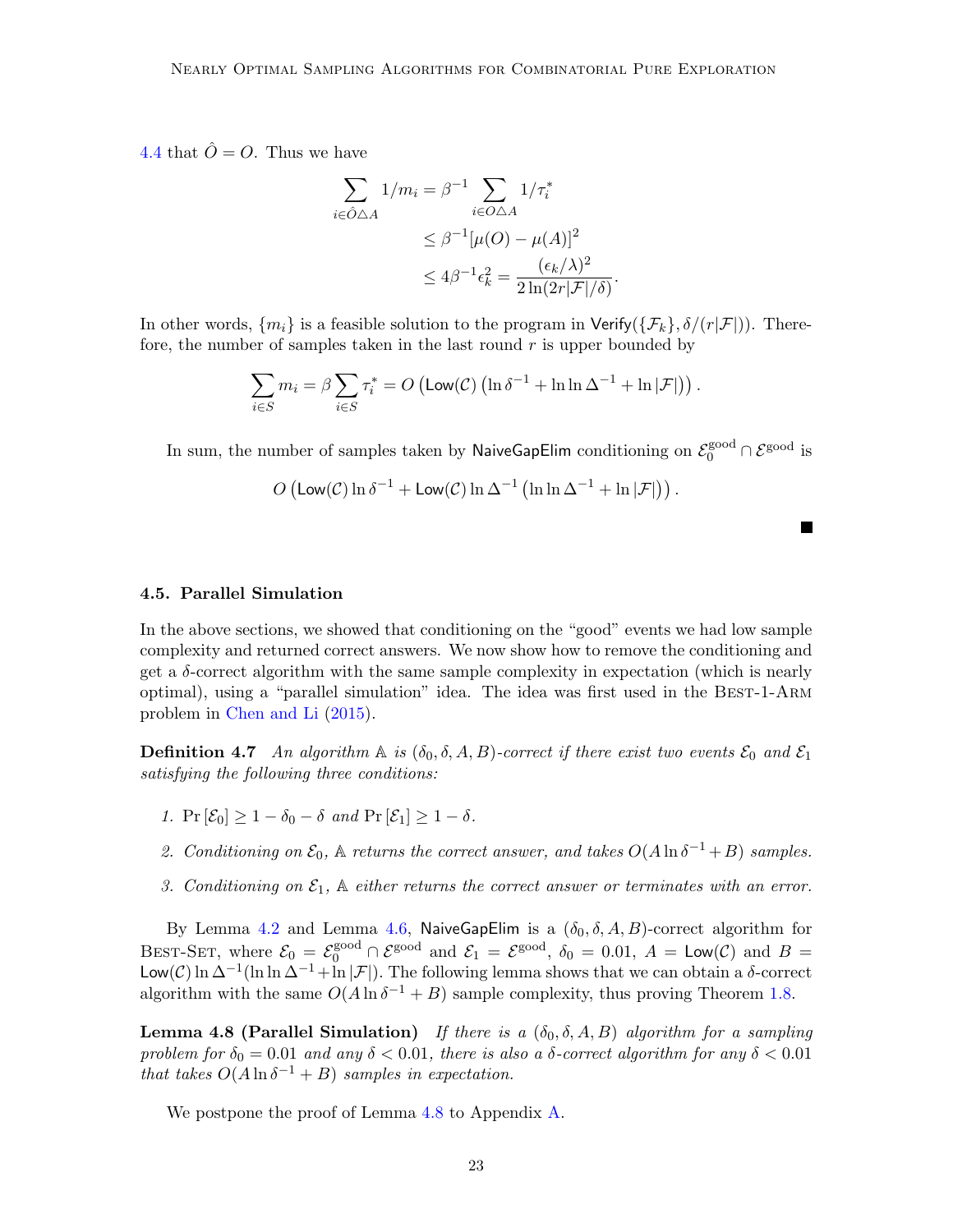## 5. Optimal Algorithm for Combinatorial Bandit with Efficient Computation

In this section, we present a computationally efficient implementation of the NaiveGapElim algorithm. Recall that NaiveGapElim maintains a sequence of set families  $\{\mathcal{F}_r\}$ , which contain the sets still under consideration at the beginning of each round r. As  $|\mathcal{F}|$ , the number of feasible sets, is typically exponential in the number of arms, it may be computationally expensive to compute  $\{\mathcal{F}_r\}$  explicitly. The key to computational efficiency is to find a compact representation of  $\{\mathcal{F}_r\}$ . In this paper, we represent  $\mathcal{F}_{r+1}$  using the empirical means  $\hat{\mu}^{(r)}$  and some carefully chosen threshold  $\theta_r$ :

$$
\mathcal{F}_{r+1} = \{ A \in \mathcal{F} : \hat{\mu}^{(r)}(A) \ge \theta_r \}.
$$

Consequently, we have to adapt the procedures in NaiveGapElim, including SimultEst and Verify, so that they work with this implicit representation of set families. To this end, we use the ε-approximate Pareto curve framework of [Papadimitriou and Yannakakis](#page-39-8) [\(2000\)](#page-39-8). This technique allows us to implement our subroutines in polynomial-time with respect to the input size and  $1/\epsilon$ , if we relax the constraints in the subroutines by an multiplicative factor of  $1 + \epsilon$ . In particular, if  $1/\epsilon$  is upper bounded by the sample complexity of the instance, we would obtain a computationally efficient implementation of the algorithm.

### 5.1. Algorithm

We give a simplified version of the algorithm, and then later boost its probability of success by a parallel simulation (Lemma [4.8\)](#page-22-2). The algorithm relies on computationally efficient implementations of the subroutines SimultEst and Verify, as well as three new procedures Unique, Check and OPT. We start by introducing the syntax and performance guarantees of these procedures, and postpone their efficient implementation to Section [5.4.](#page-26-0)

Procedure SimultEst takes as its input a weight  $\mu$  on S, two thresholds  $\theta^{\text{high}}$  and  $\theta^{\text{low}}$ , together with an accuracy parameter  $\epsilon$  and a confidence level  $\delta$ , and outputs a vector  ${m_i}_{i\in S}$  indicating the number of samples to be taken from each arm in S to estimate the difference between any two sets in  ${A \in \mathcal{F} \mid \mu(A) \geq \theta^{\text{high}}}$  to an accuracy of  $\epsilon$  with confidence  $1 - \delta$ . This new procedure is akin to the version in Section [4,](#page-15-1) where we set  $\mathcal{U} = \{A' \in \mathcal{F} : \mu(A') \geq \theta^{\text{high}}\}.$  While the lower threshold  $\theta^{\text{low}}$  is not explicitly used, it gives us the approximation guarantee of the procedure: indeed, while SimultEst will be guaranteed to output a feasible solution to the original program, the resulting objective will be a constant approximation of the *tightened* program obtained by replacing  $\{A' \in \mathcal{F} :$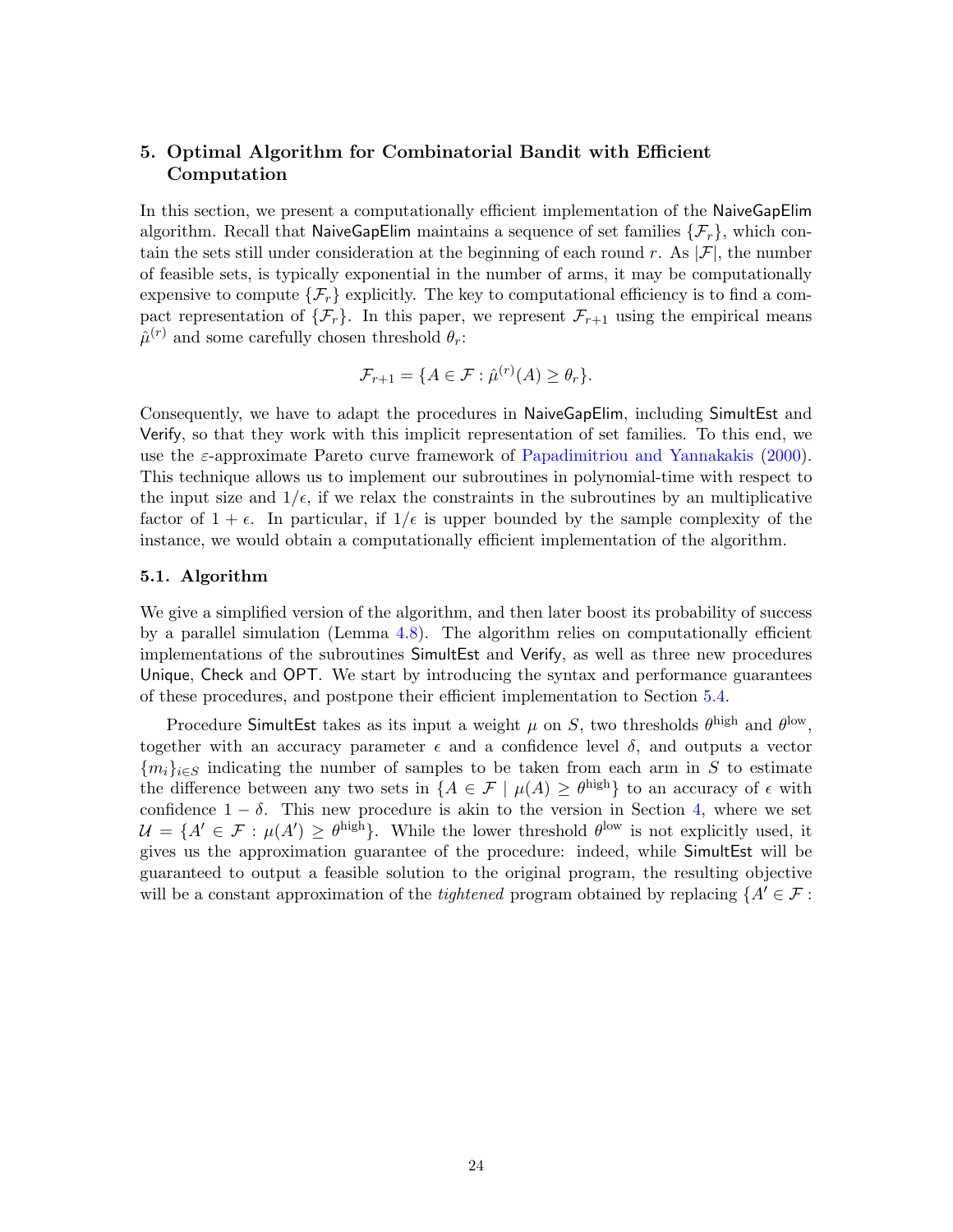$\mu(A') \geq \theta^{\text{high}}$  with  $\{A' \in \mathcal{F} : \mu(A') \geq \theta^{\text{low}}\}$  in the constraints. A detailed specification of SimultEst appears in Section [5.2.](#page-25-0)

Algorithm 4: SimultEst $(\mu, \theta^{\text{high}}, \theta^{\text{low}}, \epsilon, \delta)$ 

<span id="page-24-0"></span>**Input**: Mean vector  $\mu$ , thresholds  $\theta^{\text{high}}$  and  $\theta^{\text{low}}$ , accuracy parameter  $\epsilon$ , confidence level  $\delta$ . **Output:** A vector  $m$ , indicating the number of samples to be taken from each arm. 1 Let  ${m_i}_{i \in S}$  be an approximate solution to the following program:

minimize 
$$
\sum_{i \in S} m_i
$$
  
\nsubject to  $\sum_{i \in A \triangle B} \frac{1}{m_i} \le \frac{\epsilon^2}{2 \ln(2/\delta)}, \ \forall A, B \in \{A' \in \mathcal{F} : \mu(A') \ge \theta^{\text{high}}\}$   
\n $m_i > 0, \ \forall i \in S$ 

### 2 return  $m$ ;

Similarly, procedure Verify takes a sequence of means  $\{\hat{\mu}^{(k)}\}$ , two threshold sequences  $\{\theta_k^{\rm high}$  $\{ \theta_k^{\text{high}} \}$  and  $\{ \theta_k^{\text{low}} \}$ , together with a confidence parameter  $\delta$ . It returns a vector  $\{ m_i \}$ , indicating the number of samples from each arm, so that the gap between the conjectured answer  $\widehat{O}$  and each set in  $\{A \in \mathcal{F} : \widehat{\mu}^{(k-1)}(A) \geq \theta_{k-1}^{\text{high}}\}$  $\binom{\text{mgn}}{k-1}$  can be estimated to  $O(\epsilon_k)$  accuracy. As in SimultEst, the resulting objective value is guaranteed to be bounded by a constant times the optimal value of the tightened program, obtained by replacing  $\theta_{k-1}^{\text{high}}$  with  $\theta_{k-1}^{\text{low}}$  in the contraint.

| <b>Algorithm 5:</b> Verify $(\{\hat{\mu}^{(k)}\}, \{\theta_k^{\text{high}}\}, \{\theta_k^{\text{low}}\}, \delta)$ |  |
|-------------------------------------------------------------------------------------------------------------------|--|
|                                                                                                                   |  |

**Input**: A sequence  $\{\hat{\mu}^{(k)}\}_{k=0}^{r-1}$  of empirical means, threshold sequences  $\{\theta_k^{\text{high}}\}$  ${}_{k}^{\text{high}}\} _{k=0}^{r-1}$  and  $\{\theta_k^{\text{low}}\}_{k=0}^{r-1}$ , together with a confidence level  $\delta$ .

**Output:** A vector  $m$ , indicating the number of samples to be taken from each arm.  $\mathbf{1} \ \lambda \leftarrow 10; \ \hat{O} \leftarrow \operatorname{argmax}_{A \in \mathcal{F}} \hat{\mu}^{(r)}(A);$ 

2 Let  $\{m_i\}_{i\in S}$  be an approximate solution to the following program:

minimize 
$$
\sum_{i \in S} m_i
$$
  
\nsubject to  $\sum_{i \in \hat{O} \triangle A} \frac{1}{m_i} \le \frac{(\epsilon_k/\lambda)^2}{2\ln(2/\delta)}, \ \forall k \in [r], A \in \{A' \in \mathcal{F} : \hat{\mu}^{(k-1)}(A') \ge \theta_{k-1}^{\text{high}}\}$   
\n $m_i > 0, \ \forall i \in S$ 

#### 3 return  $m$ ;

The Efficient GapElim algorithm  $(A$ lgorithm [6\)](#page-25-1) proceeds in rounds. At round r, Efficient GapElim first calls the subroutine Unique to determine whether exactly one set survives (i.e., has a weight greater than  $\theta_{r-1} - \epsilon_{r-1}/\lambda$  with respect to  $\hat{\mu}^{(r-1)}$ . If so, the algorithm invokes Verify, Sample (a straightforward sampling procedure) and Check (a procedure analogous to Line [7](#page-17-3) in NaiveGapElim), in order to verify that the conjectured answer  $\hat{O}$  is indeed optimal. The algorithm terminates and depending on these tests, returns either  $O$  or an error.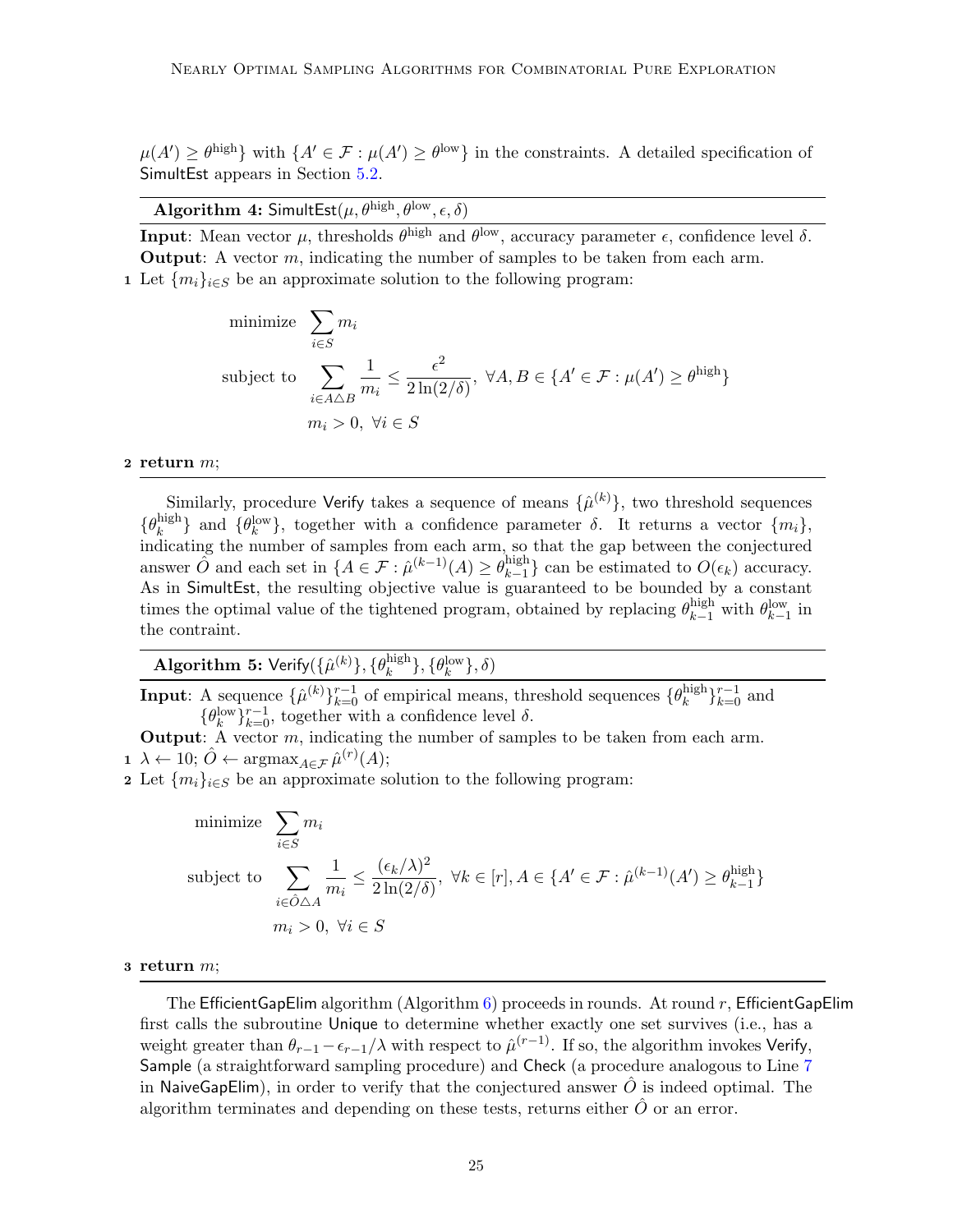Otherwise, EfficientGapElim calls SimultEst and Sample to estimate the means to sufficient accuracy. After that, OPT is called to compute the approximately optimal set among the sets under consideration. Finally, the algorithm computes the threshold for the next round based on  $\text{opt}_r$ .

## Algorithm 6: EfficientGapElim $(C, \delta)$

<span id="page-25-4"></span><span id="page-25-3"></span><span id="page-25-2"></span><span id="page-25-1"></span>**Input:** BEST-SET instance  $\mathcal{C} = (S, \mathcal{F})$  and confidence level  $\delta$ . Output: The answer.  $\mathbf{1} \ \ \hat{\mu}^{(0)} \leftarrow \mathbf{0}; \ \theta_0 \leftarrow 0;$  $2 \delta_0 \leftarrow 0.01; \lambda \leftarrow 20;$ 3 for  $r = 1$  to  $\infty$  do  $\begin{array}{c|c} \textbf{4} & \textbf{1} & \textbf{1} \end{array} \textbf{if } \textit{Unique}(\hat{\mu}^{(r-1)}, \theta_{r-1} - \epsilon_{r-1}/\lambda) \textbf{ then}$  $5\quad \Big\vert\quad \Big\vert\quad m\leftarrow{\sf Verify}(\{\hat{\mu}^{(k)}\}_{k=0}^{r-1},\{\theta_{k}-\epsilon_{k}/\lambda\}_{k=0}^{r-1},\{\theta_{k}-2\epsilon_{k}/\lambda\}_{k=0}^{r-1},\delta/(r|\mathcal{F}|));$  $\begin{array}{c|c} \mathbf{6} & | & \hat{\mu} \leftarrow \mathsf{Sample}(m); \end{array}$  $\begin{array}{c|c} \mathbf{7} & \begin{array}{|c} \end{array} & \hat{O} \leftarrow \operatorname{argmax}_{A \in \mathcal{F}} \hat{\mu}^{(r-1)}(A); \end{array}$ 8 if Check $(\hat{O}, \hat{\mu}^{(k)}, \hat{\mu}, \theta_k, \epsilon_k/\lambda)$  for all  $k \in [r-1]$  then  $9 \mid \cdot \mid \cdot$  return  $\hat{O}$ ;  $10$  else  $\begin{array}{|c|c|c|c|c|}\n\hline\n\text{11} & \text{return error;} \\\hline\n\end{array}$ 12  $\left| \epsilon_r \leftarrow 2^{-r}; \delta_r \leftarrow \delta_0/(10r^3|\mathcal{F}|^2);$ 13  $m^{(r)} \leftarrow \sum_{k=1}^r \mathsf{SimultEst}(\hat{\mu}^{(k-1)}, \theta_{k-1} - \epsilon_{k-1}/\lambda, \theta_{k-1} - 2\epsilon_{k-1}/\lambda, \epsilon_k/\lambda, \delta_r);$ 14  $\hat{\mu}^{(r)} \leftarrow$  Sample $(m^{(r)})$ ; 15  $\phi$  opt<sub>r</sub>  $\leftarrow$  OPT $(\hat{\mu}^{(r-1)}, \theta_{r-1}, \hat{\mu}^{(r)}, \epsilon_{r-1}/\lambda);$ 16  $\theta_r \leftarrow \mathrm{opt}_r - (1/2 + 2/\lambda)\epsilon_r;$ 

### <span id="page-25-0"></span>5.2. Specification

We formally state the performance guarantees of the subroutines in EfficientGapElim, which are crucial to the analysis of the algorithm. In Section [5.4](#page-26-0) we discuss implementations that meet these specifications.

- 1. Given weights  $\mu$  and threshold  $\theta$ , Unique $(\mu, \theta)$  correctly decides whether there is exactly one set  $A \in \mathcal{F}$  such that  $\mu(A) \geq \theta$ .
- 2. Both SimultEst and Verify return feasible solutions to the programs defined in the procedures. Moreover, the resulting objective function should be at most a constant times the optimal value of the tightened programs obtained by replacing  $\theta^{\text{high}}$  with  $\theta^{\text{low}}$  (or replacing  $\{\theta_k^{\text{high}}\}$  $\{ \theta_k^{\text{low}} \}$  with  $\{ \theta_k^{\text{low}} \}$  in the constraints.
- 3. Given empirical means  $\mu$ , threshold  $\theta$ , weight w, and accuracy level  $\epsilon$ , OPT $(\mu, \theta, w, \epsilon)$ returns a set  $A \in \mathcal{F}$  such that: (a)  $\mu(A) \geq \theta - \epsilon$  (i.e., A is approximately feasible); (b)  $w(A) \ge \max_{B \in \mathcal{F}, \mu(B) \ge \theta} w(B) - \epsilon$  (i.e., A is approximately optimal).
- 4. When Check $(\hat{O}, \hat{\mu}^{(k)}, \hat{\mu}, \theta, \epsilon)$  is called, and it holds that  $\hat{\mu}(\hat{O}) \hat{\mu}(A) \geq 2\epsilon$  for all  $A \in \mathcal{F}$ such that  $\hat{\mu}^{(k)}(A) < \theta$ , the procedure returns "true". If  $\hat{\mu}(\hat{O}) - \hat{\mu}(A) \leq \epsilon$  for some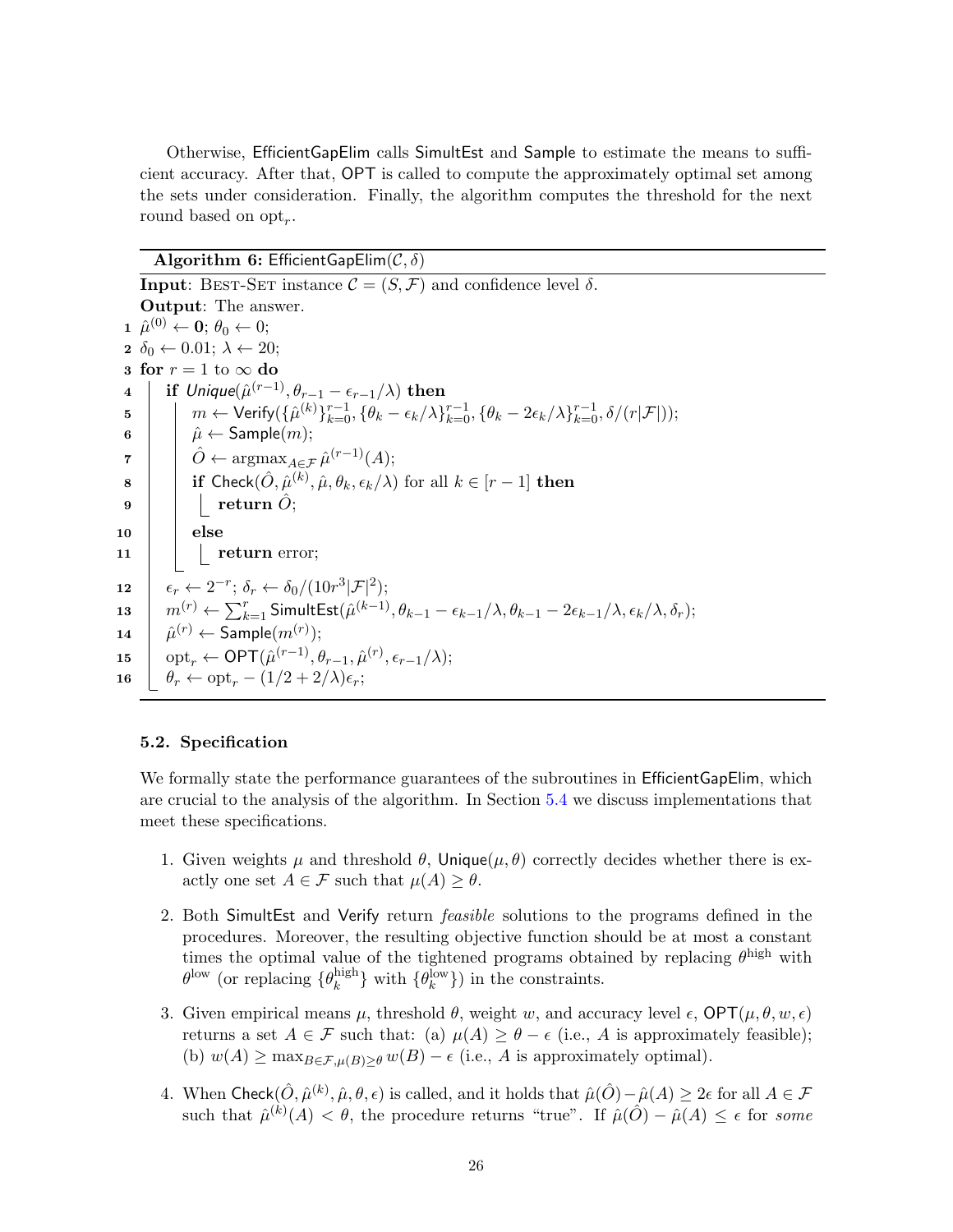$A \in \mathcal{F}$  such that  $\hat{\mu}^{(k)}(A) < \theta - \epsilon$ , the procedure always returns "false". In other cases, the procedure may return arbitrarily.

### 5.3. Analysis of EfficientGapElim

We state the performance guarantees of algorithm EfficientGapElim in the following two lemmas. The proofs are essentially identical to those in Sections [4.3](#page-17-5) and [4.4,](#page-20-1) and are therefore postponed to Appendix [B.](#page-42-0)

<span id="page-26-1"></span>**Lemma 5.1** For any  $\delta \in (0, 0.01)$  and BEST-SET instance C, EfficientGapElim( $C, \delta$ ) returns the correct answer with probability  $1 - \delta_0 - \delta$ , and returns an incorrect answer w.p. at most  $\delta$ .

Recall that  $\Delta = \mu(O) - \max_{A \in \mathcal{F} \backslash \{O\}} \mu(A)$  is the gap between the set with the second largest weight in  $\mathcal F$  and the weight of  $\tilde O$ .

<span id="page-26-2"></span>**Lemma 5.2** For any  $\delta \in (0, 0.01)$  and BEST-SET instance C, EfficientGapElim( $C, \delta$ ) takes

$$
O\left(\text{Low}(\mathcal{C})\ln\delta^{-1} + \text{Low}(\mathcal{C})\ln^2\Delta^{-1}\left(\ln\ln\Delta^{-1} + \ln|\mathcal{F}|\right)\right)
$$

samples conditioning on event  $\mathcal{E}_0^{\text{good}} \cap \mathcal{E}^{\text{good}}$ .

Lemmas [5.1,](#page-26-1) [5.2](#page-26-2) and [4.8](#page-22-2) imply that there is a  $\delta$ -correct algorithm that matches the sample complexity stated in Theorem [1.12.](#page-6-1) It remains to implement the subroutines specified in Section [5.2](#page-25-0) efficiently.

### <span id="page-26-0"></span>5.4. Efficient Computation via  $\varepsilon$ -approximate Pareto Curve

In this section, we propose a general framework for efficiently implementing the subroutines specified in Section [5.2,](#page-25-0) thus proving Theorem  $1.12$ . Here, by "efficient", we mean the time complexity of the algorithm is bounded by a function polynomial both in  $n$  and the sample complexity of the algorithm. Indeed, for any natural algorithm, the time complexity is at least the same as the *sample complexity*. We use the concept of  $\varepsilon$ -approximate Pareto curve, a general framework for multi-objective optimization, which was first introduced by [Papadimitriou and Yannakakis](#page-39-8) [\(2000\)](#page-39-8).

In this section, we only need bi-objective optimization problems, i.e., problems with two objective functions. For a bi-objective optimization problem, for each instance  $x$ , we denote  $F(x)$  to be its feasible solution space. For each feasible solution  $s \in F(x)$ , two objective functions  $f_1(x, s)$  and  $f_2(x, s)$  will be used to evaluate the *quality* of the solution s. The goal here is to maximize the objective functions. Meanwhile, as shown in [Papadimitriou](#page-39-8) [and Yannakakis](#page-39-8) [\(2000\)](#page-39-8), minimization problems can be treated similarly.

The Pareto curve of an instance x, denoted by  $P(x)$ , is a set of 2-dimension points. For each  $v \in P(x)$ ,

- (1) There exists some  $s \in F(x)$  such that  $f_i(x, s) = v_i$ , for  $i = 1$  and  $i = 2$ .
- (2) There is no feasible solution s' such that  $f_i(x, s) \ge v_i$  for  $i = 1$  and  $i = 2$ , with at least one inequality holding strictly.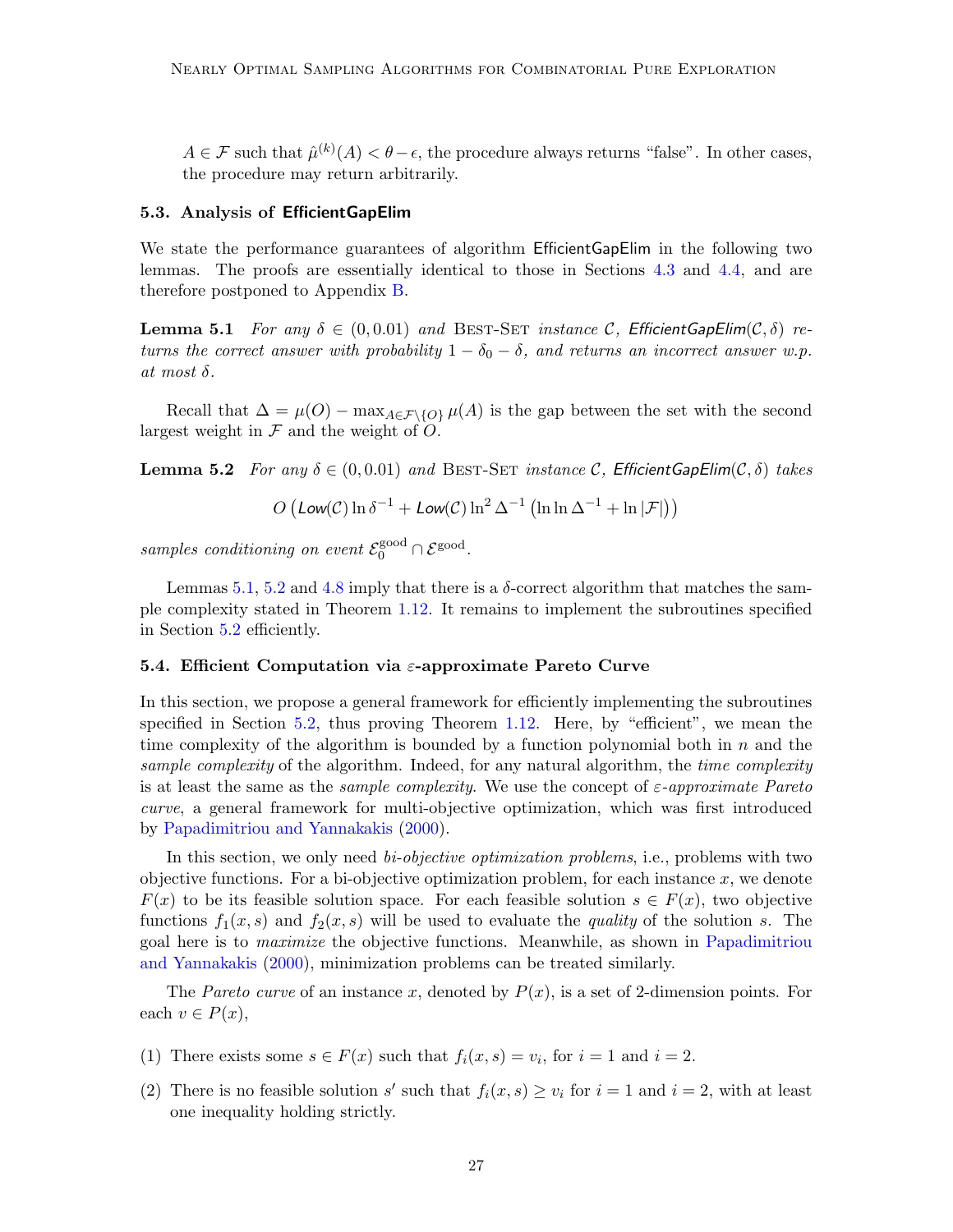The Pareto curve naturally provides a trade-off between the two objective functions. However, the Pareto curve is exponentially large in size in general and cannot be efficiently computed. Thus, [Papadimitriou and Yannakakis](#page-39-8) [\(2000\)](#page-39-8) considered the approximate version of Pareto curves. The  $\varepsilon$ -approximate Pareto curve of an instance x, denoted by  $P_{\varepsilon}(x)$ , is a set of feasible solutions, such that for each feasible solution  $s' \in F(x)$ , there exists some  $s \in P_{\varepsilon}(x)$  such that  $f_i(x, s') \leq (1+\varepsilon)f_i(x, s)$  for  $i=1$  and  $i=2$ . For a problem A where the objective functions are linear, [Papadimitriou and Yannakakis](#page-39-8) [\(2000\)](#page-39-8) give an FPTAS for constructing the approximate Pareto curve, given a pseudopolynomial algorithm for the exact version of A. The exact version of A is one where, given an instance x and a value B, we have to decide if there exists a feasible solution with cost exactly B.

Many combinatorial problems admit pseudopolynomial algorithms for the exact version, including the shortest path problem, the minimum spanning tree problem and the matching problem, as noted in [Papadimitriou and Yannakakis](#page-39-8) [\(2000\)](#page-39-8). In the following sections, we will show how to efficiently implement the algorithm descried in previous sections, when the approximate Pareto curve of the underlying combinatorial problem of the BEST-SET instance can be computed by an FPTAS. We also assume that the single-objective maximization version of the underlying combinatorial problem can be solved in polynomial time, i.e., given a weight vector w, there exists an algorithm that runs in polynomial time that can calculate  $\operatorname{argmax}_{A \in \mathcal{F}} w(A)$ . <sup>[9](#page-27-0)</sup>

## 5.4.1. Efficient Implementation of OPT, Check and Unique

We begin with the implementation of OPT. Notice that OPT is actually a bi-objective optimization problem, by setting  $f_1(\cdot)$  to be  $\mu(\cdot)$  and  $f_2(\cdot)$  to be  $w(\cdot)$ . We can efficiently implement OPT by listing all points in the approximate Pareto curve. Notice that it is required that OPT outputs a solution with *additive* approximation term, while the FPTAS presented in [Papadimitriou and Yannakakis](#page-39-8) [\(2000\)](#page-39-8) can only be used to generate approximate Pareto curve with multiplicative approximation ratio. An important observation is that, for any  $S \in \mathcal{F}$ ,  $\mu(S)$  is bounded by  $O(n)$  and  $w(S)$  is bounded by a function polynomial in the sample complexity of our algorithm. Thus, to calculate an additive  $\varepsilon$ -approximate Pareto curve, it suffices to set  $\varepsilon'$  to be a value polynomial in  $n, \varepsilon$  and the sample complexity of our algorithm, and calculate the multiplicative  $\varepsilon'$ -approximate Pareto curve.

Similarly, Check is also a bi-objective optimization problem, by setting  $f_1(\cdot)$  to be  $\hat{\mu}^{(k)}(\cdot)$ and  $f_2(\cdot)$  to be  $\hat{\mu}(\cdot)$ . We can still efficiently implement Check by listing all points in the approximate Pareto curve. We omit implementation details due to the similarity.

Given a polynomial-time algorithm A for the single-objective maximization version of the underlying combinatorial problem, it will be straightforward to implement Unique. One possible way is to calculate the subset with second largest objective value, which is given as follows. We first call A to find a subset A with maximum  $\mu(A)$ . Then we enumerate every element  $a \in A$ , set  $\mu(a)$  to  $-\infty$  and call A again. By doing so, we will be able to find the subset  $A'$  with second largest objective value. We can then decide whether there is exactly one subset A such that  $\mu(A) \geq \theta$  by comparing  $\mu(A')$  with  $\theta$ .

<span id="page-27-0"></span><sup>9.</sup> Such an algorithm has already been used implicitly in Line [7](#page-25-2) of algorithm EfficientGapElim.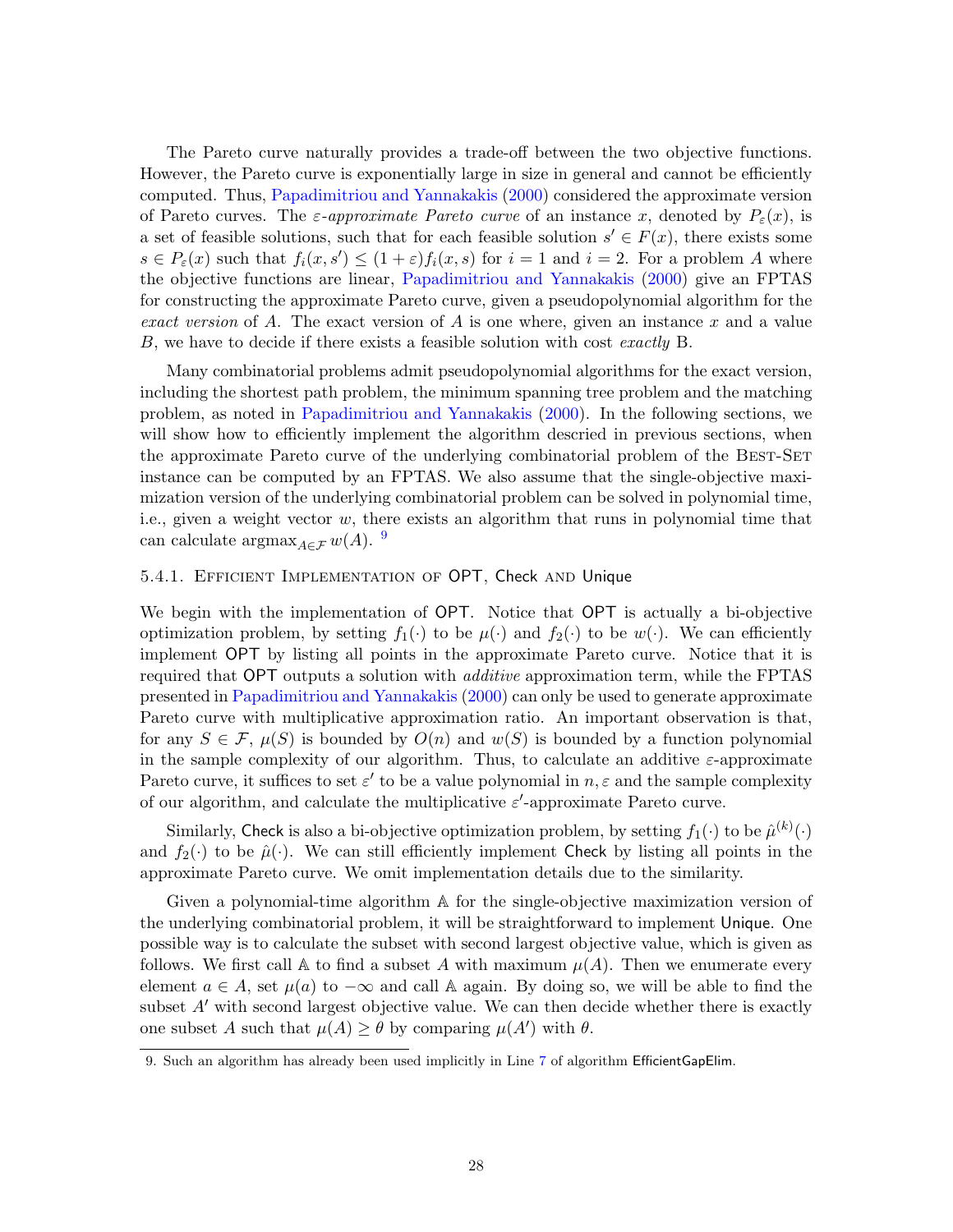### 5.4.2. Efficient Implementation of SimultEst and Verify

Now we present our implementation for SimultEst. To solve the convex program described in Algorithm [4,](#page-24-0) we apply the Ellipsoid method. It suffices to devise a polynomial time separation oracle  $^{10}$  $^{10}$  $^{10}$  (see e.g., [Schrijver](#page-39-16) [\(2002\)](#page-39-16)). Concretely, we need to solve the following separation problem.

Definition 5.3 (Separation problem of SimultEst) Given  $(\mu, \theta^{\text{high}}, \theta^{\text{low}}, \varepsilon, \delta)$  and vector  $m^*$ , the goal of the separation problem of  $SimultEst(\mu, \theta^{\text{high}}, \theta^{\text{low}}, \varepsilon, \delta)$  is to decide whether there exists two subsets  $A, B \in \{A' \in \mathcal{F} : \mu(A') \geq \theta^{\text{high}}\}$  such that

$$
\sum_{i\in A\triangle B}\frac{1}{m_i^\star}\geq \frac{\varepsilon^2}{2\ln(2/\delta)}.
$$

Notice that we do not need to solve the separation problem exactly: a constant approximation suffices, as this would only increase a constant factor hidden in the big-O notation of the sample complexity. (This trick is often used in the approximation algorithms literature; see, e.g., [Carr et al.](#page-37-5) [\(2000\)](#page-37-5).) Specifically, it is sufficient to find two subsets  $A, B \in \{A' \in \mathcal{F} : \mu(A') \geq \theta^{\text{high}}\}\$  such that

$$
\sum_{i \in A \triangle B} \frac{1}{m_i^{\star}} \ge C \cdot \frac{\varepsilon^2}{2 \ln(2/\delta)}
$$

for some constant C (assuming there are subsets  $A', B'$  satisfying  $\sum_{i \in A'\triangle B'} \frac{1}{m_i^*} \ge \frac{\varepsilon^2}{2\ln(2)}$  $\frac{\varepsilon^2}{2\ln(2/\delta)}$ ). Moreover, as noted in the previous section, the constraint  $A, B \in \{A' \in \mathcal{F} : \mu(A') \geq \theta^{\text{high}}\}\$ can also be relaxed to allow an additive approximate term of  $\theta^{\text{high}} - \theta^{\text{low}}$ .

To decide whether such a pair of subset  $(A, B)$  exists or not, we first arbitrarily choose a subset O in  $\{A' \in \mathcal{F} : \mu(A') \geq \theta^{high}\}\$ and then find a subset  $O' \in \{A' \in \mathcal{F} : \mu(A') \geq \theta^{high}\}\$ such that

$$
\sum_{i\in O\triangle O'}\frac{1}{m_i^\star}.
$$

is maximized. The following lemma shows that,  $(O, O')$  is a 2-approximation of the original separation problem.

**Lemma 5.4** For any  $A, B \in \{A' \in \mathcal{F} : \mu(A') \geq \theta^{\text{high}}\},\$ 

<span id="page-28-1"></span>
$$
\sum_{i \in O \triangle O'} \frac{1}{m_i^{\star}} \ge \frac{1}{2} \sum_{i \in A \triangle B} \frac{1}{m_i^{\star}}.
$$

**Proof** [Proof of Lemma  $5.4$ ] As  $O'$  is chosen so that

$$
\sum_{i\in O\triangle O'}\frac{1}{m_i^\star}.
$$

<span id="page-28-0"></span><sup>10.</sup> Given a point x, the separation oracle needs to decide whether x is in the feasible region. If not, the separation oracle should output a constraint that  $x$  violates.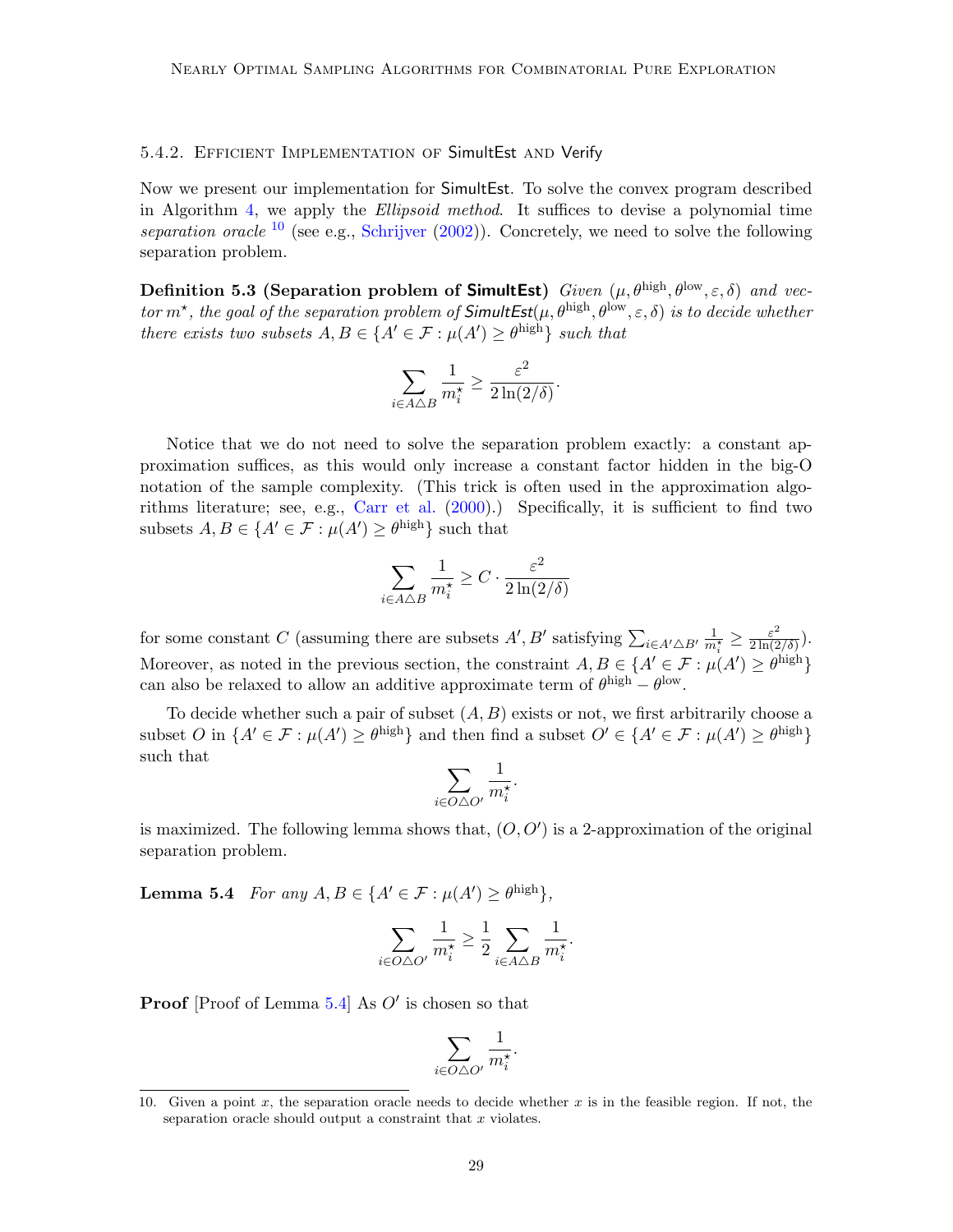is maximized, it follows that

$$
\sum_{i \in O \triangle O'} \frac{1}{m_i^*} \ge \sum_{i \in O \triangle A} \frac{1}{m_i^*}
$$

and

$$
\sum_{i \in O \triangle O'} \frac{1}{m^{\star}_i} \ge \sum_{i \in O \triangle B} \frac{1}{m^{\star}_i}
$$

.

 $\blacksquare$ 

П

Thus,

$$
2\sum_{i\in O\triangle O'}\frac{1}{m^{\star}_i}\geq \sum_{i\in O\triangle A}\frac{1}{m^{\star}_i}+\sum_{i\in O\triangle B}\frac{1}{m^{\star}_i}\geq \sum_{i\in A\triangle B}\frac{1}{m^{\star}_i}.
$$

Now it remains to show how to find  $O'$  efficiently. In order to find  $O'$ , we find  $O_1 \in \{A' \in$  $\mathcal{F}: \mu(A') \geq \theta^{\text{high}}\}$  such that

$$
\sum_{i \in O \setminus O_1} \frac{1}{m_i^\star}
$$

is maximized, and  $O_2 \in \{A' \in \mathcal{F} : \mu(A') \geq \theta^{\text{high}}\}$  such that

<span id="page-29-0"></span>
$$
\sum_{i\in O_2\backslash O}\frac{1}{m_i^\star}
$$

is maximized. Again, the following lemma shows that, by using the method described above, we can get a 2-approximation.

**Lemma 5.5** For any  $O' \in \{A' \in \mathcal{F} : \mu(A') \geq \theta^{\text{high}}\},\$ 

$$
2\max\left\{\sum_{i\in O\backslash O_1}\frac{1}{m_i^\star},\sum_{i\in O_2\backslash O}\frac{1}{m_i^\star}\right\}\geq \sum_{i\in O\triangle O'}\frac{1}{m_i^\star}.
$$

**Proof** [Proof of Lemma [5.5\]](#page-29-0)

$$
2\max\left\{\sum_{i\in O\setminus O_1}\frac{1}{m_i^\star},\sum_{i\in O_2\setminus O}\frac{1}{m_i^\star}\right\}\geq \sum_{i\in O\setminus O_1}\frac{1}{m_i^\star}+\sum_{i\in O_2\setminus O}\frac{1}{m_i^\star}.
$$

According to our choice of  $O_1$  and  $O_2$ , it follows that

$$
\sum_{i \in O \setminus O_1} \frac{1}{m_i^{\star}} + \sum_{i \in O_2 \setminus O} \frac{1}{m_i^{\star}} \ge \sum_{i \in O \setminus O'} \frac{1}{m_i^{\star}} + \sum_{i \in O' \setminus O} \frac{1}{m_i^{\star}} = \sum_{i \in O \bigtriangleup O'} \frac{1}{m_i^{\star}}.
$$

The analysis above suggests, to decide whether there exists two subsets  $A, B \in \{A' \in \mathbb{R}\}$  $\mathcal{F}: \mu(A') \geq \theta^{\text{high}}$  such that

$$
\sum_{i \in A \triangle B} \frac{1}{m_i^{\star}} \ge \frac{\varepsilon^2}{2\ln(2/\delta)}
$$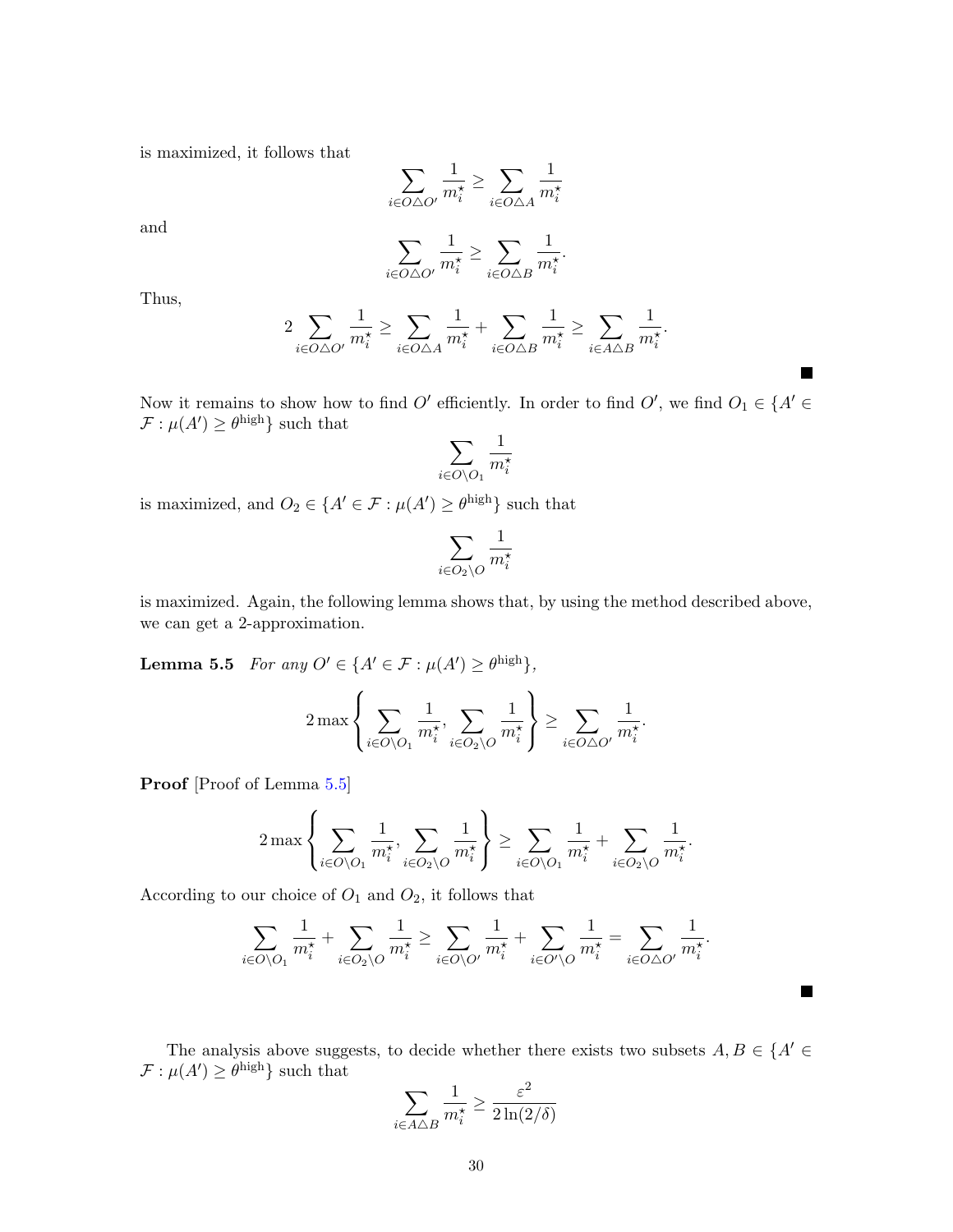approximately, it suffices to decide whether exists  $O_1, O_2 \in \{A' \in \mathcal{F} : \mu(A') \geq \theta^{\text{high}}\}\$  such that

$$
\sum_{i \in O \setminus O_1} \frac{1}{m_i^{\star}} \ge \frac{\varepsilon^2}{2 \ln(2/\delta)}
$$

$$
\sum_{i \in O_2 \setminus O} \frac{1}{m_i^{\star}} \ge \frac{\varepsilon^2}{2 \ln(2/\delta)}.
$$

or

The problem of finding  $O_1$  and  $O_2$ , are actually bi-objective optimization problems. As mentioned in previous sections, the first constraint, i.e.,  $O_1, O_2 \in \{A' \in \mathcal{F} : \mu(A') \geq \theta^{\text{high}}\}\$ can be relaxed to allow an additive approximate term of  $\theta^{\text{high}} - \theta^{\text{low}}$ , where  $1/(\theta^{\text{high}} - \theta^{\text{low}})$ is bounded by the sample complexity of our algorithm. Thus, by using the approximate Pareto curve, it is straightforward to decide whether such  $O_2$  exists or not. We set  $w_i$  to be  $\frac{1}{m_i^*}$ , and further, for any  $i \in O$ , we set  $w_i$  to be zero. We can then decide whether  $O_2$ exists or not by calling  $\mathsf{OPT}$  and using w as the weight vector.

Deciding whether  $O_1$  exists or not is more involved, but still in a similar manner. Again, our plan is to approximately decide the existence of such  $O_1$ . More specifically, our method will return "yes" when there exists  $O_1$  such that

$$
\sum_{i \in O\setminus O_1} \frac{1}{m_i^*} \ge \frac{2\varepsilon^2}{2\ln(2/\delta)},
$$

return "no" when for any  $O_1 \in \{A' \in \mathcal{F} : \mu(A') \geq \theta^{\text{high}}\},\$ 

$$
\sum_{i \in O\backslash O_1} \frac{1}{m_i^\star} \leq \frac{\varepsilon^2}{2\ln(2/\delta)}
$$

and return arbitrarily otherwise.

When

$$
\sum_{i \in O} \frac{1}{m_i^\star} < \frac{2\varepsilon^2}{2\ln(2/\delta)}
$$

we simply return "no", as there will be no  $O_1$  such that

$$
\sum_{i \in O\setminus O_1} \frac{1}{m_i^{\star}} \ge \frac{2\varepsilon^2}{2\ln(2/\delta)}.
$$

Otherwise, we set  $w_i$  to be  $\frac{1}{m_i^*}$ , and further, for any  $i \notin O$ , we set  $w_i$  to be zero. Then we use approximate Pareto curve to find  $O_1 \in \{A' \in \mathcal{F} : \mu(A') \geq \theta^{\text{high}}\}\$  with approximately maximum  $w(O_1)$ .

Here, we use set the multiplicative approximation ratio to be

$$
1+\frac{\varepsilon^2}{2\ln(2/\delta)w(O)},
$$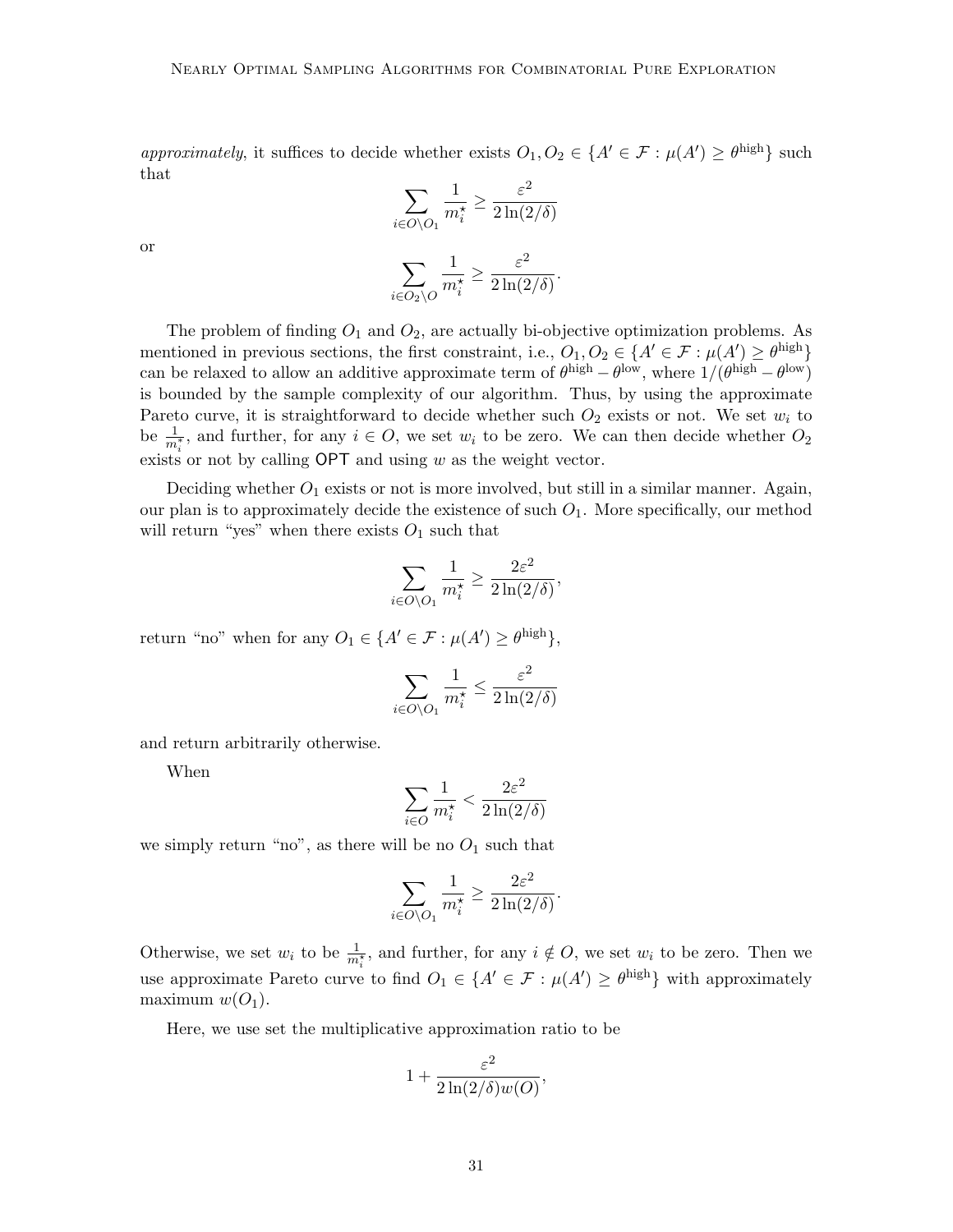as such a multiplicative approximation ratio will induce an additive approximate term of

$$
\frac{\varepsilon^2}{2\ln(2/\delta)w(O)} \cdot w(O_1^*) \le \frac{\varepsilon^2}{2\ln(2/\delta)w(O)} \cdot w(O) = \frac{\varepsilon^2}{2\ln(2/\delta)},
$$

where  $O_1^*$  denotes the subset in  $\{A' \in \mathcal{F} : \mu(A') \geq \theta^{\text{high}}\}$  with maximum

$$
\sum_{i\in O\backslash O^*_1}\frac{1}{m_i^\star}.
$$

Such an additive approximate term is enough to distinguish the two cases (return "yes" or "no") stated above. Meanwhile, the time complexity for calculating such an approximate Pareto curve is bounded by a function polynomial in the sample complexity of our algorithm.

Given the efficient implementation for SimultEst, Verify can be implemented in a similar manner. We also apply the Ellipsoid method and approximately solve the separation problem by using approximate Pareto curve. We do not repeat those details due to the similarity.

## <span id="page-31-1"></span>6. Optimal Algorithm for General Sampling Problem

In this section, we present a nearly optimal algorithm LPSample for the General-Samp problem. Given an instance  $\mathcal{I} = (S, \mathcal{O})$  and a confidence level  $\delta$ , LPSample either identifies an answer set in  $\mathcal O$  as the answer, or reports an error. The algorithm is guaranteed to return the correct answer with probability  $1 - \delta - \delta_0$ , where  $\delta_0 = 0.01$ , while the probability of returning an incorrect answer is upper bounded by  $\delta$ . Therefore, LPSample can be transformed to a  $\delta$ -correct algorithm while retaining its sample complexity by applying the parallel simulation idea from Lemma [4.8.](#page-22-2)

### 6.1. Algorithm

Algorithm LPSample consists of two stages. In the first stage, we sample each arm repeatedly in round-robin fashion, until the confidence region of  $\mu$  intersects exactly one answer set  $\hat{O} \in \mathcal{O}$ . <sup>[11](#page-31-0)</sup> We identify  $\hat{O}$  as the candidate answer. We further sample each arm a few more times in order to obtain a sufficiently tight confidence region for the second stage.

The second stage is devoted to verifying the candidate  $\hat{O}$ . We first calculate the optimal sampling profile by linear programming. Let  $\mathsf{Alt}(\hat{O})$  denote  $\bigcup_{O \in \mathcal{O} \setminus \{\hat{O}\}} O$ , the union of all answer sets other than  $\hat{O}$ . Each point  $\nu \in \mathsf{Alt}(\hat{O})$  defines a constraint of the linear program, which states that sufficiently many samples must be taken, in order to distinguish the actual mean profile from  $\nu$ . Finally, we verify the candidate answer by sampling the arms according to the sampling profile.

Note that in the first stage, LPSample samples the arms in an inefficient round-robin fashion, while the candidate answer  $\hat{O}$  is verifed using the optimal sampling profile in Stage 2. Thus, LPSample uses a less stringent confidence (i.e.,  $\delta_0$ ) in Stage 1, and then adopts the required confidence level  $\delta$  in the second stage.

<span id="page-31-0"></span>11. Here  $B(x, r)$  denotes the closed  $\ell^2$ -ball  $\{x' \in \mathbb{R}^n : ||x - x'||_2 \le r\}$ .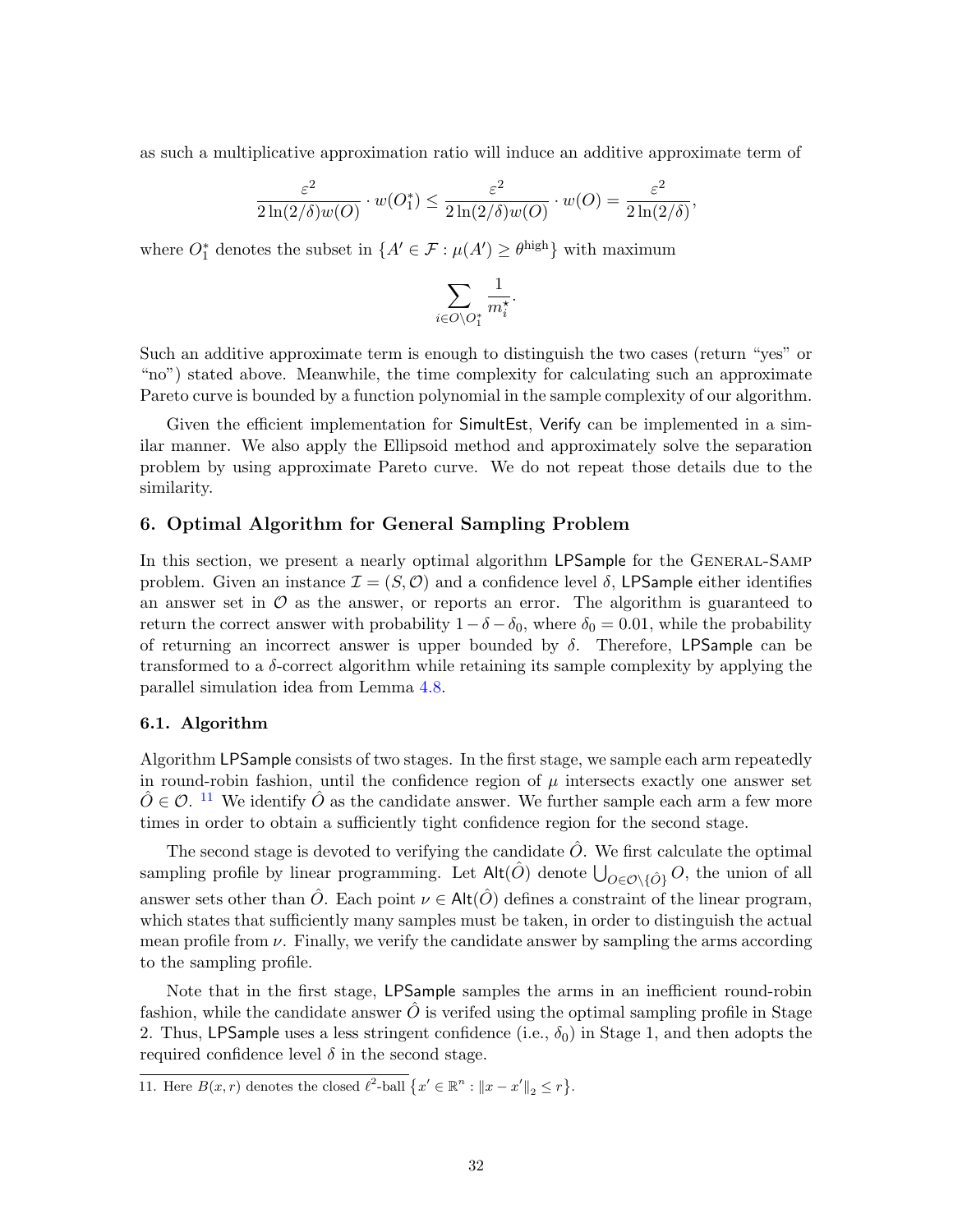Algorithm 7: LPSample( $\mathcal{I}, \delta$ )

**Input:** Instance  $\mathcal{I} = (S, \mathcal{O})$  and confidence level  $\delta$ . **Output:** Either an answer set in  $\mathcal{O}$  or an error.  $1 \ t \leftarrow 0, \delta_0 \leftarrow 0.01;$ 2 repeat  $3 \mid t \leftarrow t + 1;$ 4 Sample each arm in S once;  $5 \mid \hat{\mu}^{(t)} \leftarrow$  empirical means of the arms among the first t samples; 6  $r_t \leftarrow \sqrt{\left[2n + 3\ln(\delta_0/(4t^2))^{-1}\right]/t};$ **7** until  $B(\hat{\mu}^{(t)}, 3r_t)$  intersects with exactly one of the answer sets, denoted by  $\hat{O}$ ;  $8 \ \alpha \leftarrow r_t/\sqrt{8n}; M \leftarrow \alpha^{-2} [2n + 3\ln(\delta_0/2)^{-1}];$  $\mathfrak{g} \hat{\mu} \leftarrow \mathsf{Sample}((M, M, \ldots, M));$ 10 if  $B(\hat{\mu}, r_t)$  intersects with Alt $(\hat{O})$  then 11 **return error**;

<span id="page-32-0"></span>12 Let  $x^*$  be the optimal solution to the following linear program:

minimize 
$$
\sum_{i=1}^{n} x_i
$$
  
subject to 
$$
\sum_{i=1}^{n} (\nu_i - \hat{\mu}_i)^2 x_i \ge 1, \ \forall \nu \in \text{Alt}(\hat{O}),
$$

$$
x_i \ge 0.
$$
 (6)

13  $\beta \leftarrow 64; m \leftarrow \beta x_i^* (\ln \delta^{-1} + n);$ 14  $X \leftarrow$  Sample $(m)$ ; 15 if  $\sum_{i=1}^n m_i (X_i - \hat{\mu}_i)^2 \leq 36 (\ln \delta^{-1} + n)$  then 16 | return  $\hat{O}$ ; 17 else 18 **return error;** 19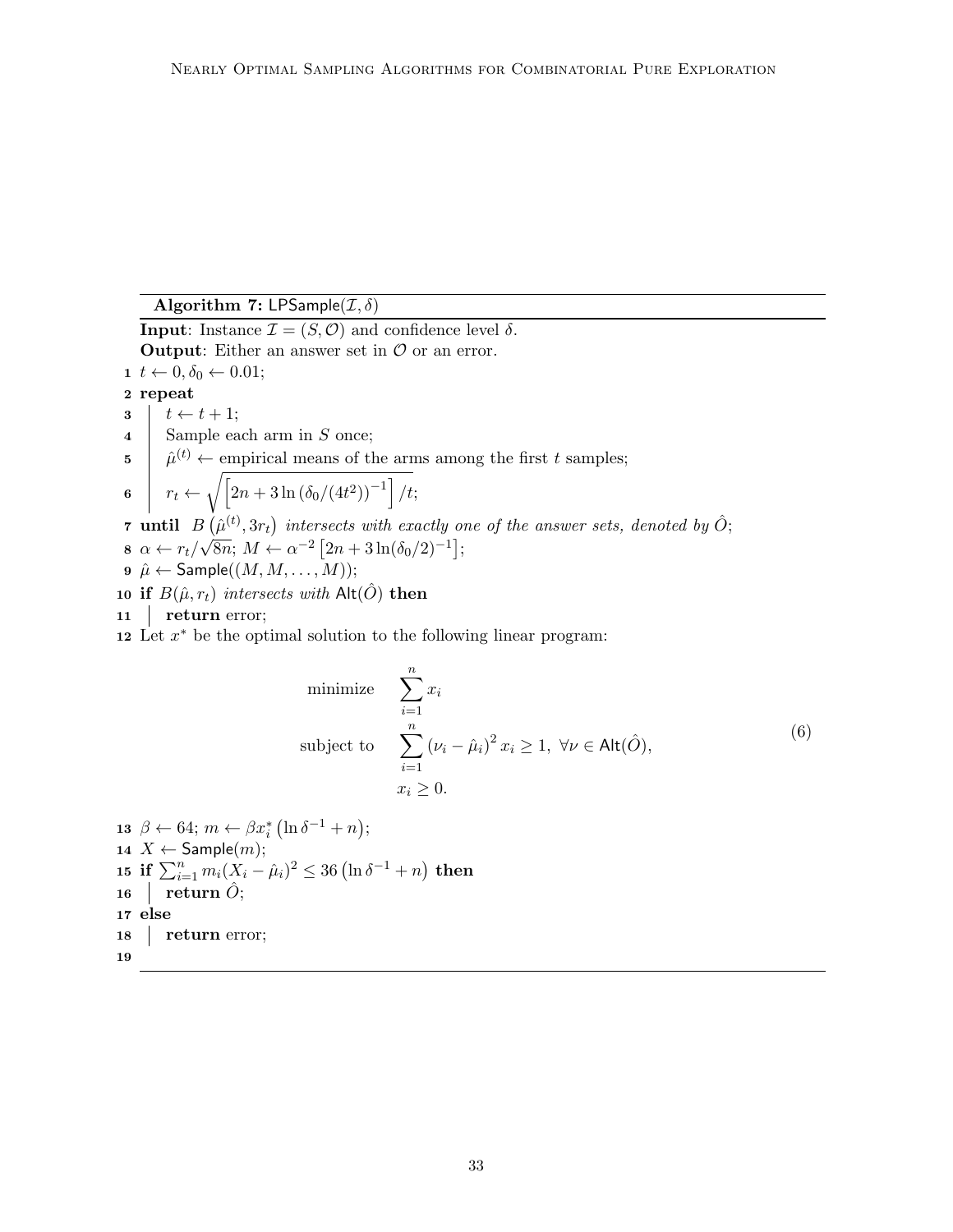### 6.2. Correctness

Good Events. We start by defining two "good events" conditioning on which the correctness and the sample complexity optimality of LPSample can be guaranteed. Recall that  $\mu_i$  denote the mean of arm  $A_i$ . Define  $\mathcal{E}_0^{\text{good}}$ <sup>good</sup> as the event that in Stage 1,  $\|\hat{\mu}^{(k)} - \mu\|_2 \leq r_k$ holds for all k, and  $\|\hat{\mu} - \mu\|_2 \leq \alpha$  also holds. Note that both  $k \|\hat{\mu}^{(k)} - \mu\|_2$ 2  $\frac{2}{2}$  and  $M \|\hat{\mu} - \mu\|_2^2$ 2 are  $\chi^2$  random variables with *n* degrees of freedom. The tail probability bound of the  $\chi^2$ -distribution (Lemma [2.2\)](#page-11-2) implies that

$$
\Pr\left[\left\|\hat{\mu}^{(k)} - \mu\right\|_2 > r_k\right] = \Pr\left[k\left\|\hat{\mu}^{(k)} - \mu\right\|_2^2 > 2n + 3\ln\left(\frac{\delta_0}{4k^2}\right)^{-1}\right] \le \frac{\delta_0}{4k^2}.
$$

Similarly,

$$
\Pr\left[\left\|\hat{\mu} - \mu\right\|_2 > \alpha\right] = \Pr\left[M\left\|\hat{\mu} - \mu\right\|_2^2 > 2n + 3\ln\left(\frac{\delta_0}{2}\right)^{-1}\right] \le \frac{\delta_0}{2}.
$$

By a union bound,

$$
\Pr[\mathcal{E}_0^{\text{good}}] \ge 1 - \frac{\delta_0}{2} - \sum_{k=1}^{\infty} \frac{\delta_0}{4k^2} \ge 1 - \delta_0.
$$

We define  $\mathcal{E}^{\text{good}}$  as the event that in Stage 2, it holds that

<span id="page-33-1"></span>
$$
\sum_{i=1}^{n} m_i (X_i - \mu_i)^2 \le 2n + 3 \ln \delta^{-1}.
$$
 (7)

Note that  $\sqrt{m_i}(X_i-\mu_i)$  follows the standard normal distribution. Thus, Lemma [2.2](#page-11-2) implies that that  $Pr[\mathcal{E}^{\text{good}}] \geq 1 - \delta$ .

LP Solution Bound. We have the following simple lemma, which upper bounds the optimal solution  $x^*$  of the linear program in Stage 2.

<span id="page-33-3"></span>Lemma 6.1  $\sum_{i=1}^{n} x_i^* \leq nr_t^{-2}$ .

**Proof** Since LPSample completes Stage 1 without reporting an error,  $B(\hat{\mu}, r_t)$  is disjoint from Alt $(\hat{O})$ . In other words, for all  $\nu \in \mathsf{Alt}(\hat{O})$  we have  $\|\nu - \hat{\mu}\|_2 > r_t$ . It directly follows that

$$
x_1 = x_2 = \dots = x_n = r_t^{-2}
$$

is a feasible solution of the linear program [\(6\)](#page-32-0), which proves the lemma.

<span id="page-33-2"></span>**Lemma 6.2 (Soundness)** Conditioning on  $\mathcal{E}^{\text{good}}$ , LPSample never returns an incorrect answer.

Proof Recall that at the end of algorithm LPSample, the following inequality is verified:

<span id="page-33-0"></span>
$$
\sum_{i=1}^{n} m_i (X_i - \hat{\mu}_i)^2 \le 36 \left( \ln \delta^{-1} + n \right).
$$
 (8)

ш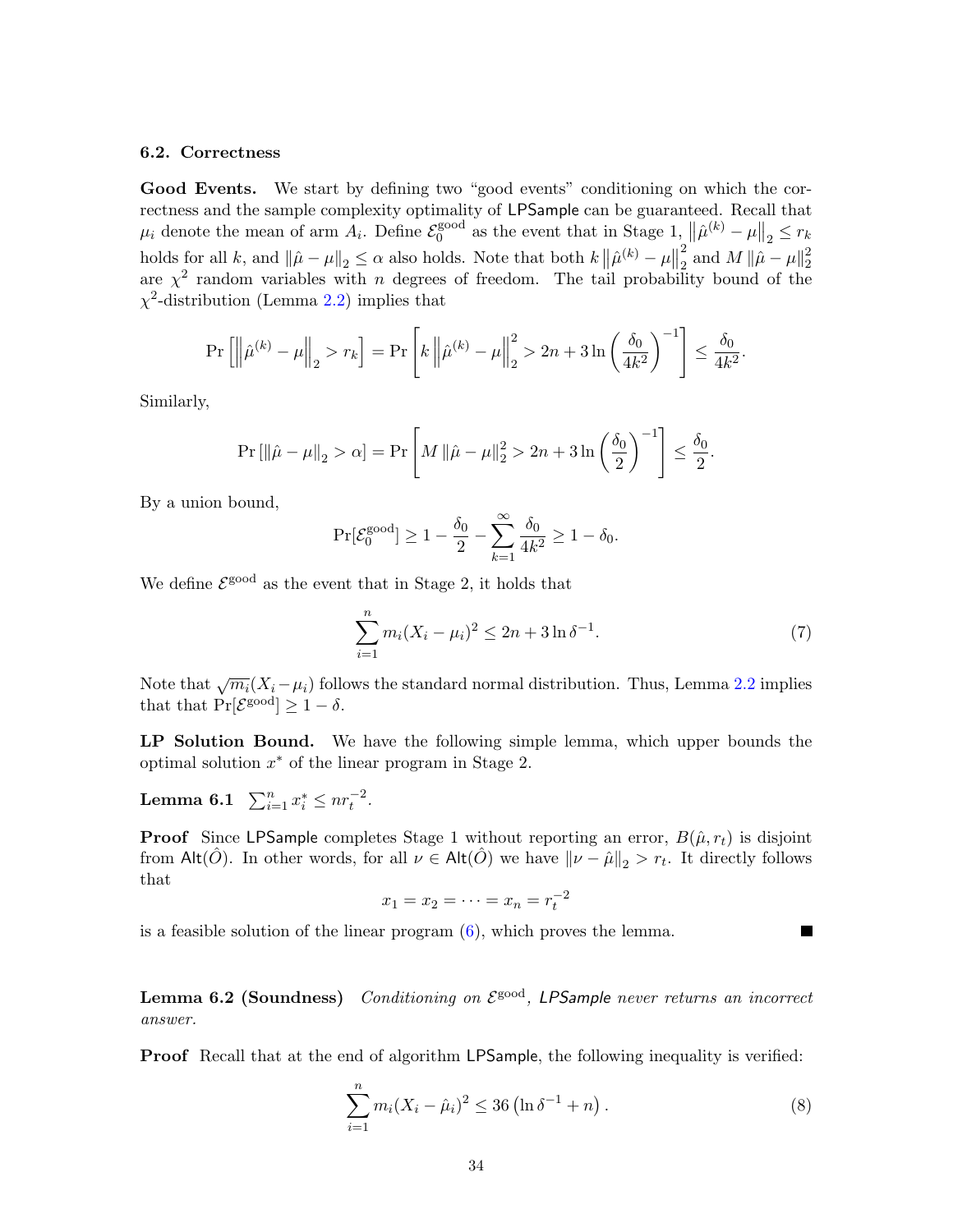Suppose the candidate answer  $\hat{O}$  chosen in Stage 1 is correct, the lemma trivially holds, so assume that the candidate is incorrect (i.e.,  $\mu \in \text{Alt}(\hat{O})$ ). We now show that conditioning on event  $\mathcal{E}^{\text{good}}$ , inequality [\(8\)](#page-33-0) is violated, and thus LPSample reports an error, rather than returning the incorrect answer  $\hat{O}$ .

Define  $a_i = \sqrt{m_i} (X_i - \hat{\mu}_i)$ . Note that inequality [\(8\)](#page-33-0) is equivalent to  $||a||_2 \leq 6\sqrt{2}$  $n + \ln \delta^{-1}$ . Let us write a into  $a = b + c$ , where  $b_i = \sqrt{m_i} (X_i - \mu_i)$  and  $c_i = \sqrt{m_i} (\mu_i - \hat{\mu}_i)$ . We first note that conditioning on event  $\mathcal{E}^{\text{good}}$ , inequality [\(7\)](#page-33-1) guarantees that

$$
||b||_2 = \sqrt{\sum_{i=1}^{n} m_i (X_i - \mu_i)^2} \le \sqrt{2n + 3\ln \delta^{-1}} < 2\sqrt{n + \ln \delta^{-1}}.
$$

On the other hand, since  $\mu \in \text{Alt}(\hat{O})$ , the constraint corresponding to point  $\mu$  in linear program [\(6\)](#page-32-0) implies that

$$
||c||_2 = \sqrt{\sum_{i=1}^n m_i (\mu_i - \hat{\mu}_i)^2} = \sqrt{\beta (n + \ln \delta^{-1}) \sum_{i=1}^n x_i^* (\mu_i - \hat{\mu}_i)^2} \ge 8\sqrt{n + \ln \delta^{-1}}.
$$

Therefore, we conclude that

$$
||a||_2 = ||b + c||_2 \ge ||c||_2 - ||b||_2 > 6\sqrt{n + \ln \delta^{-1}},
$$

which completes the proof.

<span id="page-34-0"></span>Lemma 6.3 (Completeness) Conditioning on  $\mathcal{E}^\mathrm{good}_0 \cap \mathcal{E}^\mathrm{good},$  LPSample always returns the correct answer.

**Proof** Recall that conditioning on event  $\mathcal{E}_0^{\text{good}}$  $\hat{\theta}_0^{\text{good}}$ , the actual mean profile  $\mu$  is in  $B(\hat{\mu}^{(t)}, r_t)$ . According to LPSample,  $\hat{O}$  is the only answer set that intersects  $B(\hat{\mu}^{(t)}, r_t)$ , and thus  $\hat{O}$  is indeed the correct answer. It remains to show that LPSample terminates without reporting errors.

We first prove that at the end of Stage 1,  $B(\hat{\mu}, r_t)$  and  $\mathsf{Alt}(\hat{O})$  are disjoint. Let  $\nu$  be an arbitrary point in Alt $(\hat{O})$ . Our choice of t ensures that  $\|\hat{\mu}^{(t)} - \nu\|_2 \geq 3r_t$ . Conditioning on event  $\mathcal{E}_0^{\text{good}}$ <sup>good</sup>, we also have  $\|\hat{\mu}^{(t)} - \mu\|_2 \le r_t$  and  $\|\hat{\mu} - \mu\|_2 \le \alpha < r_t$ . It follows from the three inequalities above that

$$
\|\hat{\mu} - \nu\|_2 \ge \left\|\hat{\mu}^{(t)} - \nu\right\|_2 - \left\|\hat{\mu}^{(t)} - \mu\right\|_2 - \|\hat{\mu} - \mu\|_2 > 3r_t - r_t - r_t = r_t,
$$

which implies  $\nu \notin B(\hat{\mu}, r_t)$ . Therefore,  $B(\hat{\mu}, r_t)$  and  $\mathsf{Alt}(\hat{O})$  are disjoint, and LPSample finishes Stage 1 without reporting an error.

Next we show that LPSample does not report an error at the end of Stage 2 (i.e., inequali-ty [\(8\)](#page-33-0) holds). As in the proof of Lemma [6.2,](#page-33-2) define  $a_i = \sqrt{m_i} (X_i - \hat{\mu}_i)$ ,  $b_i = \sqrt{m_i} (X_i - \mu_i)$ , and  $c_i = \sqrt{m_i} (\mu_i - \hat{\mu}_i)$ . Then inequality [\(8\)](#page-33-0) is equivalent to showing  $||a||_2 = ||b + c||_2 \le$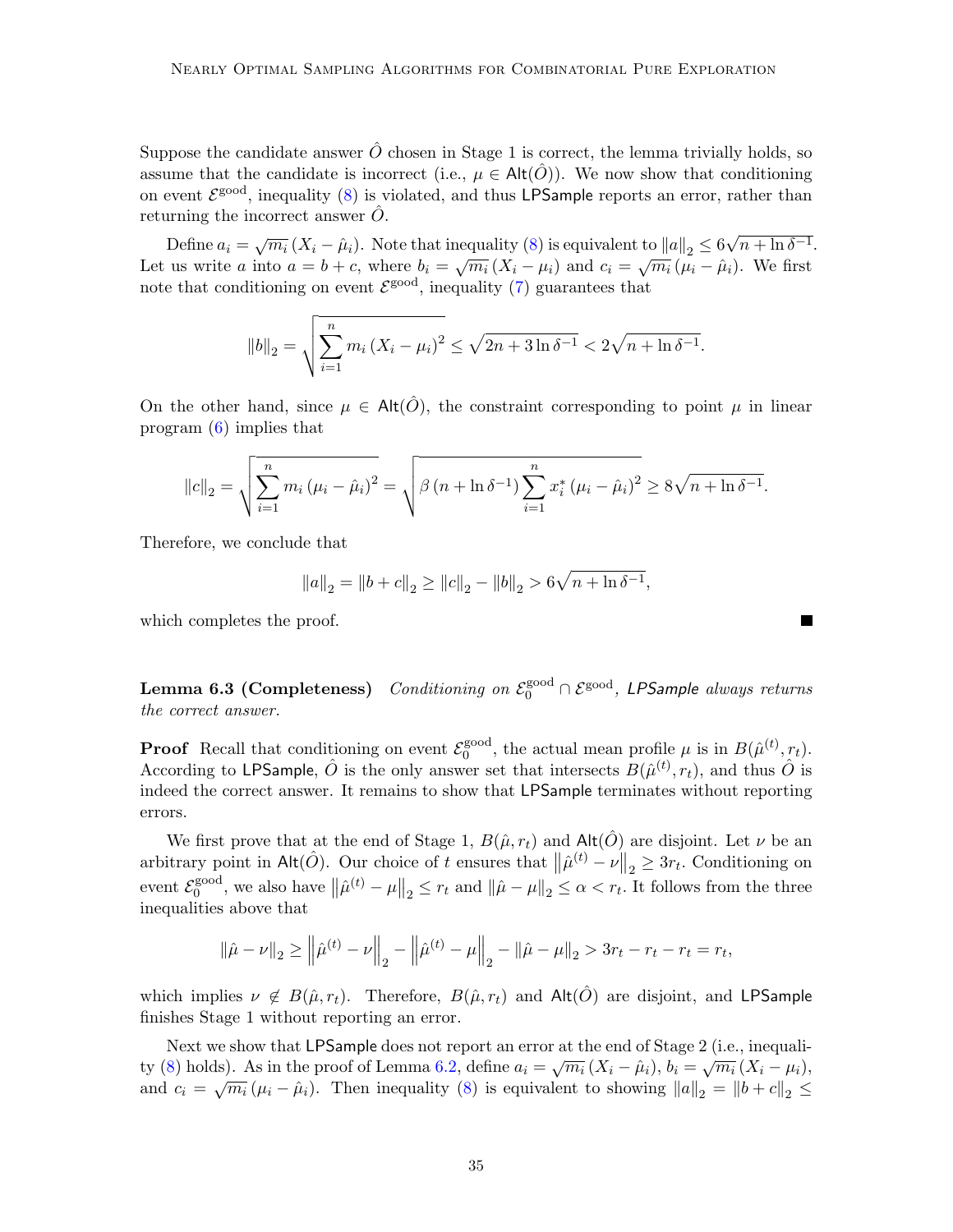6 √  $n + \ln \delta^{-1}$ . Conditioning on  $\mathcal{E}^{\text{good}}$ ,  $||b||_2 < 2$ √  $n + \ln \delta^{-1}$  follows from inequality [\(7\)](#page-33-1) as in Lemma [6.2.](#page-33-2) Next,

$$
||c||_2^2 = \beta (n + \ln \delta^{-1}) \sum_{i=1}^n x_i^* (\mu_i - \hat{\mu}_i)^2
$$
 (by definition of *c* and *m<sub>i</sub>*)  
\n
$$
\leq 64 (n + \ln \delta^{-1}) \left( \sum_{i=1}^n x_i^* \right) \sum_{i=1}^n (\mu_i - \hat{\mu}_i)^2
$$
 (*u* · *v*  $\leq ||\mathbf{u}||_1 \cdot ||\mathbf{v}||_1$ )  
\n
$$
\leq 64 (n + \ln \delta^{-1}) \cdot nr_i^{-2} \cdot \alpha^2
$$
  
\n
$$
\leq 8 (n + \ln \delta^{-1}).
$$

ш

 $\blacksquare$ 

Above, the third step applies Lemma [6.1](#page-33-3) and the fact that  $\|\hat{\mu} - \mu\|_2 \leq \alpha$ . The last step plugs in the parameter  $\alpha = r_t/\sqrt{8n}$ . Therefore, we conclude that

$$
||a||_2 \le ||b||_2 + ||c||_2 < 2\sqrt{n + \ln \delta^{-1}} + \sqrt{8(n + \ln \delta^{-1})} < 6\sqrt{n + \ln \delta^{-1}},
$$

and thus LPSample returns the correct answer without reporting an error.

### 6.3. Sample Complexity

We show that LPSample is nearly optimal: the sample complexity of the algorithm matches the instance lower bound  $\Omega(\textsf{Low}(\mathcal{I}) \ln \delta^{-1})$  as  $\delta$  tends to zero. Specifically, we give an upper bound on the sample complexity of algorithm LPSample conditioning on the "good event"  $\mathcal{E}_0^{\text{good}}$  $0^{\text{good}}$ , in terms of  $\text{Low}(\mathcal{I})$  and

$$
\Delta = \inf_{\nu \in \mathsf{Alt}(O)} \left\| \mu - \nu \right\|_2.
$$

(Note that the assumption that O is disjoint from the closure of  $\text{Alt}(O)$  guarantees that  $\Delta > 0$ .) We first prove a simple lemma, which relates  $\Delta$  to  $\mathsf{Low}(\mathcal{I})$ .

<span id="page-35-0"></span>Lemma 6.4  $Low(\mathcal{I}) \geq \Delta^{-2}$ .

**Proof** By definition,  $\text{Low}(\mathcal{I}) = \sum_{i=1}^{n} \tau_i^*$ , where  $\{\tau_i^*\}$  is the optimal solution to [\(3\)](#page-14-0). Note that

$$
Low(\mathcal{I}) \left\| \nu_i - \mu_i \right\|_2^2 \ge \sum_{i=1}^n (\nu_i - \mu_i)^2 \tau_i^* \ge 1.
$$

Thus

$$
\mathsf{Low}(\mathcal{I}) \geq \sup_{\nu \in \mathsf{Alt}(O)} \|\nu - \mu\|_2^{-2} = \Delta^{-2}.
$$

<span id="page-35-1"></span>**Lemma 6.5** Conditioning on event  $\mathcal{E}_0^{\text{good}}$  $_{0}^{\text{good}},$  LPSample takes  $O(\text{Low}(\mathcal{I})(\ln \delta^{-1} + n^3 + n \ln \Delta^{-1}))$ samples.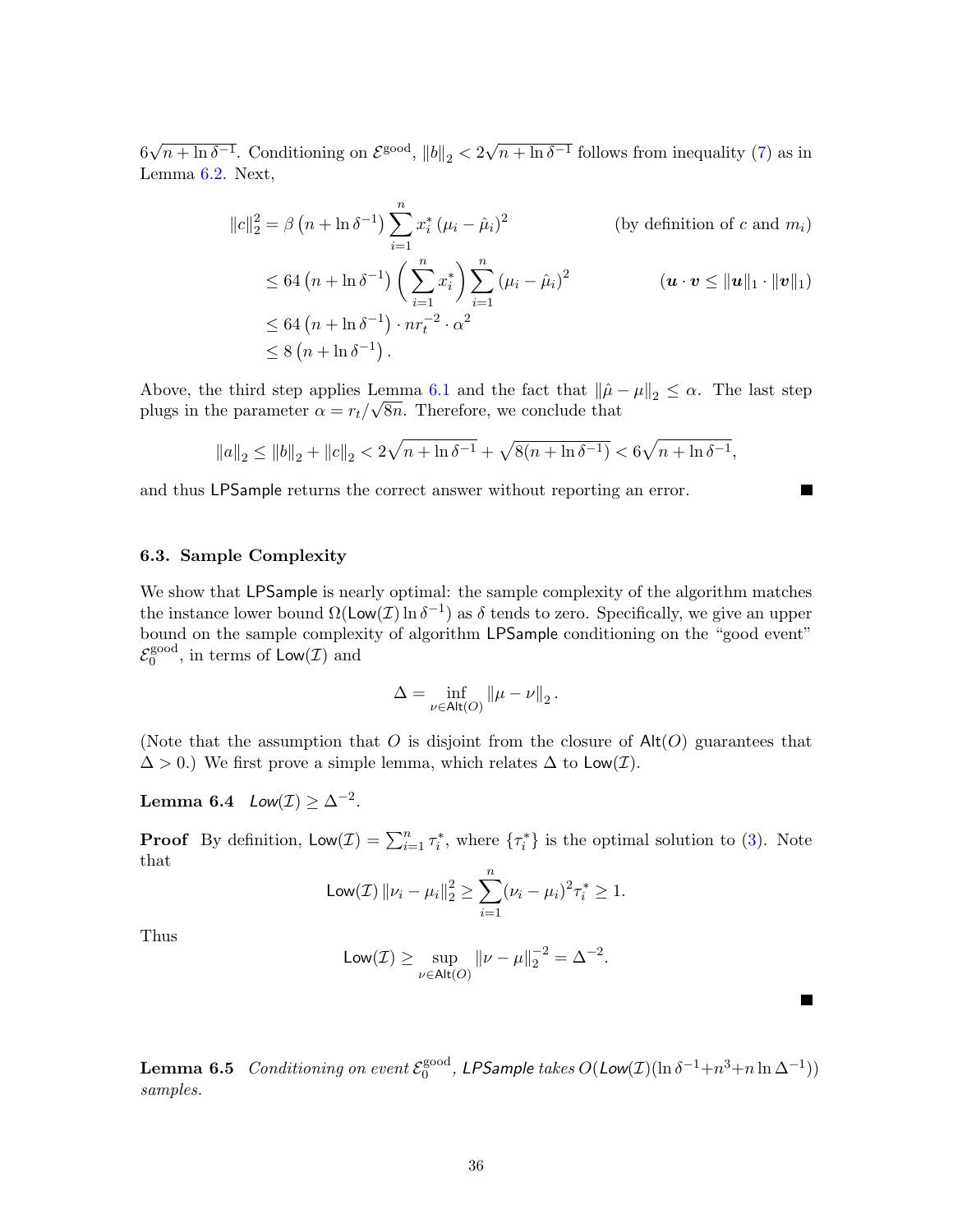**Proof** Recall that in the first stage of LPSample,  $r_k$  is defined as

$$
r_k = \sqrt{\frac{2n + 3\ln[\delta_0/(4k^2)]^{-1}}{k}},
$$

and the number of samples taken in Stage 1 is  $nt + nM$ , where

$$
M = \alpha^{-2} \left[ 2n + 3 \ln(\delta_0/2)^{-1} \right] = O(n\alpha^{-2}) = O(n^2 r_t^{-2}),
$$

and t is the smallest index such that  $B(\hat{\mu}^{(t)}, 3r_t)$  intersects only one set in  $\mathcal{O}$ . In order to upper bound t, let t<sup>\*</sup> be the smallest integer such that  $r_{t^*} < \Delta/4$ . A simple calculation gives  $t^* = O\left(\Delta^{-2}(n + \ln \Delta^{-1})\right)$ . Moreover, at round  $t^*$ , conditioning on event  $\mathcal{E}_0^{\text{good}}$ <sup>good</sup> implies that  $\hat{\mu}^{(t^*)} \in B(\mu, r_{t^*})$ . It follows that

$$
B(\hat{\mu}^{(t^*)}, 3r_{t^*}) \subseteq B(\mu, 4r_{t^*}) \subset B(\mu, \Delta).
$$

By definition of  $\Delta$ ,  $B(\hat{\mu}^{(t^*)}, 3r_{t^*})$  is disjoint from Alt $(O)$ , and thus the round-robin sampling in Stage 1 terminates before taking  $t^*$  samples from each arm (i.e.,  $t \leq t^*$ ). Therefore, nt is upper bounded by

$$
nt^* = O\left(\Delta^{-2}(n^2 + n \ln \Delta^{-1})\right).
$$

Moreover, we have  $nM = O(n^3 r_t^{-2}) = O(n^3 r_{t^*}^{-2}) = O(n^3 \Delta^{-2})$ . Also, we note that  $\Delta^{-2} =$  $O(\textsf{Low}(\mathcal{I}))$  by Lemma [6.4.](#page-35-0) Putting this all together, the number of samples in Stage 1 is

$$
O\left(\text{Low}(\mathcal{I})(n^3 + \ln \Delta^{-1})\right).
$$

Now for the second stage samples. Let  $\tau^*$  be the optimal solution to the linear program defined in [\(3\)](#page-14-0). By definition,  $\mathsf{Low}(\mathcal{I}) = \sum_{i=1}^{n} \tau_i^*$ . Then we construct a feasible solution to the linear program in Stage 2 from  $\tau^*$ . Recall that conditioning on event  $\mathcal{E}_0^{\text{good}}$  $_0^{\text{good}}$ , we have  $|\hat{\mu}_i - \mu_i| \le ||\hat{\mu} - \mu||_2 \le \alpha$  for all  $i \in [n]$ . It follows that for all  $\nu \in \mathsf{Alt}(\hat{O}),$ 

$$
(\nu_i - \hat{\mu}_i)^2 = [(\nu_i - \mu_i) + (\mu_i - \hat{\mu}_i)]^2 \ge (\nu_i - \mu_i)^2 / 2 - 2 (\mu_i - \hat{\mu}_i)^2 \ge (\nu_i - \mu_i)^2 / 2 - 2\alpha^2.
$$

Here the second step applies the inequality  $(a + b)^2 \ge a^2/2 - 2b^2$ . Therefore, for all  $\nu \in$  $Alt(\ddot{O}),$ 

$$
\sum_{i=1}^{n} (\nu_i - \hat{\mu}_i)^2 \tau_i^* \ge \sum_{i=1}^{n} \tau_i^* \left[ (\nu_i - \mu_i)^2 / 2 - 2\alpha^2 \right]
$$
  

$$
\ge \frac{1}{2} \sum_{i=1}^{n} (\nu_i - \mu_i)^2 \tau_i^* - 2\alpha^2 \sum_{i=1}^{n} \tau_i^*
$$
  

$$
\ge \frac{1}{2} - 2\alpha^2 \cdot n \tau_i^{-2} = \frac{1}{4}.
$$
 (9)

<span id="page-36-0"></span>The third step holds due to the feasibility of  $\tau^*$  and the fact that  $\sum_{i=1}^n \tau_i^* \leq nr_t^{-2}$ , which follows from an analogous argument to the proof of Lemma [6.1.](#page-33-3) The last step follows from our choice of parameter  $\alpha = r_t/\sqrt{8n}$ .

Inequality [\(9\)](#page-36-0) implies that  $x_i = 4\tau_i^*$  is a feasible solution of the linear program in Stage 2 of LPSample. It follows that the number of samples taken in Stage 2 is bounded by

$$
\sum_{i=1}^{n} m_i = \beta \left( \ln \delta^{-1} + n \right) \sum_{i=1}^{n} x_i^* \le \beta \left( \ln \delta^{-1} + n \right) \sum_{i=1}^{n} 4\tau_i^* = O \left( \text{Low}(\mathcal{I}) \left( \ln \delta^{-1} + n \right) \right).
$$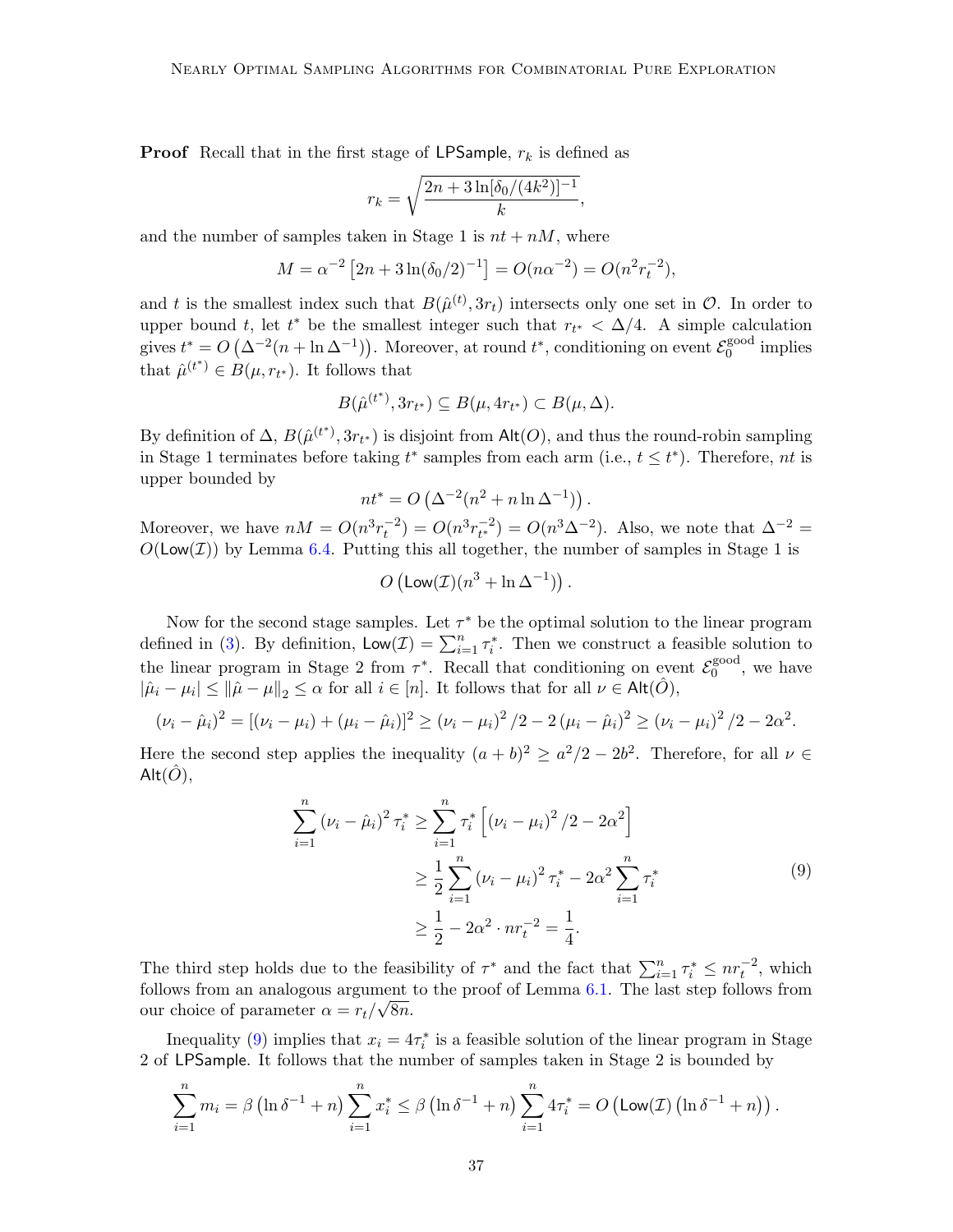In conclusion, LPSample takes

$$
O\left(\text{Low}(\mathcal{I})(\ln \delta^{-1} + n^3 + n \ln \Delta^{-1})\right)
$$

samples in Stage 1 and Stage 2 in total, conditioning on event  $\mathcal{E}_0^{\text{good}}$ gooa<br>0

Finally, we prove Theorem [1.13,](#page-7-4) which we restate for convenience in the following. **Theorem [1.13](#page-7-4)** (restated) There is a  $\delta$ -correct algorithm for GENERAL-SAMP that takes

$$
O(\text{Low}(\mathcal{I})(\ln \delta^{-1} + n^3 + n \ln \Delta^{-1}))
$$

samples on any instance  $\mathcal{I} = (S, \mathcal{O})$  in expectation, where

$$
\Delta = \inf_{\nu \in \mathsf{Alt}(O)} \|\mu - \nu\|_2
$$

is defined as the minimum Euclidean distance between the mean profile  $\mu$  and an alternative mean profile  $\nu \in \mathsf{Alt}(O)$  with an answer other than O.

**Proof** By Lemmas [6.2,](#page-33-2) [6.3](#page-34-0) and [6.5,](#page-35-1) LPSample is a  $(\delta_0, \delta, A, B)$ -correct algorithm for GENERAL-SAMP (as per Definition [4.7\)](#page-22-3), where  $\mathcal{E}_0 = \mathcal{E}_0^{\text{good}} \cap \mathcal{E}^{\text{good}}$ ,  $\mathcal{E}_1 = \mathcal{E}^{\text{good}}$ ,  $\delta_0 = 0.01$ ,  $A = \mathsf{Low}(\mathcal{I})$  and  $B = \mathsf{Low}(\mathcal{I})\left(n^3 + n \ln \Delta^{-1}\right)$ . Lemma [4.8](#page-22-2) implies that there is a  $\delta$ -correct algorithm for General-Samp with expected sample complexity

$$
O(A \ln \delta^{-1} + B) = O\left(\text{Low}(\mathcal{I})(\ln \delta^{-1} + n^3 + n \ln \Delta^{-1})\right).
$$

**The Second Service** 

### References

- <span id="page-37-2"></span>Jean-Yves Audibert and Sébastien Bubeck. Best arm identification in multi-armed bandits. In COLT, 2010.
- <span id="page-37-0"></span>Sébastien Bubeck and Nicolo Cesa-Bianchi. Regret analysis of stochastic and nonstochastic multi-armed bandit problems. arXiv preprint arXiv:1204.5721, 2012.
- <span id="page-37-4"></span>Sébastien Bubeck, Tengyao Wang, and Nitin Viswanathan. Multiple identifications in multiarmed bandits. arXiv preprint arXiv:1205.3181, 2012.
- <span id="page-37-1"></span>Wei Cao, Jian Li, Yufei Tao, and Zhize Li. On top-k selection in multi-armed bandits and hidden bipartite graphs. In NIPS, pages 1036–1044, 2015.
- <span id="page-37-3"></span>Alexandra Carpentier and Andrea Locatelli. Tight (lower) bounds for the fixed budget best arm identification bandit problem. In Proceedings of the 29th Conference on Learning Theory, 2016.
- <span id="page-37-5"></span>Robert D Carr, Lisa Fleischer, Vitus J Leung, and Cynthia A Phillips. Strengthening integrality gaps for capacitated network design and covering problems. In SODA, pages 106–115, 2000.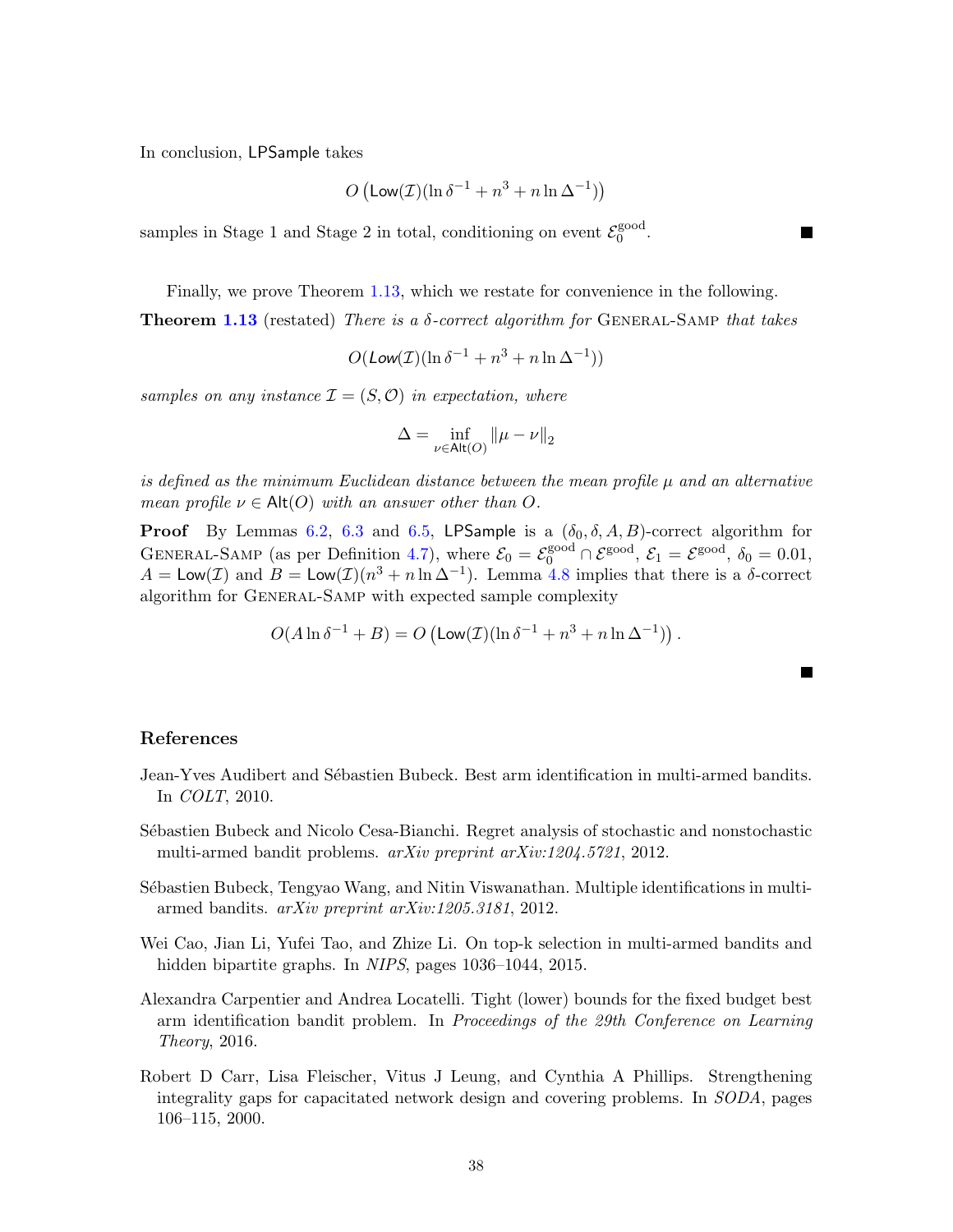- <span id="page-38-0"></span>Nicolo Cesa-Bianchi and Gábor Lugosi. *Prediction, learning, and games*. Cambridge university press, 2006.
- <span id="page-38-4"></span>Lijie Chen and Jian Li. On the optimal sample complexity for best arm identification.  $arXiv$ preprint arXiv:1511.03774, 2015.
- <span id="page-38-11"></span>Lijie Chen and Jian Li. Open problem: Best arm identification: Almost instance-wise optimality and the gap entropy conjecture. In 29th Annual Conference on Learning Theory, pages 1643–1646, 2016.
- <span id="page-38-7"></span>Lijie Chen, Anupam Gupta, and Jian Li. Pure exploration of multi-armed bandit under matroid constraints. In COLT, 2016a.
- <span id="page-38-5"></span>Lijie Chen, Jian Li, and Mingda Qiao. Towards instance optimal bounds for best arm identification. arXiv preprint arXiv:1608.06031, 2016b.
- <span id="page-38-6"></span>Lijie Chen, Jian Li, and Mingda Qiao. Nearly Instance Optimal Sample Complexity Bounds for Top-k Arm Selection. ArXiv e-prints, February 2017.
- <span id="page-38-1"></span>Shouyuan Chen, Tian Lin, Irwin King, Michael R Lyu, and Wei Chen. Combinatorial pure exploration of multi-armed bandits. In NIPS, pages 379–387, 2014.
- <span id="page-38-13"></span>Herman Chernoff. Sequential design of experiments. The Annals of Mathematical Statistics, 30(3):755–770, 1959.
- <span id="page-38-14"></span>VP Draglia, Alexander G Tartakovsky, and Venugopal V Veeravalli. Multihypothesis sequential probability ratio tests. i. asymptotic optimality. IEEE Transactions on Information Theory, 45(7):2448-2461, 1999.
- <span id="page-38-9"></span>Eyal Even-Dar, Shie Mannor, and Yishay Mansour. Pac bounds for multi-armed bandit and markov decision processes. In COLT, pages 255–270. Springer, 2002.
- <span id="page-38-2"></span>Eyal Even-Dar, Shie Mannor, and Yishay Mansour. Action elimination and stopping conditions for the multi-armed bandit and reinforcement learning problems. JMLR, 7:1079– 1105, 2006.
- <span id="page-38-10"></span>RH Farrell. Asymptotic behavior of expected sample size in certain one sided tests. The Annals of Mathematical Statistics, pages 36–72, 1964.
- <span id="page-38-12"></span>Victor Gabillon, Mohammad Ghavamzadeh, Alessandro Lazaric, and Sébastien Bubeck. Multi-bandit best arm identification. In NIPS, pages 2222–2230, 2011.
- <span id="page-38-3"></span>Victor Gabillon, Mohammad Ghavamzadeh, and Alessandro Lazaric. Best arm identification: A unified approach to fixed budget and fixed confidence. In NIPS, pages 3212–3220, 2012.
- <span id="page-38-8"></span>Victor Gabillon, Alessandro Lazaric, Mohammad Ghavamzadeh, Ronald Ortner, and Peter Bartlett. Improved learning complexity in combinatorial pure exploration bandits. In Proceedings of the 19th International Conference on Artificial Intelligence and Statistics, pages 1004–1012, 2016.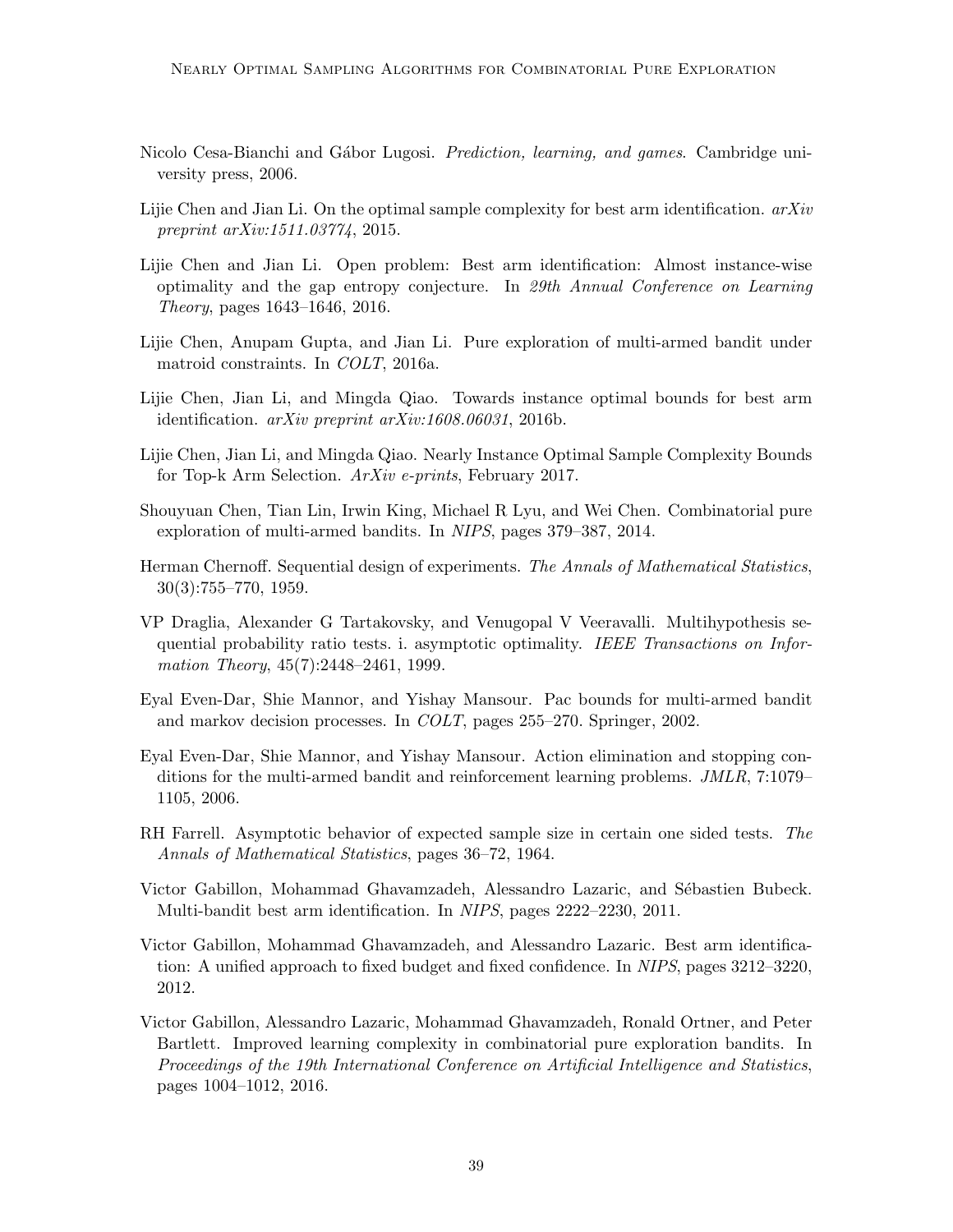- <span id="page-39-5"></span>Aurélien Garivier and Emilie Kaufmann. Optimal best arm identification with fixed confidence. In 29th Annual Conference on Learning Theory, pages 998–1027, 2016.
- <span id="page-39-15"></span>Bhaskar Kumarr Ghosh. Sequential tests of statistical hypotheses. Addison-Wesley, 1970.
- <span id="page-39-4"></span>Kevin Jamieson, Matthew Malloy, Robert Nowak, and Sébastien Bubeck. lil'ucb: An optimal exploration algorithm for multi-armed bandits. COLT, 2014.
- <span id="page-39-1"></span>Shivaram Kalyanakrishnan and Peter Stone. Efficient selection of multiple bandit arms: Theory and practice. In ICML, pages 511–518, 2010.
- <span id="page-39-2"></span>Shivaram Kalyanakrishnan, Ambuj Tewari, Peter Auer, and Peter Stone. Pac subset selection in stochastic multi-armed bandits. In ICML, pages 655–662, 2012.
- <span id="page-39-3"></span>Zohar Karnin, Tomer Koren, and Oren Somekh. Almost optimal exploration in multi-armed bandits. In ICML, pages 1238–1246, 2013.
- <span id="page-39-10"></span>Zohar S Karnin. Verification based solution for structured mab problems. In Advances in Neural Information Processing Systems, pages 145–153, 2016.
- <span id="page-39-11"></span>Emilie Kaufmann and Shivaram Kalyanakrishnan. Information complexity in bandit subset selection. In COLT, pages 228–251, 2013.
- <span id="page-39-12"></span>Emilie Kaufmann, Olivier Cappé, and Aurélien Garivier. On the complexity of best arm identification in multi-armed bandit models.  $arXiv$  preprint  $arXiv:1407.4443$ , 2014.
- <span id="page-39-14"></span>Beatrice Laurent and Pascal Massart. Adaptive estimation of a quadratic functional by model selection. Annals of Statistics, pages 1302–1338, 2000.
- <span id="page-39-7"></span>Andrea Locatelli, Maurilio Gutzeit, and Alexandra Carpentier. An optimal algorithm for the thresholding bandit problem. pages 258–265, 2016.
- <span id="page-39-0"></span>Shie Mannor and John N Tsitsiklis. The sample complexity of exploration in the multiarmed bandit problem. JMLR, 5:623–648, 2004.
- <span id="page-39-6"></span>Rémi Munos et al. From bandits to monte-carlo tree search: The optimistic principle applied to optimization and planning. Foundations and Trends $\mathcal{R}$  in Machine Learning, 7(1):1–129, 2014.
- <span id="page-39-13"></span>Mohammad Naghshvar, Tara Javidi, et al. Active sequential hypothesis testing. The Annals of Statistics, 41(6):2703–2738, 2013.
- <span id="page-39-9"></span>Noam Nisan and Avi Wigderson. Hardness vs randomness. *Journal of computer and System* Sciences, 49(2):149–167, 1994.
- <span id="page-39-8"></span>Christos H Papadimitriou and Mihalis Yannakakis. On the approximability of trade-offs and optimal access of web sources. In Foundations of Computer Science, 2000. Proceedings. 41st Annual Symposium on, pages 86–92. IEEE, 2000.
- <span id="page-39-16"></span>Alexander Schrijver. Combinatorial optimization: polyhedra and efficiency, volume 24. Springer Science & Business Media, 2002.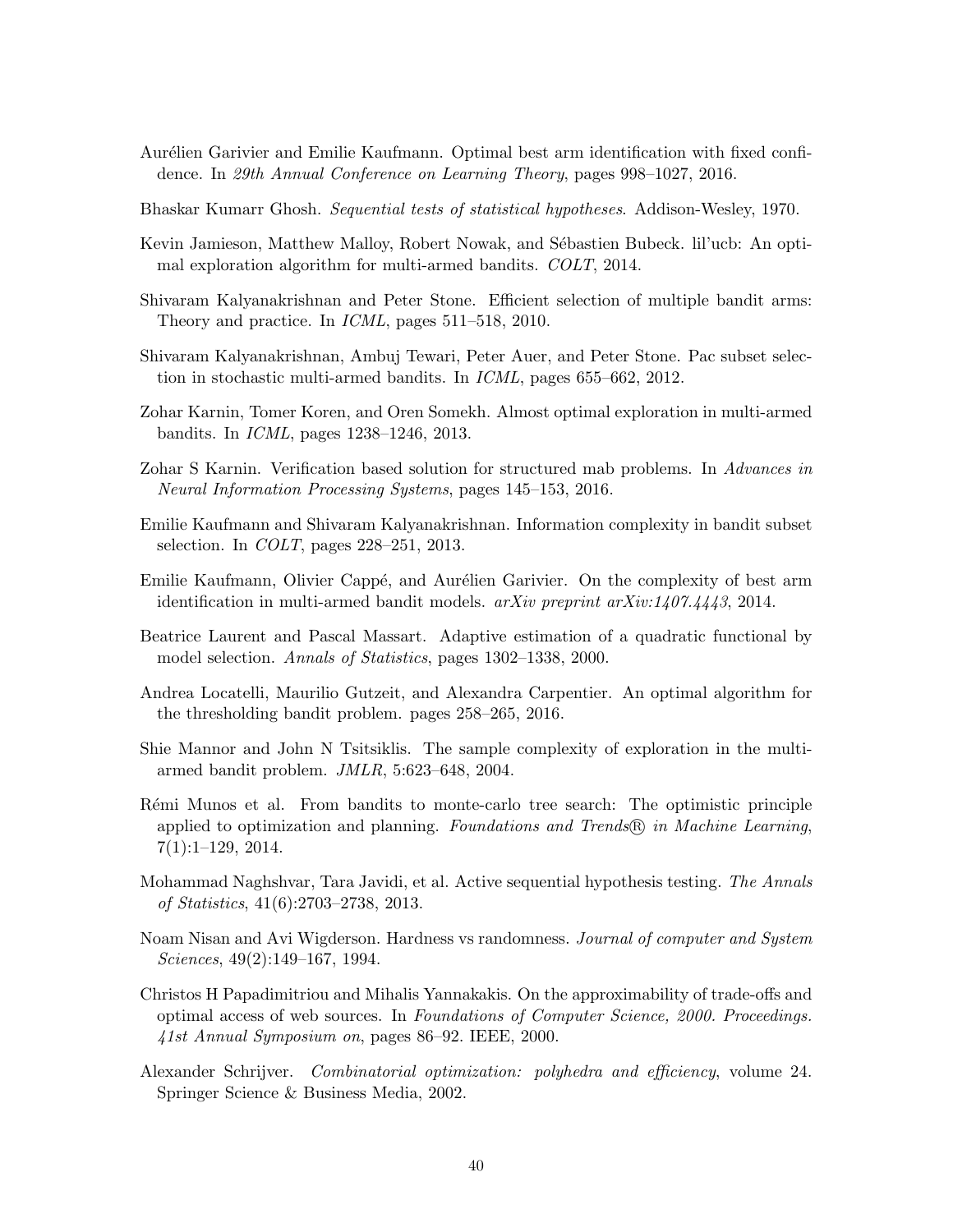- <span id="page-40-1"></span>Abraham Wald. Sequential tests of statistical hypotheses. The Annals of Mathematical Statistics, 16(2):117–186, 1945.
- <span id="page-40-0"></span>Yuan Zhou, Xi Chen, and Jian Li. Optimal pac multiple arm identification with applications to crowdsourcing. In ICML, pages 217–225, 2014.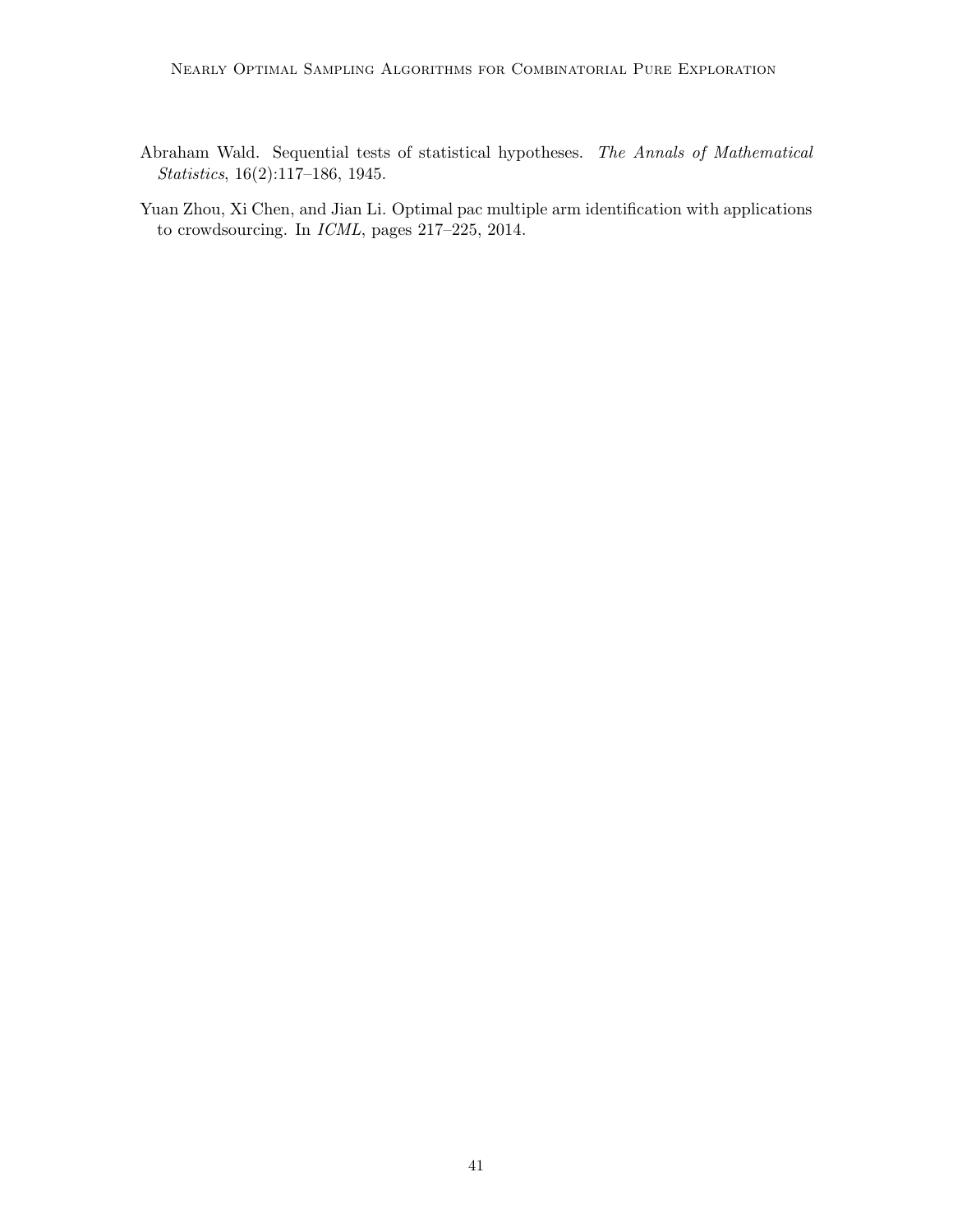### Organization of the Appendix

In Appendix [B,](#page-42-0) we present the missing proofs in Section [5.](#page-22-0) In Appendices [C](#page-47-0) and [D,](#page-52-0) we prove our negative results on the sample complexity of Best-Set and General-Samp (Theorems [1.9](#page-5-0) and [1.14\)](#page-7-0).

### <span id="page-41-0"></span>Appendix A. Missing Proof in Section [4](#page-15-1)

In this section, we prove the "parallel simulation" lemma (Lemma [4.8\)](#page-22-2) in Section [4,](#page-15-1) which we restate below for convenience.

**Lemma [4.8](#page-22-2)** (restated) If there is a  $(\delta_0, \delta, A, B)$  algorithm for a sampling problem for  $\delta_0 = 0.01$  and any  $\delta < 0.01$ , there is also a  $\delta$ -correct algorithm for any  $\delta < 0.01$  that takes  $O(A \ln \delta^{-1} + B)$  samples in expectation.

**Proof** [Proof of Lemma [4.8\]](#page-22-2) For each integer  $k \geq 0$ , let  $\mathbb{A}_k$  be a  $(\delta_0, \delta/2^{k+1}, A, B)$  algorithm for the problem. We construct an algorithm A, which simulates the sequence  $\{\mathbb{A}_k\}_{k>0}$  of algorithms in parallel.

We number the time slots with positive integers  $1, 2, \ldots$  At time slot t, for each integer  $k \geq 0$  such that  $2^k$  divides t, A either starts or resumes the execution of algorithm  $\mathbb{A}_k$ , until  $\mathbb{A}_k$  requests a sample or terminates. In the former case,  $\mathbb A$  draws a sample from the arm that  $A_k$  specifies and feeds it to  $A_k$ . After that, the execution of  $A_k$  is suspended. As soon as some algorithm  $\mathbb{A}_k$  terminates without an error (i.e., it indeed returns an answer),  $\mathbb{A}$ outputs the answer that  $A_k$  returns.

To analyze this construction, we let  $\mathcal{E}_{0,k}$  and  $\mathcal{E}_{1,k}$  denote the events  $\mathcal{E}_0$  and  $\mathcal{E}_1$  in Definition [4.7](#page-22-3) for algorithm  $\mathbb{A}_k$ . By definition,

$$
\Pr\left[\mathcal{E}_{0,k}\right] \ge 1 - \delta_0 - \delta/2^{k+1} \ge 0.98
$$

and

$$
\Pr\left[\mathcal{E}_{1,k}\right] \ge 1 - \delta/2^{k+1}.
$$

We first note that since A never returns an incorrect answer conditioning on  $\bigcap_{k=0}^{\infty} \mathcal{E}_{1,k}$ , by a union bound, the probability that A outputs an incorrect answer is upper bounded by

$$
\sum_{k=0}^{\infty} \Pr\left[\overline{\mathcal{E}_{1,k}}\right] \le \sum_{k=0}^{\infty} \delta/2^{k+1} = \delta,
$$

and thus A is  $\delta$ -correct.<sup>[12](#page-41-1)</sup>

Then we analyze the sample complexity of  $A$ . Let random variable  $T$  be the smallest index such that  $\mathcal{E}_{0,T}$  happens. Since the execution of the algorithm sequence  $\{\mathbb{A}_k\}$  is independent, we have

$$
\Pr[T = k] \le \prod_{j=0}^{k-1} (1 - \Pr[\mathcal{E}_{0,k}]) \le 0.02^k.
$$

Conditioning on  $T = k$ ,  $\mathbb{A}_k$  takes at most  $\alpha(A \ln(2^{k+1}/\delta) + B)$  samples before it terminates for some universal constant  $\alpha$ . Since  $\mathbb{A}_k$  takes a sample every  $2^k$  time slots, algorithm  $\mathbb{A}$ 

<span id="page-41-1"></span><sup>12.</sup> We may easily verify that A terminates almost surely conditioning on  $\bigcap_{k=0}^{\infty} \mathcal{E}_{1,k}$ .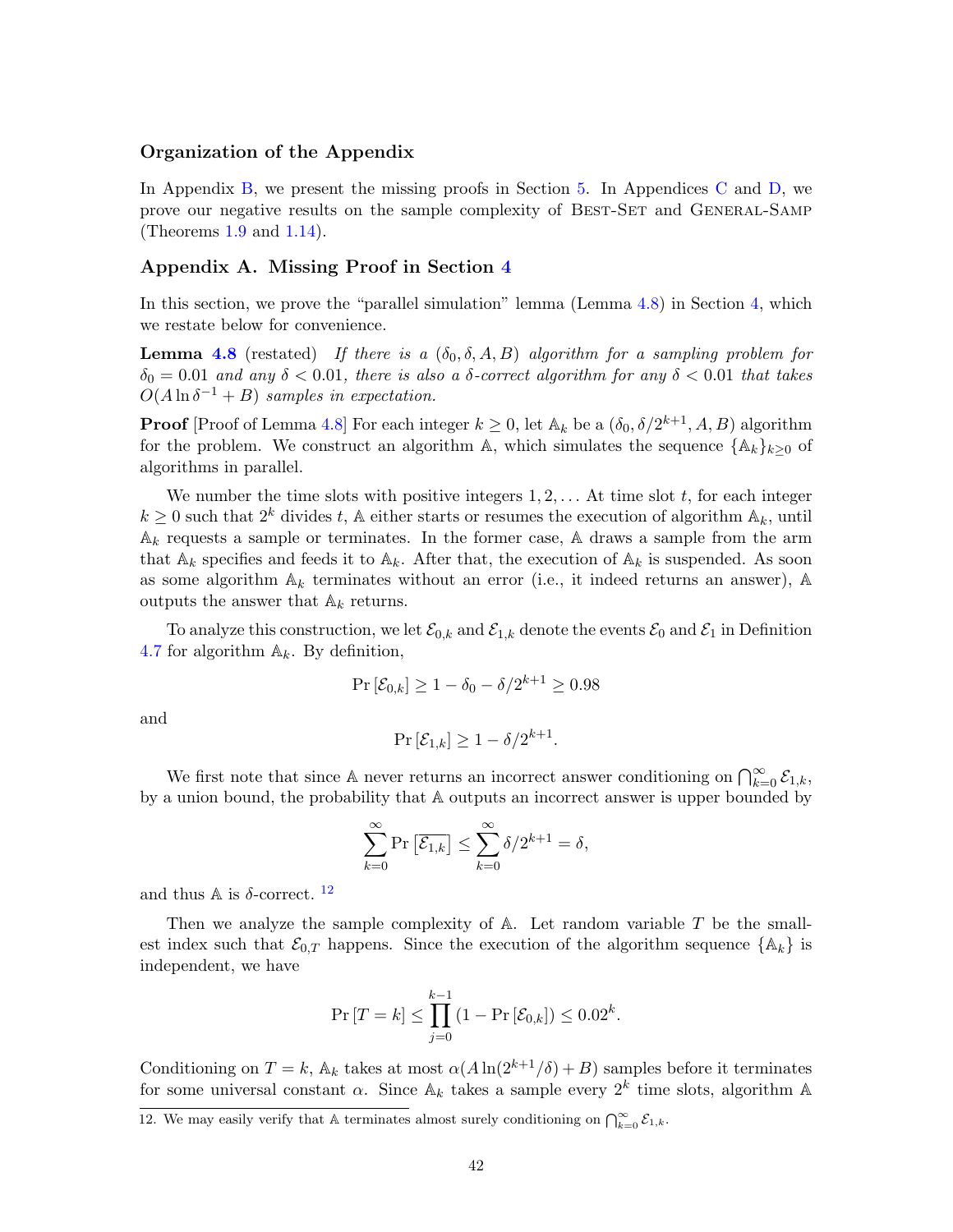terminates within  $\alpha 2^{k}(A \ln(2^{k+1}/\delta) + B)$  time steps. Then the total number of samples taken by A is at most

$$
\sum_{j=0}^{\infty} \frac{\alpha 2^k (A \ln(2^{k+1}/\delta) + B)}{2^j} \le \alpha 2^{k+1} (A \ln(2^{k+1}/\delta) + B).
$$

Therefore, the expected number of samples taken by A is upper bounded by

$$
\sum_{k=0}^{\infty} \Pr[T = k] \cdot \alpha 2^{k+1} (A \ln(2^{k+1}/\delta) + B)
$$
  
\n
$$
\leq \alpha \sum_{k=0}^{\infty} 0.02^k \cdot 2^{k+1} (A \ln 2^{k+1} + A \ln \delta^{-1} + B)
$$
  
\n
$$
\leq \alpha (A \ln \delta^{-1} + B) \sum_{k=0}^{\infty} 0.02^k \cdot 2^{k+1} + \alpha A \sum_{k=0}^{\infty} 0.02^k \cdot 2^{k+1} \ln 2^{k+1}
$$
  
\n
$$
= O(A \ln \delta^{-1} + B).
$$

# <span id="page-42-0"></span>Appendix B. Missing Proofs in Section [5](#page-22-0)

In this section, we present the missing proofs of Lemmas [5.1](#page-26-1) and [5.2](#page-26-2) in Section [5.](#page-22-0)

### B.1. Correctness

We restate Lemma [5.1](#page-26-1) in the following.

**Lemma [5.1](#page-26-1)** (restated) For any  $\delta \in (0, 0.01)$  and BEST-SET instance C, Efficient GapElim(C,  $\delta$ ) returns the correct answer with probability  $1 - \delta_0 - \delta$ , and returns an incorrect answer w.p. at most  $\delta$ .

**Proof** Define  $\{\mathcal{F}_r\}$  and  $\{\widetilde{\mathcal{F}}_r\}$  as

$$
\mathcal{F}_{r+1} := \{ A \in \mathcal{F} : \hat{\mu}^{(r)}(A) \ge \theta_r \}
$$

and

$$
\widetilde{\mathcal{F}}_{r+1} := \{ A \in \mathcal{F} : \hat{\mu}^{(r)}(A) \ge \theta_r - \epsilon_r/\lambda \}.
$$

Intuitively,  $\mathcal{F}_r$  is analogous to the set  $\mathcal{F}_r$  used in NaiveGapElim, which represents the collection of remaining sets at the beginning of round r, while  $\mathcal{F}_{r+1}$  is a relaxed version of  $\mathcal{F}_{r+1}.$ 

Then we note that at each round r, when SimultEst is called with parameters  $\mu = \hat{\mu}^{(k-1)}$ and  $\theta^{\text{high}} = \theta_{k-1} - \epsilon_{k-1}/\lambda$  for  $k \in [r]$ , the set  $\{A' \in \mathcal{F} : \mu(A') \geq \theta^{\text{high}}\}$  involved in the mathematical program is exactly  $\mathcal{F}_k$ . Similarly, when Verify is called at the last round with parameters  $\theta_k^{\text{high}} = \theta_k - \epsilon_k/\lambda$ , the set  $\{A' \in \mathcal{F} : \hat{\mu}^{(k-1)}(A') \geq \theta_{k-1}^{\text{high}}\}$  $\{k-1\}}$  is also identical to  $\mathcal{F}_k$ .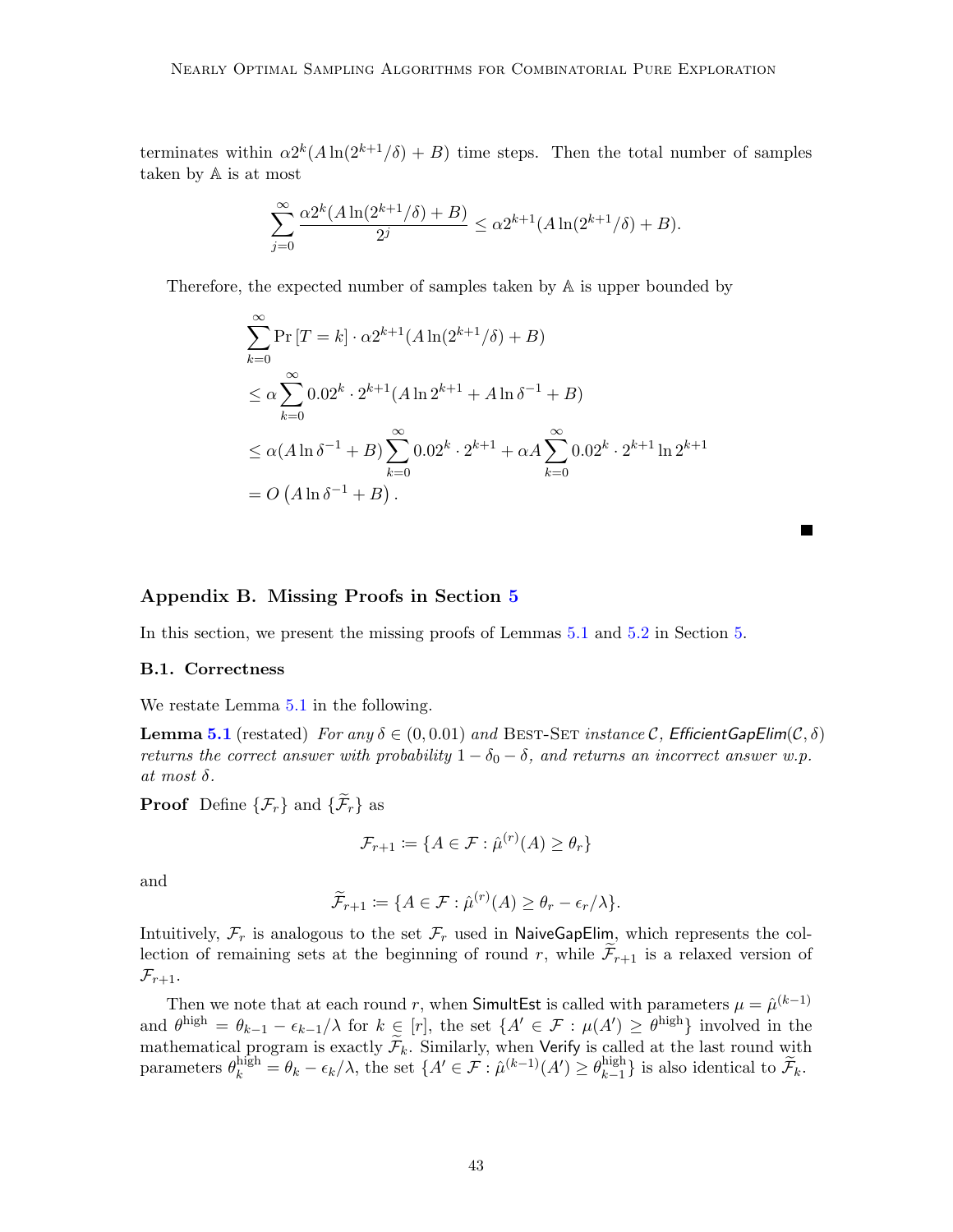**Good events.** As in the analysis of the NaiveGapElim algorithm, two good events  $\mathcal{E}_0^{\text{good}}$ 0 and  $\mathcal{E}^{\text{good}}$  play important roles. Let  $\mathcal{E}_{0,r}^{\text{good}}$  denote the event that either the algorithm terminates before or at round  $r$ , or it holds that

$$
\left| \left( \hat{\mu}^{(r)}(A) - \hat{\mu}^{(r)}(B) \right) - \left( \mu(A) - \mu(B) \right) \right| < \epsilon_k / \lambda
$$

for all  $k \in [r]$  and  $A, B \in \widetilde{\mathcal{F}}_k$ . Note that this definition is stronger than the one in the analysis of NaiveGapElim, where only the accuracy of the gaps between set pairs in  $\mathcal{F}_r$  is required.  $\mathcal{E}_0^{\text{good}}$ <sup>good</sup> is defined as the intersection of all  $\mathcal{E}_{0,r}^{\text{good}}$ 's. Moreover, we define  $\mathcal{E}^{\text{good}}$  as the event that at line [7,](#page-25-2) it holds that

$$
\left| \left( \hat{\mu}(\hat{O}) - \hat{\mu}(A) \right) - \left( \mu(\hat{O}) - \mu(A) \right) \right| < \epsilon_k/\lambda
$$

for all k and  $A \in \widetilde{\mathcal{F}}_k$ .

The following lemma, similar to Lemma [4.3,](#page-18-0) bounds the probability of the good events.

**Lemma B.1** 
$$
\Pr\left[\mathcal{E}_0^{\text{good}}\right] \ge 1 - \delta_0
$$
 and  $\Pr\left[\mathcal{E}_{0}^{\text{good}}\right] \ge 1 - \delta$ .

**Proof** Recall that  $m^{(r)}$  is the sum of

$$
\text{SimultEst}(\hat{\mu}^{(k-1)}, \theta_{k-1} - \epsilon_{k-1}/\lambda, \theta_{k-1} - 2\epsilon_{k-1}/\lambda, \epsilon_k/\lambda, \delta_r)
$$

over all  $k \in [r]$ . This guarantees that  $m^{(r)}$  is a valid solution to all programs. Specifically, for each  $k \in [r]$  and  $A, B \in \mathcal{F}_k$ , it holds that

$$
\sum_{i \in A \triangle B} 1/m_i^{(r)} \le \frac{(\epsilon_k/\lambda)^2}{2\ln(2/\delta_r)}.
$$

By Lemma [2.1,](#page-11-0) it holds that

$$
\Pr\left[\left|\left(\hat{\mu}^{(r)}(A) - \hat{\mu}^{(r)}(B)\right) - \left(\mu(A) - \mu(B)\right)\right| < \epsilon_k/\lambda\right] \ge 1 - \delta_r.
$$

A union bound over all possible choices of  $k$ ,  $A$ ,  $B$  yields that

<span id="page-43-0"></span>
$$
\Pr\left[\mathcal{E}_{0,r}^{\text{good}}\right] \ge 1 - r|\mathcal{F}|^2 \delta_r \ge 1 - \frac{\delta_0}{10r^2}.
$$

It follows from another union bound over all r that  $Pr\left[\mathcal{E}_0^{\text{good}}\right]$  $\begin{bmatrix} \text{good} \\ 0 \end{bmatrix} \geq 1 - \delta_0$ , and a similar argument proves that  $Pr\left[\mathcal{E}^{\text{good}}\right] \geq 1-\delta$ .

Implications. We prove the analogues of Lemmas [4.4](#page-18-1) and [4.5](#page-19-0) for EfficientGapElim.

**Lemma B.2** Conditioning on  $\mathcal{E}_0^{\text{good}}$  $0^{\text{good}}$ ,  $O \in \mathcal{F}_r \subseteq \mathcal{F}_r$  for all r.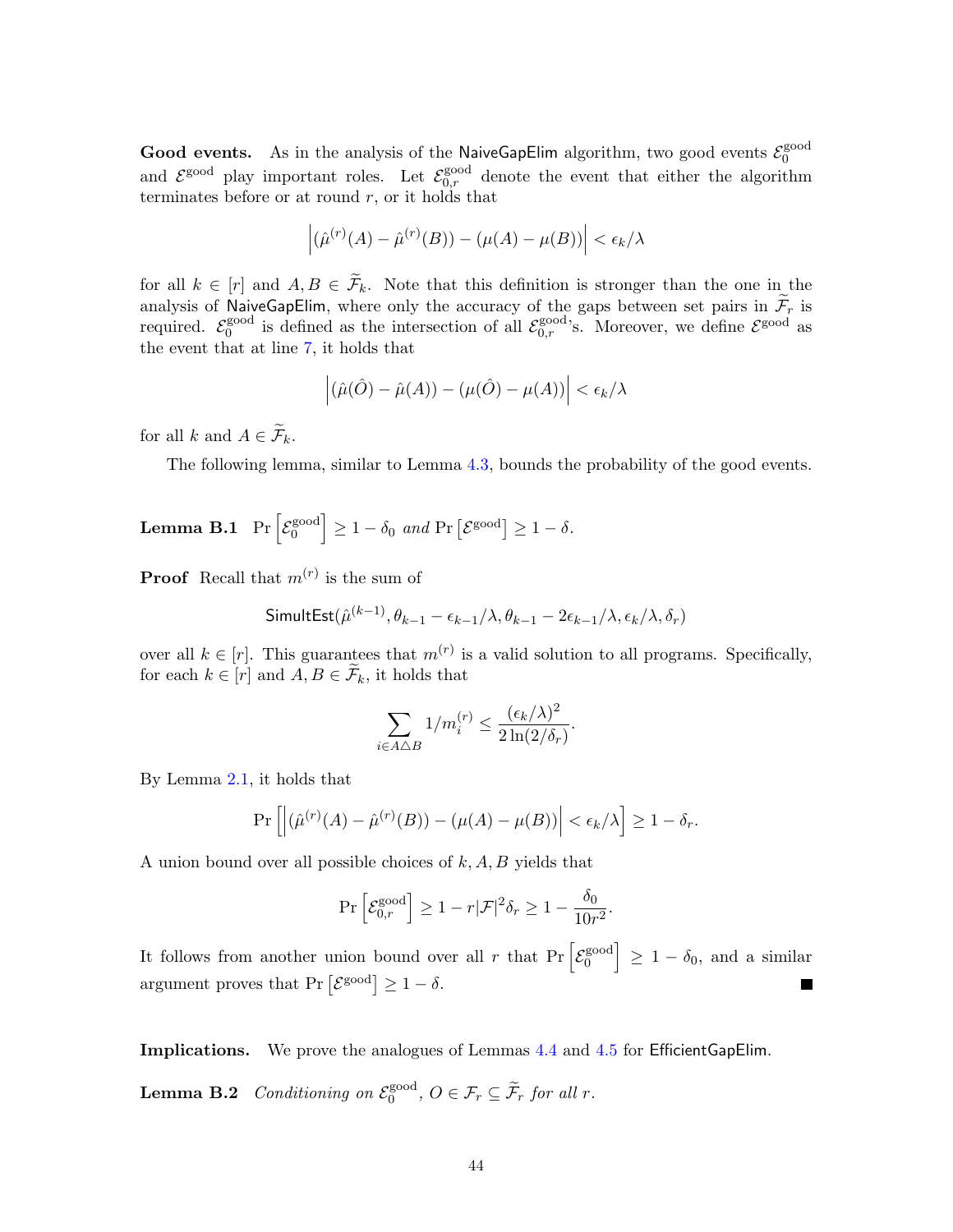**Proof** [Proof of Lemma [B.2\]](#page-43-0) Suppose for a contradiction that  $O \in \mathcal{F}_r \setminus \mathcal{F}_{r+1}$  for some r. Recall that OPT guarantees  $\mathrm{opt}_r = \hat{\mu}^{(r)}(A)$  for some  $A \in \mathcal{F}$  such that  $\hat{\mu}^{(r-1)}(A) \geq$  $\theta_{r-1} - \epsilon_{r-1}/\lambda$ , i.e.,  $A \in \widetilde{\mathcal{F}}_r$ . Since  $A \in \widetilde{\mathcal{F}}_r$  and  $O \in \mathcal{F}_r \subseteq \widetilde{\mathcal{F}}_r$ , it holds conditioning on  $\mathcal{E}_0^{\text{good}}$ 0 that

$$
\hat{\mu}^{(r)}(O) - \hat{\mu}^{(r)}(A) > \mu(O) - \mu(A) - \epsilon_r/\lambda \geq -\epsilon_r/\lambda.
$$

It follows that

<span id="page-44-0"></span>
$$
\hat{\mu}^{(r)}(O) > \hat{\mu}^{(r)}(A) - \epsilon_r/\lambda = \mathrm{opt}_r - \epsilon_r/\lambda > \theta_r,
$$

which leads to a contradiction to  $O \notin \mathcal{F}_{r+1}$ .

The following lemma is analogous to Lemma [4.5.](#page-19-0) In addition, we also characterize the relation between  $G_{\geq r-1}$  and  $\{A \in \mathcal{F} : \hat{\mu}^{(r)}(A) \geq \theta_r - 2\epsilon_r/\lambda\}$ , which serves as a further relaxation of  $\mathcal{F}_r$ .

**Lemma B.3** Conditioning on  $\mathcal{E}_0^{\text{good}}$  $\int_{0}^{\text{good}}$ , it holds that  $G_{\geq r} \supseteq \mathcal{F}_{r+1} \supseteq \mathcal{F}_{r+1} \supseteq G_{\geq r+1}$  and  $G_{\geq r-1} \supseteq \{A \in \mathcal{F} : \hat{\mu}^{(r)}(A) \geq \theta_r - 2\epsilon_r/\lambda\}.$ 

**Proof** [Proof of Lemma [B.3\]](#page-44-0) We prove by induction on r. The base case that  $r = 0$  holds due to the observation that  $\mathcal{F}_1 = \tilde{\mathcal{F}}_1 = G_{\geq 0} = \mathcal{F}$ . Now we prove the lemma for  $r \geq 1$ .

**Part I.**  $A \notin G_{\geq r}$  implies  $A \notin \widetilde{\mathcal{F}}_{r+1}$ . Suppose that  $A \in G_k$  for some  $k \leq r-1$ . Then by the inductive hypothesis,  $A \in G_{\geq k} \subseteq \widetilde{\mathcal{F}}_k$ . Also by Lemma [B.2,](#page-43-0)  $O \in \mathcal{F}_k \subseteq \widetilde{\mathcal{F}}_k$ . Therefore, conditioning on event  $\mathcal{E}_0^{\text{good}}$  $_0^{\text{good}}$ , it holds that

$$
\hat{\mu}^{(r)}(O) - \hat{\mu}^{(r)}(A) > \mu(O) - \mu(A) - \epsilon_k/\lambda > \epsilon_{k+1} - \epsilon_k/\lambda = \frac{1}{2} - \frac{1}{\lambda}\epsilon_k.
$$

Recall that OPT guarantees that

$$
opt_r - \hat{\mu}^{(r)}(O) \ge \max_{B \in \mathcal{F}_r} \hat{\mu}^{(r)}(B) - \epsilon_r/\lambda - \hat{\mu}^{(r)}(O) \ge -\epsilon_r/\lambda.
$$

The second step holds since, by Lemma [B.2,](#page-43-0)  $O \in \mathcal{F}_r$ . Note that as  $k \leq r-1$ ,  $\epsilon_k \geq 2\epsilon_r$ , and then the two inequalities above imply that

$$
opt_r - \hat{\mu}^{(r)}(A) > (1/2 - 1/\lambda)\epsilon_k - \epsilon_r/\lambda \ge (1 - 3/\lambda)\epsilon_r.
$$

It follows that

$$
\hat{\mu}^{(r)}(A) < \text{opt}_r - (1 - 3/\lambda)\epsilon_r \leq \text{opt}_r - (1/2 + 3/\lambda)\epsilon_r = \theta_r - \epsilon_r/\lambda,
$$

and thus  $A \notin \widetilde{\mathcal{F}}_{r+1}$ . Here the second holds due to  $\lambda = 20$ .

**Part II.**  $A \in G_{\geq r+1}$  **implies**  $A \in \mathcal{F}_{r+1}$ . For fixed  $A \in G_{\geq r+1}$ , the inductive hypothesis implies that  $A \in G_{\geq r} \subseteq \widetilde{\mathcal{F}}_r$ . Also by Lemma [B.2,](#page-43-0)  $O \in \widetilde{\mathcal{F}}_r$ . Thus conditioning on event  $\mathcal{E}_0^{\rm good}$ gooa<br>0 ,

$$
\hat{\mu}^{(r)}(O) - \hat{\mu}^{(r)}(A) < \mu(O) - \mu(A) + \epsilon_r/\lambda \leq \epsilon_{r+1} + \epsilon_r/\lambda = (1/2 + 1/\lambda)\epsilon_r.
$$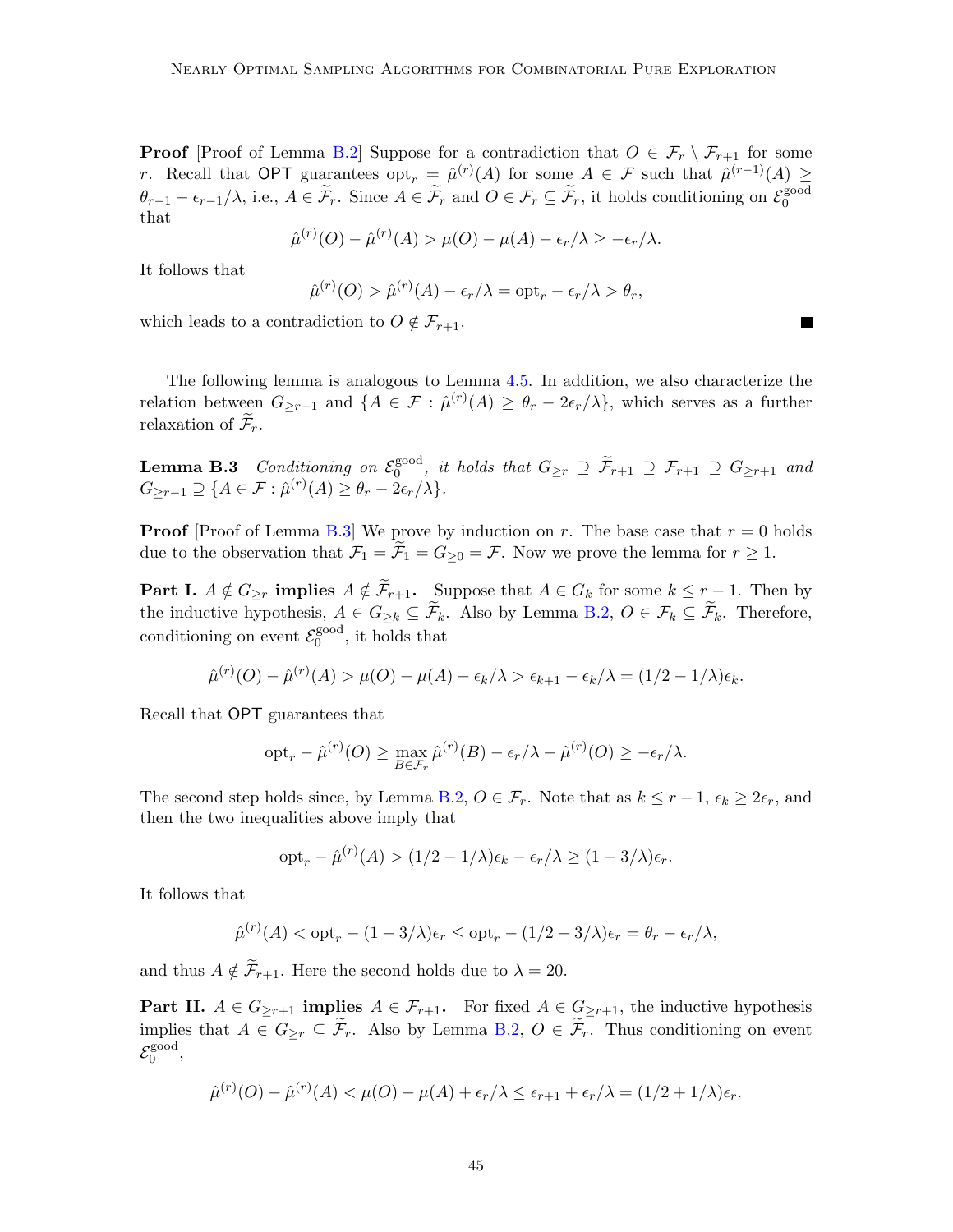Note that OPT guarantees that  $\text{opt}_r = \hat{\mu}^{(r)}(B)$  for some  $B \in \tilde{\mathcal{F}}_r$ . Thus, conditioning on  $\mathcal{E}_0^{\rm good}$ gooa<br>0 ,

$$
\mathrm{opt}_r - \hat{\mu}^{(r)}(O) = \hat{\mu}^{(r)}(B) - \hat{\mu}^{(r)}(O) < \mu(B) - \mu(O) + \epsilon_r/\lambda \leq \epsilon_r/\lambda.
$$

Adding the two inequalities above yields

$$
\hat{\mu}^{(r)}(A) > \text{opt}_r - (1/2 + 2/\lambda)\epsilon_r = \theta_r,
$$

and therefore  $A \in \mathcal{F}_{r+1}$ .

**Part III.**  $A \notin G_{\geq r-1}$  implies  $\hat{\mu}^{(r)}(A) < \theta_r - 2\epsilon_r/\lambda$ . Suppose  $A \in G_k$  for  $k \leq r-2$ . By the inductive hypothesis,  $A \in G_{\geq k} \subseteq \widetilde{\mathcal{F}}_k$ . Since  $O \in \widetilde{\mathcal{F}}_k$  by Lemma [B.2,](#page-43-0)

$$
\hat{\mu}^{(r)}(O) - \hat{\mu}^{(r)}(A) > \mu(O) - \mu(A) - \epsilon_k/\lambda > \epsilon_{k+1} - \epsilon_k/\lambda = (1/2 - 1/\lambda)\epsilon_k.
$$

The specification of OPT guarantees that

$$
opt_r - \hat{\mu}^{(r)}(O) \ge \max_{B \in \mathcal{F}_r} \hat{\mu}^{(r)}(B) - \epsilon_r/\lambda - \hat{\mu}^{(r)}(O) \ge -\epsilon_r/\lambda.
$$

Recall that  $k \leq r-2$  and  $\lambda = 20$ . Therefore,

$$
\hat{\mu}^{(r)}(A) < \text{opt}_r - (1/2 - 1/\lambda)\epsilon_k + \epsilon_r/\lambda
$$
\n
$$
= \text{opt}_r - (2 - 4/\lambda)\epsilon_r + \epsilon_r/\lambda
$$
\n
$$
< \text{opt}_r - (1/2 + 2/\lambda)\epsilon_r - 2\epsilon_r/\lambda = \theta_r - 2\epsilon_r/\lambda.
$$

П

Correctness conditioning on  $\mathcal{E}_0^{\text{good}} \cap \mathcal{E}^{\text{good}}$ . We show that EfficientGapElim always returns the correct answer O conditioning on both  $\mathcal{E}_0^{\text{good}}$  $_0^{\text{good}}$  and  $\mathcal{E}^{\text{good}}$ . Let  $r^*$  be a sufficiently large integer such that  $G_{\geq r^*} = \{O\}$ . By Lemma [B.3,](#page-44-0) it holds that  $\mathcal{F}_{r^*+1} = \mathcal{F}_{r^*+1} = \{O\}$ conditioning on  $\mathcal{E}_0^{\text{good}}$  $_{0}^{\text{good}}$ . Thus, the condition at line [4](#page-25-3) is eventually satisfied, either before or at round  $r^* + 1$ .

It suffices to show that the condition of the if-statement at line [8](#page-25-4) is also met, and thus the algorithm would return the correct answer, instead of reporting an error. Fix  $k \in [r-1]$ and  $A \in \mathcal{F}$  with  $\hat{\mu}^{(k)}(A) < \theta_k$ . Since  $A \notin \mathcal{F}_{k+1}$ , by Lemma [B.3,](#page-44-0)  $A \notin G_{\geq k+1}$ , and therefore  $A \in G_t$  for some  $t \leq k$ . By Lemma [B.3,](#page-44-0)  $A \in \widetilde{\mathcal{F}}_t$ . Thus, conditioning on  $\mathcal{E}^{\text{good}}$ ,

$$
\hat{\mu}(O) - \hat{\mu}(A) > \mu(O) - \mu(A) - \epsilon_t/\lambda > \epsilon_{t+1} - \epsilon_t/\lambda = (1/2 - 1/\lambda)\epsilon_t \ge 2\epsilon_k/\lambda.
$$

It follows that  $\hat{\mu}(O) - \hat{\mu}(A) \geq 2\epsilon_k/\lambda$  for all  $A \in \mathcal{F}$  with  $\hat{\mu}^{(k)}(A) < \theta_k$ . According to the specification of Check, Check $(O,\hat{\mu}^{(k)},\hat{\mu},\theta_k,\epsilon_k/\lambda)$  always returns true, and thus the algorithm returns the optimal set O.

**Soundness conditioning on**  $\mathcal{E}^{\text{good}}$ **.** Now we show that the algorithm never returns an incorrect answer (i.e., a sub-optimal set) conditioning on  $\mathcal{E}^{\text{good}}$ . Suppose that at some round  $r, \tilde{\mathcal{F}}_r = \{\hat{O}\}\$ for  $\hat{O} \in \mathcal{F} \setminus \{O\}$ , and thus the condition at line [4](#page-25-3) is met. It suffices to show that the algorithm reports an error, rather than incorrectly returning  $\hat{O}$  as the answer.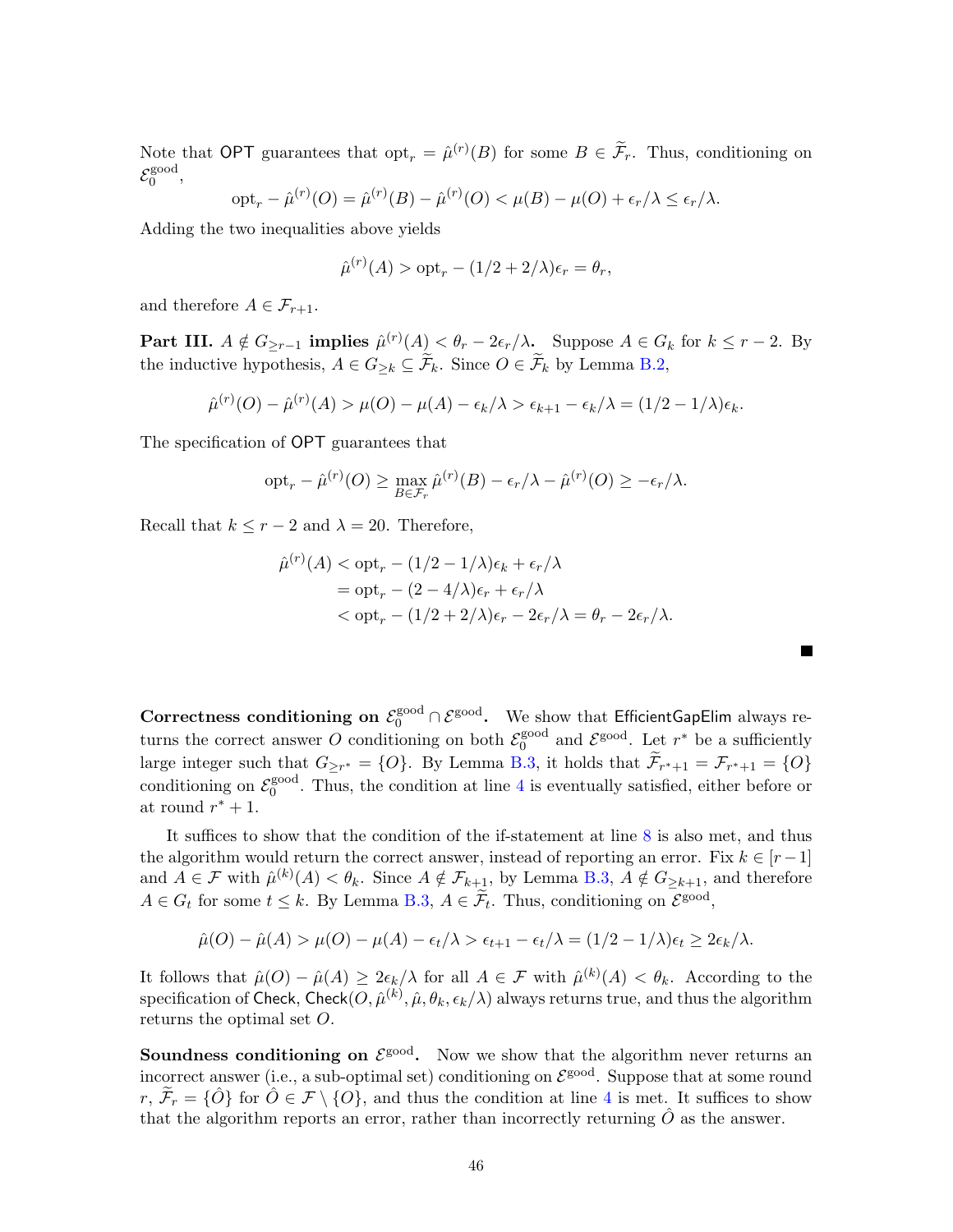Since the correct answer O is not in  $\widetilde{\mathcal{F}}_r$ , there exists an integer k such that  $O \in \widetilde{\mathcal{F}}_k \backslash \widetilde{\mathcal{F}}_{k+1}$ . Conditioning on  $\mathcal{E}^{\text{good}}$ , it holds that

$$
\hat{\mu}(\hat{O}) - \hat{\mu}(O) < \mu(\hat{O}) - \mu(O) + \epsilon_k/\lambda \leq \epsilon_k/\lambda.
$$

Therefore, we have  $\hat{\mu}^{(k)}(O) < \theta_k - \epsilon_k/\lambda$  and  $\hat{\mu}(\hat{O}) - \hat{\mu}(O) \leq \epsilon_k/\lambda$ . Thus  $\mathsf{Check}(\hat{O}, \hat{\mu}^{(k)}, \hat{\mu}, \theta_k, \epsilon_k/\lambda)$ is guaranteed to return false, and the algorithm does not return the incorrect answer  $\ddot{O}$ .

This finishes the proof of Lemma [5.1.](#page-26-1)

### B.2. Sample Complexity

We restate Lemma [5.2](#page-26-2) for convenience.

**Lemma [5.2](#page-26-2)** (restated) For any  $\delta \in (0, 0.01)$  and BEST-SET instance C, Efficient GapElim $(C, \delta)$ takes

$$
O\left(\text{Low}(\mathcal{C})\ln\delta^{-1} + \text{Low}(\mathcal{C})\ln^2\Delta^{-1}\left(\ln\ln\Delta^{-1} + \ln|\mathcal{F}|\right)\right)
$$

samples conditioning on event  $\mathcal{E}_0^{\text{good}} \cap \mathcal{E}^{\text{good}}$ .

**Proof** [Proof of Lemma [5.2\]](#page-26-2) For a BEST-SET instance  $\mathcal{C} = (S, \mathcal{F})$ , let  $\tau^*$  be the optimal solution to the program in  $(1)$ :

minimize 
$$
\sum_{i \in S} \tau_i
$$
  
\nsubject to  $\sum_{i \in O \triangle A} 1/\tau_i \leq [\mu(O) - \mu(A)]^2, \ \forall A \in \mathcal{F}$   
\n $\tau_i > 0, \ \forall i \in S.$ 

Recall that  $\mathsf{Low}(\mathcal{C}) = \sum_{i \in S} \tau_i^*$ .

We start by upper bounding the number of samples taken according to  $m^{(r)}$  in each round  $r$ . Specifically, we construct a small feasible solution to the mathematical program defined in

$$
\textsf{SimultEst}(\hat{\mu}^{(k-1)}, \theta^{\text{high}}, \theta^{\text{low}}, \epsilon_k/\lambda, \delta_r),
$$

where  $\theta^{\text{high}} = \theta_{k-1} - \epsilon_{k-1}/\lambda$  and  $\theta^{\text{low}} = \theta_{k-1} - 2\epsilon_{k-1}/\lambda$ , thereby obtaining a bound on the optimal solution of the program.

Let  $\alpha = 64\lambda^2 \ln(2/\delta_r)$  and  $m_i = \alpha \tau_i^*$ . Fix  $A, B \in \{A' \in \mathcal{F} : \hat{\mu}^{(k-1)}(A') \ge \theta^{\text{low}}\}$ . By Lemma [B.3,](#page-44-0) we have  $A, B \in G_{\geq k-2}$ , and thus both  $\mu(O) - \mu(A)$  and  $\mu(O) - \mu(B)$  are smaller than or equal to  $\epsilon_{k-2} = 4\epsilon_k$ . It follows that

$$
\sum_{i \in A \triangle B} 1/m_i \leq \alpha^{-1} \left( \sum_{i \in O \triangle A} 1/\tau_i^* + \sum_{i \in O \triangle B} 1/\tau_i^* \right)
$$
  

$$
\leq \alpha^{-1} \left[ [\mu(O) - \mu(A)]^2 + [\mu(O) - \mu(B)]^2 \right]
$$
  

$$
\leq 2\alpha^{-1} \cdot (4\epsilon_k)^2 = \frac{(\epsilon_k/\lambda)^2}{2\ln(2/\delta_r)}.
$$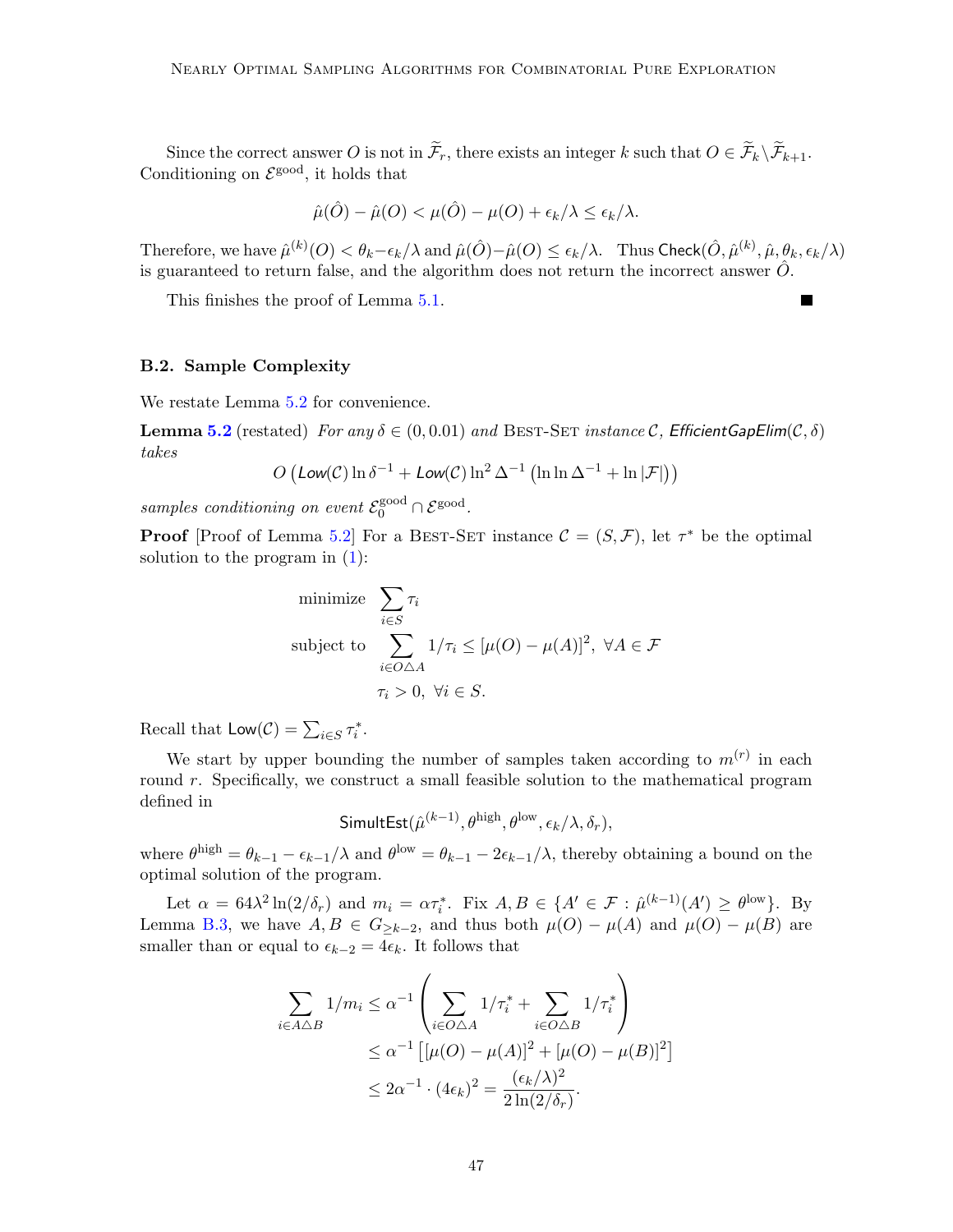Here the second step holds since  $\tau^*$  is a feasible solution to the program in [\(1\)](#page-12-1). The last step applies  $\alpha = 64\lambda^2 \ln(2/\delta_r)$ . Therefore, this setting  $\{m_i\}$  is a valid solution even for the *tightened* program defined just above the description of  $\textsf{SimultEst}(\hat{\mu}^{(k-1)}, \theta^{\text{high}}, \theta^{\text{low}}, \epsilon_k/\lambda, \delta_r)$ (Algorithm [4\)](#page-24-0). Moreover, by our choice of  $m_i = \alpha \tau_i^*$ , the number of samples contributed by  $r$  and  $k$  is upper bounded by

$$
\sum_{i \in S} m_i = \alpha \sum_{i \in S} \tau_i^* = O(\text{Low}(\mathcal{C}) \ln \delta_r^{-1}) = O(\text{Low}(\mathcal{C}) \left( \ln r + \ln |\mathcal{F}| \right)).
$$

In sum, EfficientGapElim takes  $O(\text{Low}(\mathcal{C}) (r \ln r + r \ln |\mathcal{F}|))$  samples in round r.

This can now be used to bound the number of samples in all but the last round. Let  $\Delta = \mu(O) - \max_{A \in \mathcal{F} \setminus \{O\}} \mu(A)$  and  $r^* = \lfloor \log_2 \Delta^{-1} \rfloor + 1$ . Observe that  $G_{\geq r^*} = G_{\geq r^*+1} =$  ${O}$ . Thus by Lemma [B.3,](#page-44-0)  $\mathcal{F}_{r^*+1} = {O}$  and the algorithm terminates before or at round  $r^* + 1$ . Summing over all r between 1 and  $r^*$  yields

$$
O\left(\text{Low}(\mathcal{C})\sum_{r=1}^{r^*} r \cdot (\ln r + \ln |\mathcal{F}|)\right) = O\left(r^* \cdot \text{Low}(\mathcal{C})\left(r^* \ln r^* + r^* \ln |\mathcal{F}|\right)\right)
$$

$$
= O\left(\ln^2 \Delta^{-1} \cdot \text{Low}(\mathcal{C})\left(\ln \ln \Delta^{-1} + \ln |\mathcal{F}|\right)\right).
$$

Then we bound the number of samples taken at the last round, denoted by round  $r$ . Let  $\beta = 32\lambda^2 \ln(2r|\mathcal{F}|/\delta)$ , and  $m_i = \beta \tau_i^*$ . We show that  $\{m_i\}$  is a feasible solution to the program in

 $\mathsf{Verify}(\{\hat{\mu}^{(k)}\},\{\theta_k^{\text{high}}\})$  $\{ \theta_k^{\text{low}} \}, \delta/(r|\mathcal{F}|)$ ).

Here  $\theta_k^{\text{high}} = {\theta_k - \epsilon_k/\lambda}$ , and  $\theta_k^{\text{low}} = {\theta_k - 2\epsilon_k/\lambda}$ . Fix  $k \in [r]$  and  $A \in \{A' \in \mathcal{F} :$  $\hat{\mu}^{(k-1)}(A) \ge \theta_{k-1}^{\text{low}}\}.$  By Lemma [B.3,](#page-44-0) we have  $A \in G_{\ge k-2}$ , which implies that  $\mu(O) - \mu(A) \le$  $\epsilon_{k-2} = 4\epsilon_k$ . Recall that by Lemma [B.2,](#page-43-0)  $\hat{O} = O$ . Thus we have

$$
\sum_{i \in \hat{O}\triangle A} 1/m_i = \beta^{-1} \sum_{i \in O\triangle A} 1/\tau_i^*
$$
  
\n
$$
\leq \beta^{-1} [\mu(O) - \mu(A)]^2
$$
  
\n
$$
\leq 32\beta^{-1} \epsilon_k^2 = \frac{(\epsilon_k/\lambda)^2}{2\ln(2r|\mathcal{F}|/\delta)}.
$$

Recall that  $r \leq r^* + 1 = O(\ln \Delta^{-1})$ . Therefore, the number of samples taken in the last round is upper bounded by

$$
\sum_{i \in S} m_i = \beta \sum_{i \in S} \tau_i^* = O\left(\text{Low}(\mathcal{C}) \left(\ln \delta^{-1} + \ln r + \ln |\mathcal{F}|\right)\right)
$$

$$
= O\left(\text{Low}(\mathcal{C}) \left(\ln \delta^{-1} + \ln \ln \Delta^{-1} + \ln |\mathcal{F}|\right)\right).
$$

Therefore, conditioning on  $\mathcal{E}_0^{\rm good}\cap\mathcal{E}^{\rm good},$  the number of samples taken by EfficientGapElim is

$$
O\left(\text{Low}(\mathcal{C})\ln \delta^{-1} + \text{Low}(\mathcal{C})\ln^2 \Delta^{-1}\left(\ln \ln \Delta^{-1} + \ln |\mathcal{F}|\right)\right).
$$

<span id="page-47-0"></span>This completes the analysis of the sample complexity.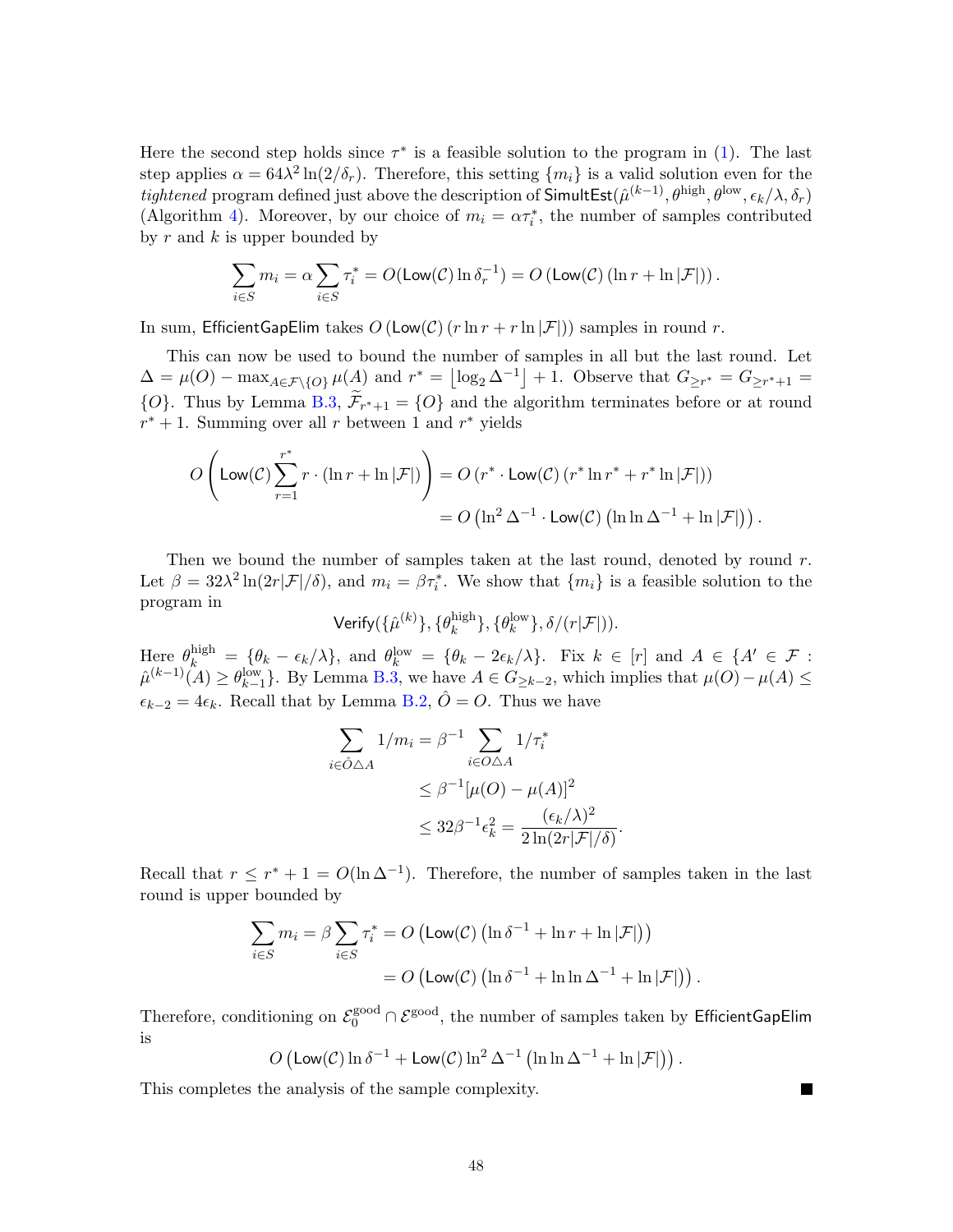## Appendix C. Worst-Case Lower Bound for Combinatorial Bandit

In this section we construct a family of BEST-SET instance to show that

<span id="page-48-0"></span>
$$
O(\mathsf{Low}(\mathcal{C}) \cdot (\ln |\mathcal{F}| + \ln \delta^{-1}))
$$

samples are required for any  $\delta$ -correct algorithm in the worst case. We need the following lemma for our theorem, which constructs a list of subsets resembling the Nisan-Wigderson design [Nisan and Wigderson](#page-39-9) [\(1994\)](#page-39-9).

**Lemma C.1** Given an integer n and there exists a list of  $m = 2^{cn}$  subsets  $S_1, S_2, \ldots, S_m$  of [n] where c is a universal constant, such that  $|S_i| = \ell = \Omega(n)$  for each  $S_i$ , and  $|S_i \cap S_j| \leq \ell/2$ for each  $i \neq j$ .

**Proof** We prove the lemma via the probabilistic method. Let  $\ell = n/10$ , and  $m = 2^{cn}$ . We simply let  $S_1, S_2, \ldots, S_m$  be a sequence of independent uniformly random subsets of [n] with size  $\ell$ . Clearly, we have

$$
\Pr[|S_i \cap S_j| > \ell/2] \le 2^{-\Omega(n)}
$$

for each  $i \neq j$ . Hence, we can set the constant c to be sufficiently small so that

$$
\Pr[\exists i \neq j, |S_i \cap S_j| > \ell/2] < m^2 \cdot 2^{-\Omega(n)} < 1,
$$

which implies the existence of the desired list.

We now prove Theorem [1.9,](#page-5-0) which we restate here for convenience.

**Theorem [1.9.](#page-5-0)** (restated) (i) For  $\delta \in (0,0.1)$ , two positive integers n and  $m \leq 2^{cn}$  where c is a universal constant, and every  $\delta$ -correct algorithm  $\mathbb A$  for BEST-SET, there exists an infinite sequence of n-arm instances  $C_1 = (S_1, \mathcal{F}_1), C_2 = (S_2, \mathcal{F}_2), \ldots$ , such that  $\mathbb A$  takes at least

$$
\Omega(\text{Low}(\mathcal{C}_k) \cdot (\ln |\mathcal{F}_k| + \ln \delta^{-1}))
$$

samples in expectation on each  $\mathcal{C}_k$ ,  $|\mathcal{F}_k| = m$  for all k, and  $\textsf{Low}(\mathcal{C}_k)$  goes to infinity. (ii) Moreover, for each  $\mathcal{C}_k$ , there exists a  $\delta$ -correct algorithm  $\mathbb{A}_k$  for BEST-SET such that  $A_k$  takes

$$
O(\text{Low}(\mathcal{C}_k) \cdot \text{poly}(\log n, \ln \delta^{-1}))
$$

samples in expectation on it. (The constants in  $\Omega$  and O do not depend on n, m,  $\delta$  and k.)

Our proof for the first part is based on a simple but delicate reduction to the problem of distinguishing two instances with a much smaller confidence parameter  $O(\delta/|\mathcal{F}|)$ .

**Proof** [Proof of the first part of Theorem [1.9\]](#page-5-0) We fix a real number  $\Delta \in (0, 0.1)$ , and let constant c and  $\ell = \Omega(n)$  be as in Lemma [C.1.](#page-48-0) For each subset  $A \subseteq [n]$ , we define  $\mathcal{C}_A$  to be the *n*-arm instance whose *i*-th arm has mean  $\Delta$  when  $i \in A$  and mean 0 otherwise. Let  $S_1, S_2, \ldots, S_{2^{cn}}$  be a list whose existence is guaranteed by Lemma [C.1,](#page-48-0) and set  $\mathcal{F} =$  $\{S_1, S_2, \ldots, S_m\}.$ 

Let A be a  $\delta$ -correct algorithm for BEST-SET. For a subset  $A \in \mathcal{F}$ , let  $\mathcal{E}_A$  be the event that A outputs  $C_A$ . Fixing a subset  $A \in \mathcal{F}$ , the definition implies that

$$
\sum_{B \in \mathcal{F}, B \neq A} \Pr_{\mathbb{A}, \mathcal{C}_A}[\mathcal{E}_B] \le \delta.
$$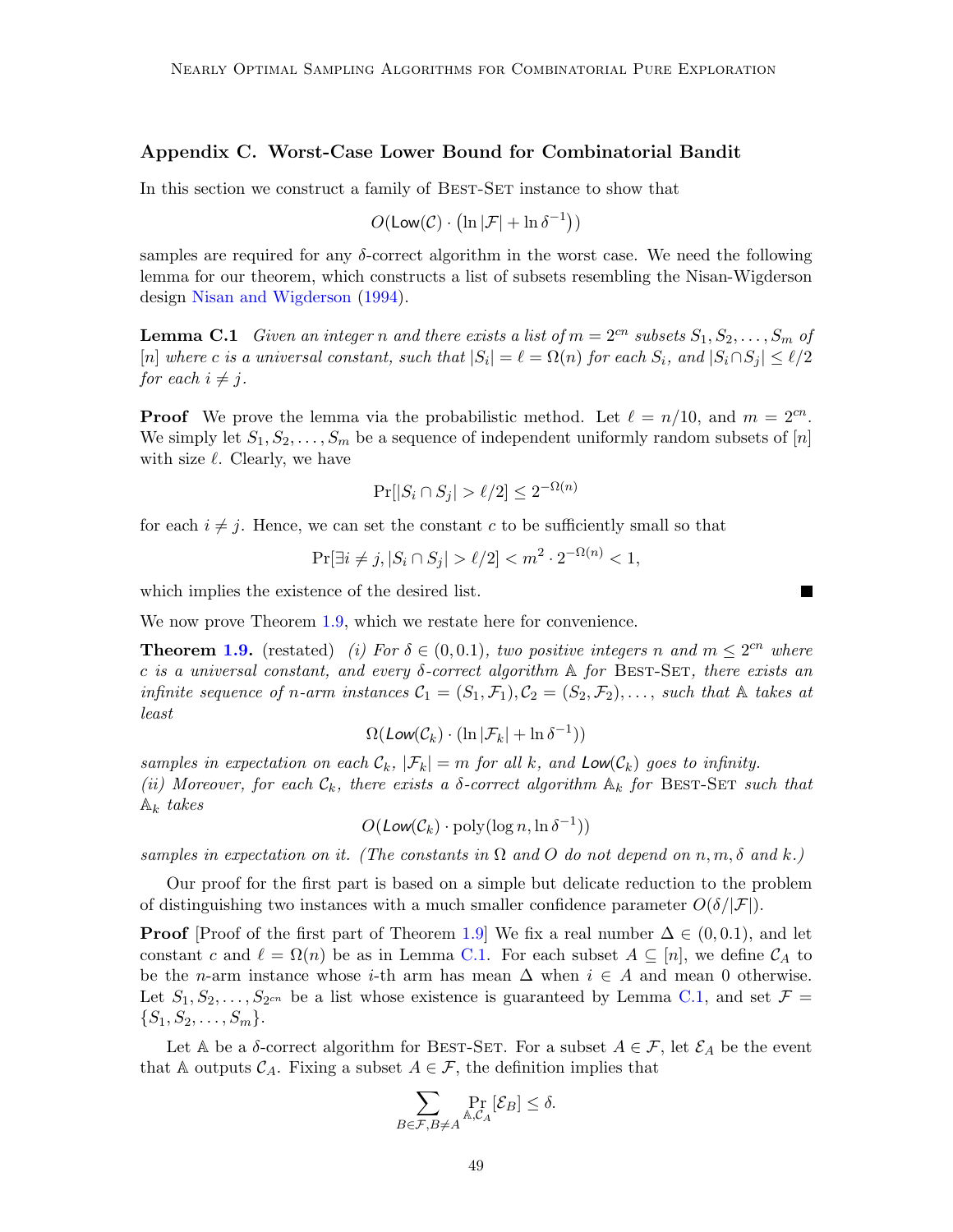By a simple averaging argument, there exists another subset  $B \in \mathcal{F}$  such that  $Pr_{A,C_A}[\mathcal{E}_B] \le$  $2\delta/|\mathcal{F}|$ . Now, from the fact that A is  $\delta$ -correct, we have  $Pr_{A,C_B}[\mathcal{E}_B] \geq 0.9$ . Combining the above two facts with Lemma [2.3,](#page-11-1) we can see that A must spend at least

$$
d\left(\Pr_{\mathbb{A},\mathcal{C}_B}[\mathcal{E}_B],\Pr_{\mathbb{A},\mathcal{C}_A}[\mathcal{E}_B]\right)\cdot\Delta^{-2} = \Omega((\log|\mathcal{F}| + \log \delta^{-1})\cdot\Delta^{-2})
$$

samples on  $\mathcal{C}_B$  in expectation. On the other hand, one can easily verify that setting  $\tau_i =$  $\Theta(1/\ell\cdot\Delta^{-2})$  satisfies the constraints in the lower bound program [\(1\)](#page-12-1) in Section [3,](#page-12-2) and hence Low $(\mathcal{C}_B) \leq \Theta(n/\ell \cdot \Delta^{-2}) = \Theta(\Delta^{-2}).$ 

Therefore, to prove the first part of this theorem, we set  $\Delta$  to be  $1/n, 1/2n, 1/3n, \ldots$ and set  $\mathcal{C}_k$  to be corresponding  $\mathcal{C}_B$  constructed from the above procedure. (The property that  $\Delta \leq 1/n$  will be used in the proof for the second part.)

For the second part of Theorem [1.9,](#page-5-0) we first design an algorithm for an interesting special case of GENERAL-SAMP.

<span id="page-49-0"></span>**Theorem C.2** For a positive integer n, a positive real number  $r \leq 1$  and a vector  $u \in \mathbb{R}^n$ , we define

$$
\mathcal{O} = \{ \{u\}, \{v \in \mathbb{R}^n : ||u - v||_2 \ge r \} \}.
$$

There is a  $\delta$ -correct algorithm for GENERAL-SAMP which takes

$$
O(n\log n \cdot r^{-2} \cdot (\log n + \ln \delta^{-1}) \cdot \ln \delta^{-1})
$$

samples in expectation on the instance  $\mathcal{I} = (S, \mathcal{O})$ , where S is a sequence of arms with mean profile u.

Before proving Theorem [C.2,](#page-49-0) we show it implies the moreover part of Theorem [1.9.](#page-5-0)

**Proof** [Proof of the moreover part of Theorem [1.9\]](#page-5-0) Let  $\mathcal{C}_k = (S_k, \mathcal{F}_k)$  be a constructed instance in the proof of the first part of Theorem [1.9,](#page-5-0) and  $\Delta$ , B, F,  $\ell$ , m be the corresponding parameters during its construction. From our choice of  $\Delta$ , we have  $\Delta \leq 1/n$ . And in the whole proof we assume  $n$  is sufficiently large for simplicity.

Let  $A_{\text{ball}}$  be the algorithm guaranteed by Theorem [C.2.](#page-49-0) Our algorithm works as follows:

- Given an instance  $\mathcal{C} = (S, \mathcal{F})$ , run an arbitrary  $\delta$ -correct algorithm for BEST-SET when  $\mathcal{F} \neq \mathcal{F}_k$ .
- Run A<sub>ball</sub> with  $r = c_1 \cdot \Delta \cdot \sqrt{n}$ , mean profile u set as the mean profile of instance  $\mathcal{C}_k$ and confidence level set as  $\delta/2$ , where  $c_1$  is a constant to be specified later. (Note that  $r \leq 1$  as  $\Delta \leq 1/n$ .
	- Recall that  $O = \{A_1, A_2\}$ , where  $A_1 = \{u\}$  and  $A_2 = \{v \in \mathbb{R}^n : ||u v||_2 \ge r\}$ .
	- (Case I) If  $\mathbb{A}_{\text{ball}}$  returns  $A_1$ , outputs set B.
	- (Case II) Otherwise, run an arbitrary  $\delta/2$ -correct algorithm for BEST-SET, and outputs its output.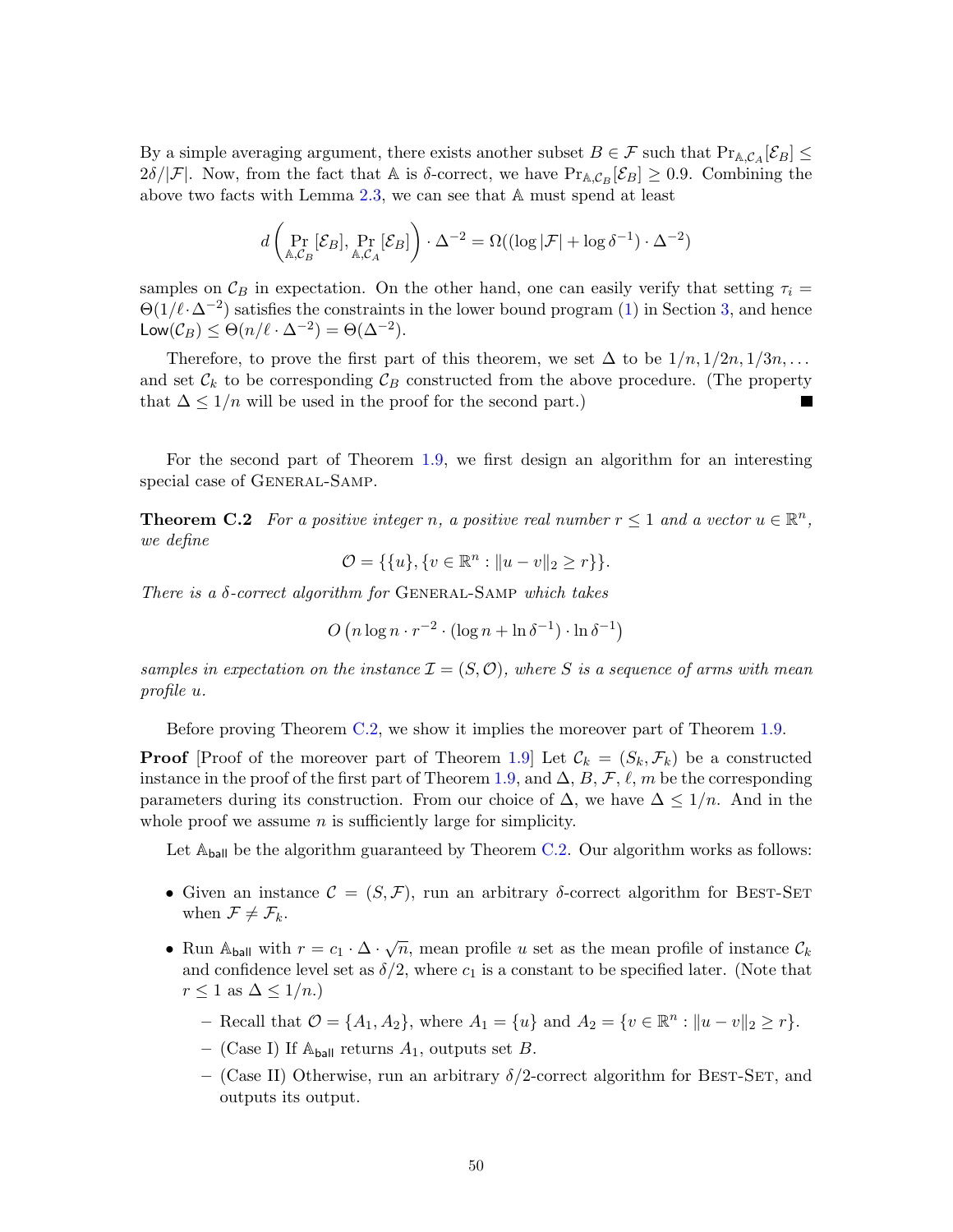First, we condition on the event  $\mathcal{E}_{good}$  that both  $\mathbb{A}_{ball}$  and the simulated algorithm in Case II operate correctly, which happens with probability at least  $1 - \delta$ . Then we prove its correctness. Since we condition on  $\mathcal{E}_{\text{good}}$ , whenever it enters Case II, it must output the correct answer. So it would only make mistakes in Case I.

Now we suppose that the algorithm enters Case I. Let  $u$  be the mean profile of the instance  $\mathcal{C}_k$ , and v be the mean profile of the given instance C. Conditioning on  $\mathcal{E}_{\text{good}}$ , from Theorem [C.2,](#page-49-0) we must have √

$$
||u - v||_2 < c_1 \cdot \Delta \cdot \sqrt{n},\tag{10}
$$

since otherwise  $v \in A_2$  and  $\mathbb{A}_{\mathsf{ball}}$  would output  $A_2$  instead. We are going to show in this case, the correct answer must be B. That is tantamount to prove that for  $A \in \mathcal{F}$  with  $A \neq B$ , we have

$$
\sum_{i \in B} v_i - \sum_{i \in A} v_i = \sum_{i \in B \setminus A} v_i - \sum_{i \in A \setminus B} v_i > 0.
$$

Note that from the construction of  $\mathcal{C}_k$ , we have  $u_i = \Delta$  when  $i \in B$ , and  $u_i = 0$  otherwise. Therefore,

$$
\sum_{i \in B} u_i - \sum_{i \in A} u_i = \sum_{i \in B \setminus A} u_i - \sum_{i \in A \setminus B} u_i \ge (|B| - |A \cap B|) \cdot \Delta = \Delta \cdot \ell/2,
$$

and

$$
\left| \left( \sum_{i \in B} u_i - \sum_{i \in A} u_i \right) - \left( \sum_{i \in B} v_i - \sum_{i \in A} v_i \right) \right| = \left| \sum_{i \in B \setminus A} (u_i - v_i) - \sum_{i \in A \setminus B} (u_i - v_i) \right|
$$
  

$$
\leq ||u - v||_1 \leq ||u - v||_2 \cdot \sqrt{n} < c_1 \cdot \Delta \cdot n.
$$

Since  $\ell = \Omega(n)$ , we set  $c_1$  to be a sufficiently small constant so that  $c_1 \cdot \Delta \cdot n < \Delta \cdot \ell/2$ . This implies that

$$
\sum_{i \in B \setminus A} v_i - \sum_{i \in A \setminus B} v_i > 0
$$

and hence

$$
\sum_{i \in B} v_i > \sum_{i \in A} v_i.
$$

Therefore, B strictly dominates any other set  $A \in \mathcal{F}$  in the given instance C, which means it is the correct answer.This concludes the proof for its correctness.

For the sample complexity on the instance  $\mathcal{C}_k$ , note that conditioning on  $\mathcal{E}_{\text{good}}$ , it must enter Case I, which means it takes

$$
O(n \cdot r^{-2} \cdot \text{poly}(\log n, \ln \delta^{-1}))
$$
  
=  $O(\Delta^{-2} \cdot \text{poly}(\log n, \ln \delta^{-1}))$   
=  $O(\text{Low}(\mathcal{C}_k) \cdot \text{poly}(\log n, \ln \delta^{-1}))$ 

samples on that instance with probability  $1 - \delta$ .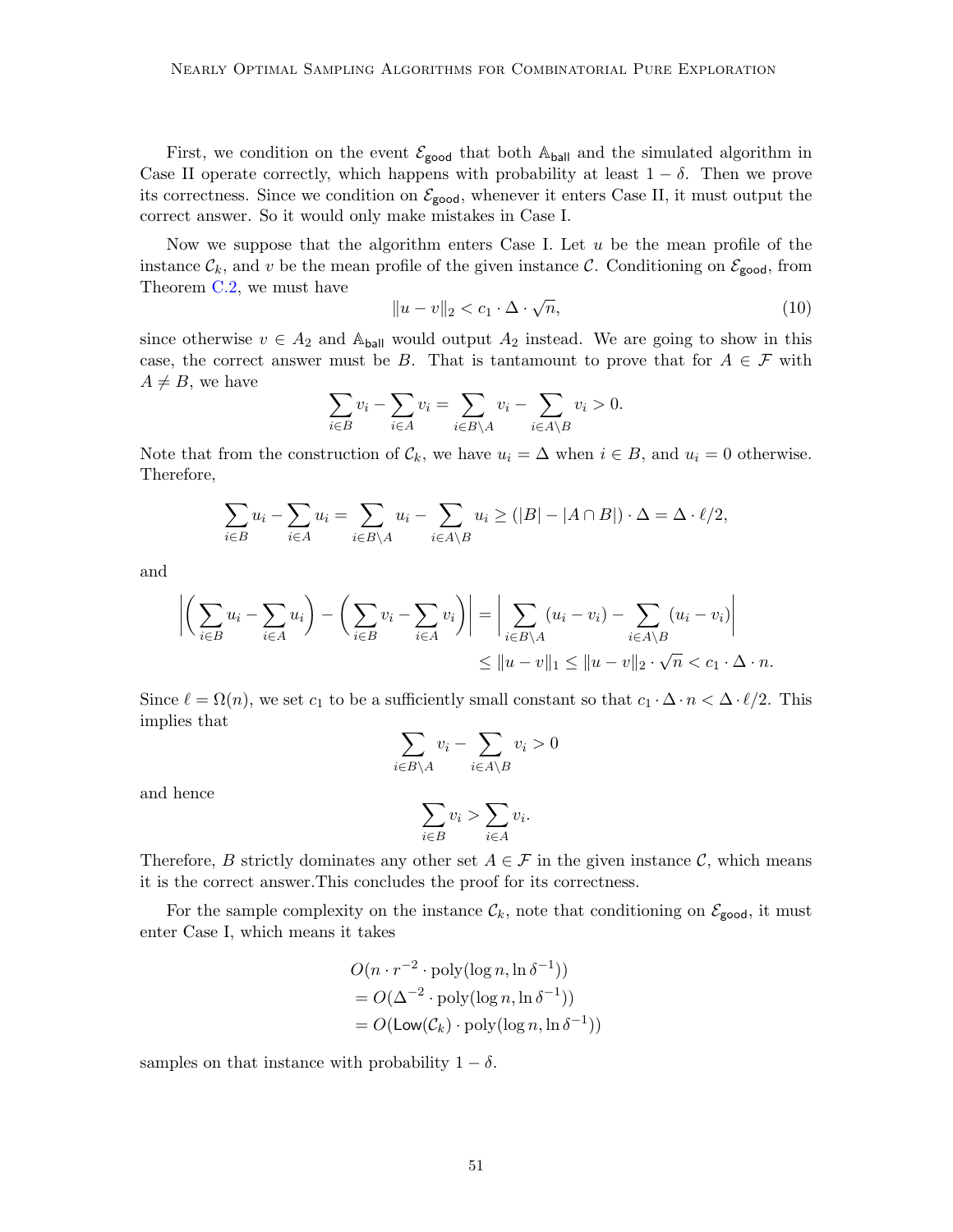Strictly speaking, the above sample complexity does not hold in expectation, as the algorithm may takes an arbitrary number of samples if  $\mathcal{E}_{\text{good}}$  does not happen. So we complete the final step by a simple application of the parallel simulation trick (see Lemma [4.8\)](#page-22-2), to transform the above algorithm into an algorithm with an

$$
O(\mathsf{Low}(\mathcal{C}_k) \cdot \mathrm{poly}(\log n, \ln \delta^{-1}))
$$

expected sample complexity on  $\mathcal{C}_k$ .

Finally, we devote the rest of this section to prove Theorem [C.2.](#page-49-0)

**Proof** [Proof of Theorem [C.2\]](#page-49-0) Without loss of generality, we can assume that  $u$  is the all zero vector **z**. Let  $A_1 = \{u\}$  and  $A_2 = \{v \in \mathbb{R}^n : ||u - v||_2 \ge r\}$ , then  $\mathcal{O} = \{A_1, A_2\}$ . For simplicity We assume *n* is sufficiently large in the whole proof. Our algorithm works as follows.

- Given an instance  $\mathcal{I}_0 = (S, \mathcal{O}_0)$ , when  $\mathcal{O}_0 \neq \mathcal{O}$ , run another δ-correct algorithm for GENERAL-SAMP instead (for example the algorithm in Section  $6$ ).
- For each integer k from 1 to  $\lceil \log_2 n \rceil + 2$ .
	- Pick  $N_k = c_1 \cdot n \log n \cdot 2^{-k} \cdot \ln \delta^{-1}$  arms at uniformly random, let the set of taken arms be  $S_k$ .
	- − For each arm  $a \in S_k$ , take  $c_2 \cdot r^{-2} \cdot 2^k \cdot (\log n + \ln \delta^{-1})$  samples from it and let  $\hat{\mu}_a^k$  be its empirical mean. If there is an arm  $a \in S_k$  such that  $|\hat{\mu}_a^k| > r \cdot 2^{-k/2-1}$ , output  $A_2$  and terminates the algorithm.
- If the algorithm does not halt in the above step, then output  $A_1$ .

To show the algorithm works, we start by setting  $c_2$  to be a sufficiently large constant so that for each k, and each arm  $a \in S_k$ , we have

$$
\Pr\left[|\hat{\mu}_a^k - \mu_a| \ge r \cdot 2^{-k/2 - 1}\right] < \delta/2 \cdot n^{-2}.
$$

By a simple union bound over all k, with probability at least  $1 - \delta/2$ ,

$$
\left|\hat{\mu}_a^k - \mu_a\right| < r \cdot 2^{-k/2 - 1}
$$

for all k and  $a \in S_k$ . We denote the above as event  $\mathcal{E}_{\text{good}}$ . A simple calculation shows that the above algorithm takes

$$
O(n\log n \cdot r^{-2} \cdot (\log n + \ln \delta^{-1}) \cdot \ln \delta^{-1})
$$

samples.

Next we prove its correctness. Let the mean profile of the given instance  $\mathcal{I}_0$  be x. We first show that when x equals  $u = \mathbf{z}$  (i.e.  $x \in A_1$ ), the algorithm outputs  $A_1$  with probability at least  $1-\delta$ . Conditioning on event  $\mathcal{E}_{\text{good}}$ , for each k and  $a \in S_k$ , we have  $|\hat{\mu}_a^k| < r \cdot 2^{-k/2-1}$ ,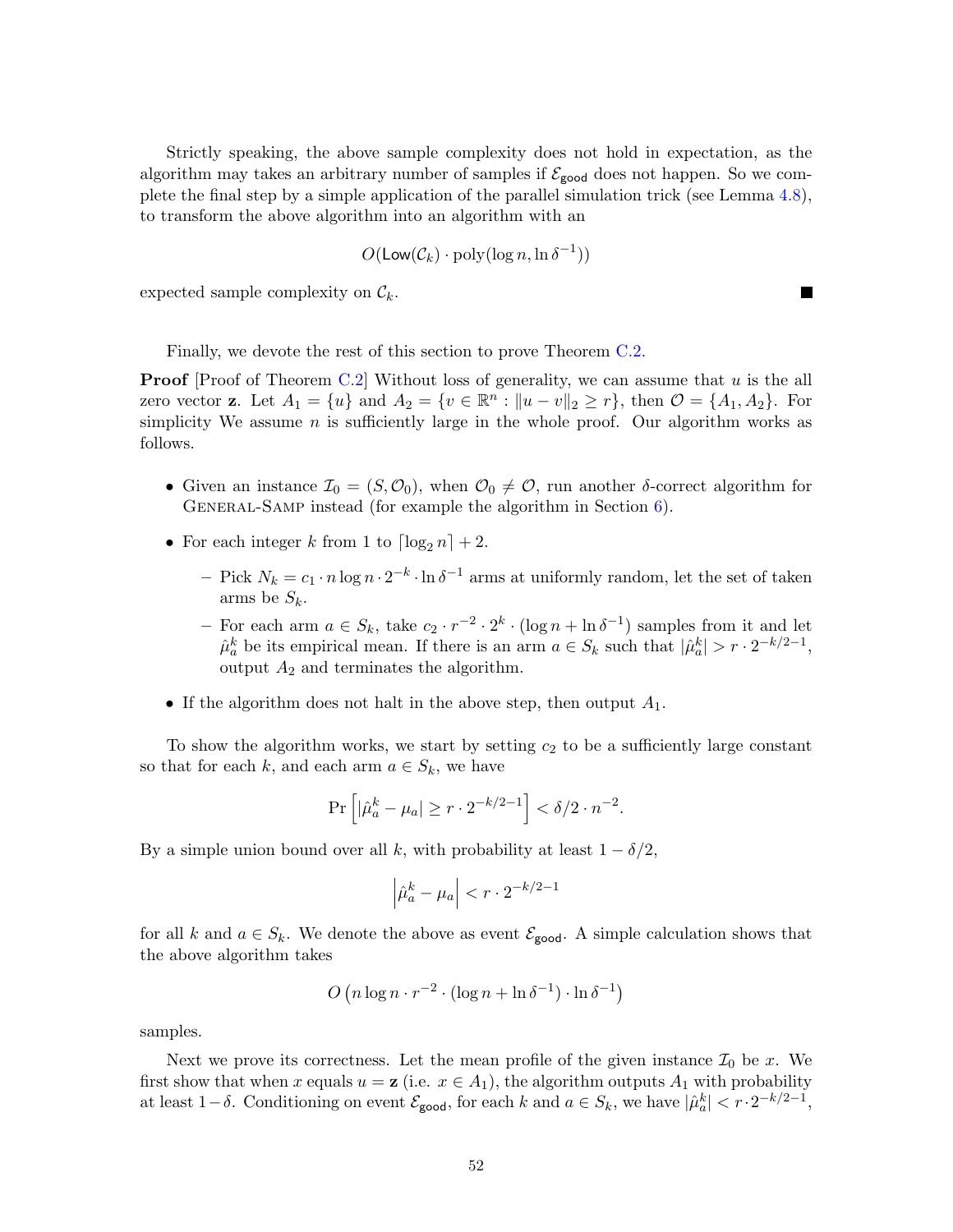therefore the algorithm outputs the correct answer  $A_1$ . Since  $Pr[\mathcal{E}_{\text{good}}] \geq 1 - \delta$ , we finish the case when  $x = z$ .

For the second case when  $x \in A_2$ , we have  $||x||_2 \ge r$ , which means

$$
\sum_{i=1}^{n} x_i^2 / r^2 \ge 1.
$$

Now, for each positive integer k, we define  $X_k = \{i : x_i^2/r^2 \in (2^{-k}, 2^{-k+1}]\}\$ , and let

$$
\mathsf{W}(X_k) := \sum_{i \in X_k} x_i^2 / r^2.
$$

We can see

$$
\sum_{k=\lceil \log_2 n \rceil + 3}^{\infty} \mathsf{W}(X_k) \le n \cdot 2^{-\lceil \log_2 n \rceil - 2} \le 1/4.
$$

and hence

$$
\sum_{k=1}^{\lceil \log_2 n \rceil + 2} \mathsf{W}(X_k) \ge 3/4.
$$

Let  $k^*$  be the k with maximum  $\mathsf{W}(X_k)$ , then we have

$$
\mathsf{W}(X_{k^\star}) \ge \frac{1}{2\log_2 n}.
$$

When  $k = k^*$  in the above algorithm, we have that  $|X_k| \ge \frac{1}{2 \log_2 n} \cdot 2^{k-1}$ . Therefore, we can set  $c_1$  to be sufficiently large so that we have

$$
\Pr\left[|S_k \cap X_k| > 0\right] > 1 - \delta/2.
$$

Let the above be event  $\mathcal{E}_{\text{non-empty}}$ . We claim that conditioning on both  $\mathcal{E}_{\text{good}}$  and  $\mathcal{E}_{\text{non-empty}},$ our algorithm correctly outputs  $A_2$ . Let  $a \in S_k \cap X_k$ , we have that  $|\mu_a| > r \cdot 2^{-k/2}$ . Moreover,  $|\hat{\mu}_a^k| > r \cdot 2^{-k/2-1}$  from the definition of  $\mathcal{E}_{\text{good}}$ . Hence our algorithm outputs  $A_2$ . Since  $Pr[\mathcal{E}_{\text{good}} \cap \mathcal{E}_{\text{non-empty}}] \geq 1-\delta$ , this finishes the case when  $x \in A_2$ , and hence the proof.  $\blacksquare$ 

### <span id="page-52-0"></span>Appendix D. Another Worst-Case Lower Bound for the General Case

Recall that BEST-SET is clearly a special case of GENERAL-SAMP, so the lower bound in Section [C](#page-47-0) also applies to the latter problem. Here we present another lower bound for the General-Samp problem, which illustrates the "non-uniform" nature of the instance-wise lower bound  $\mathsf{Low}(\mathcal{I})$ . In the following we will construct a family of instances which are similar to an OR function and prove an

$$
O(\mathsf{Low}(\mathcal{I}) \cdot (n + \ln \delta^{-1}))
$$

worst-case lower bound for all  $\delta$ -correct algorithm A for the general sampling problem.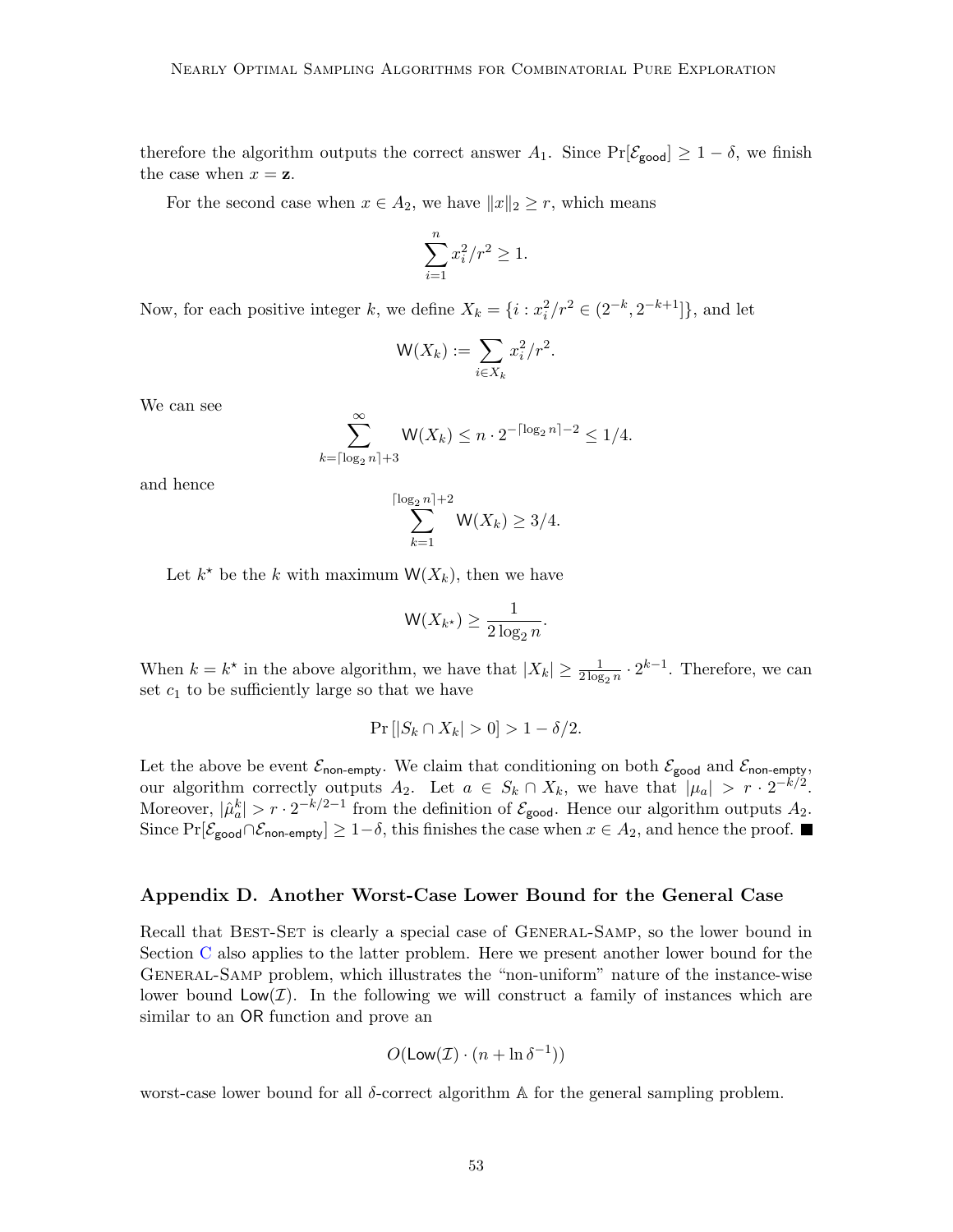**Theorem [1.14.](#page-7-0)** (restated) For  $\delta \in (0, 0.1)$ , a positive integer n and every  $\delta$ -correct algorithm  $\mathbb A$  for the general sampling problem, there exists an infinite sequence of n-arm instances  $\mathcal{I}_1 = (S_1, \mathcal{O}_1), \mathcal{I}_2 = (S_2, \mathcal{O}_2), \ldots$ , such that A takes at least

$$
\Omega(\text{Low}(\mathcal{I}_k) \cdot (\ln \delta^{-1} + n))
$$

samples in expectation on each  $\mathcal{I}_k$ ,  $|\mathcal{O}_k| = O(1)$  for all k, and  $\text{Low}(\mathcal{I}_k)$  goes to infinity. Moreover, for each  $\mathcal{I}_k$ , there exists a  $\delta$ -correct algorithm  $\mathbb{A}_k$  for GENERAL-SAMP such that  $\mathbb{A}_k$  takes

$$
O(\text{Low}(\mathcal{I}_k) \cdot \ln \delta^{-1})
$$

samples in expectation on it. (The constants in  $\Omega$  and O does not depend on  $n, m, \delta$  and k.)

**Proof** We fix a real number  $\Delta \in (0, 1]$ . Let **z** be the all zero vector with length n, and  $e_i$ be the length-n vector whose i-th element is  $\Delta$  and all other elements are zero. Consider the following collection of answer sets  $\mathcal{O} = \{A_1, A_2\}$ , where  $A_1 = \{e_1, e_2, \ldots, e_n\}$  and  $A_2 = \{z\}$ . That is, we must distinguish between the cases when all arms have mean zero, and when exactly one arm has mean  $\Delta$ . In the rest of the proof, we will always assume the collection of answers of the instances are  $\mathcal{O}$ . Therefore, to specify an instance, we only need to specify a mean profile.

For each  $i \in [n]$ , let  $\mathcal{I}^{(i)}$  be the instance with mean profile  $\mathbf{e}_i$ , and  $\mathcal{I}^{(0)}$  be the instance with mean profile z. Let  $A$  be a  $\delta$ -correct algorithm for the general sampling problem. First, it is not hard to see that  $\mathsf{Low}(\mathcal{I}^{(i)}) = \Delta^{-2}$  for each  $i \in [n]$ . We are going to show that A must draw at least  $\Omega(n \cdot \Delta^{-2})$  samples in expectation on at least one  $\mathcal{I}^{(i)}$ , where  $i \in [n]$ . When n is a constant, the above holds trivially, so we assume from now on that  $n \geq 100$ .

Consider the following new algorithm  $A_{new}$ , which simply simulates A as long as it draws at most  $c_1 \cdot n\Delta^{-2}$  samples, where  $c_1$  is a small constant to be specified later. A<sub>new</sub> outputs A's output if A halts before the specified amount of steps, and outputs ⊥ otherwise. Now, consider running  $\mathbb{A}_{\text{new}}$  on instance  $\mathcal{I}^{(0)}$ . Let  $p_{\perp}$  be the probability that  $\mathbb{A}_{\text{new}}$  outputs  $\perp$ , and  $\tau_i$  be the number of samples taken on the *i*-th arm. We claim that  $p_\perp > 0.5$ .

Suppose for contradiction that  $p_\perp \leq 0.5$ . So with probability at least 0.5, the simulated version of A within  $A_{new}$  outputs something before it halts. Let  $p_i$  be the probability that Anew outputs i. Since  $\sum_{i=1}^n p_i \leq 1$ , there are at least  $n/2$  values of i satisfying  $p_i \leq 2/n$ . Let  $i^{\circ}$  be such an i with the minimum  $\mathbb{E}_{\mathbb{A}_{\text{new}},\mathcal{I}^{(0)}}[\tau_i]$ . We have

$$
\mathbb{E}_{\mathbb{A}_{\text{new}},\mathcal{I}^{(0)}}[\tau_{i^\circ}] \leq 2\cdot c_1\Delta^{-2}
$$

since

$$
\sum_{i=1}^n \mathbb{E}_{\mathbb{A}_{\text{new}}, \mathcal{I}^{(0)}}[\tau_i] \le c_1 \cdot n \Delta^{-2}.
$$

Let  $\mathcal{E}_{err}$  be the event that  $\mathbb{A}_{new}$  outputs something different from  $\perp$  and i<sup>o</sup>. Observe that  $\Pr_{\mathbb{A}_{\mathsf{new}},\mathcal{I}^{(0)}}[\mathcal{E}_{\mathsf{err}}] \geq 0.5 - 2/n \geq 0.48.$ 

Now we run  $\mathbb{A}_{\text{new}}$  on  $\mathcal{I}^{(i^{\circ})}$ . Note that  $\mathcal{I}^{(i^{\circ})}$  and  $\mathcal{I}^{(0)}$  differ only on arm  $i^{\circ}$ , so by Lemma [2.3,](#page-11-1) we have

$$
d\left(\Pr_{\mathbb{A}_{\mathsf{new}},\mathcal{I}^{(0)}}[\mathcal{E}_{\mathsf{err}}],\Pr_{\mathbb{A}_{\mathsf{new}},\mathcal{I}^{(i^{\circ})}}[\mathcal{E}_{\mathsf{err}}]\right) \leq \mathbb{E}_{\mathbb{A}_{\mathsf{new}},\mathcal{I}^{(0)}}[\tau_{i^{\circ}}] \Delta^2 = 2c_1.
$$